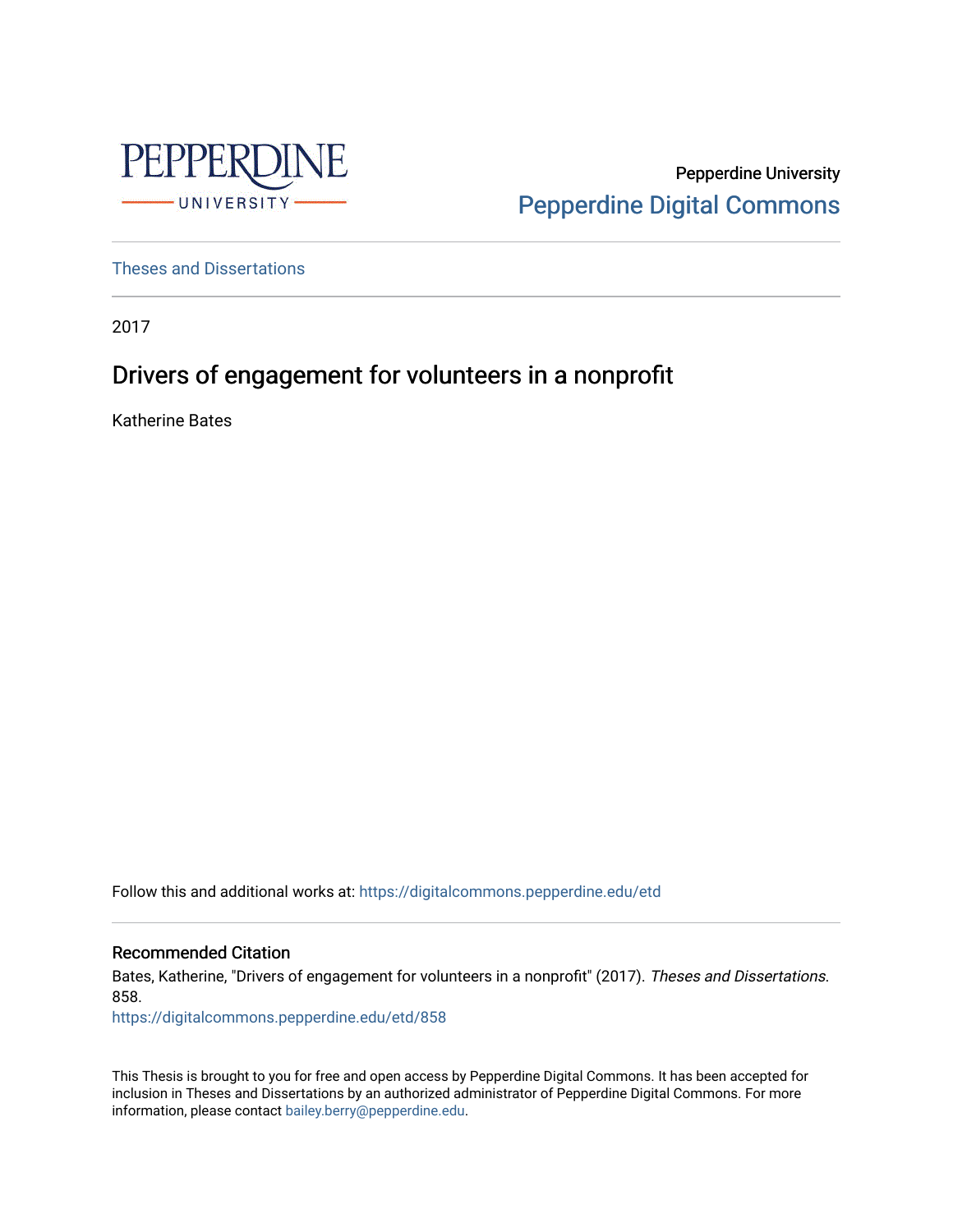## **DRIVERS OF ENGAGEMENT FOR VOLUNTEERS IN A NONPROFIT**

**A Research Project** 

**Presented to the Faculty of** 

**The George L. Graziadio** 

**School of Business and Management** 

**Pepperdine University** 

**In Partial Fulfillment** 

**\_\_\_\_\_\_\_\_\_\_\_\_\_\_\_\_\_\_\_\_\_\_\_\_\_\_\_\_\_\_\_\_** 

**of the Requirements for the Degree** 

**Master of Science** 

**in** 

**Organization Development** 

**by** 

**\_\_\_\_\_\_\_\_\_\_\_\_\_\_\_\_\_\_\_\_\_\_\_\_\_\_\_\_\_\_\_** 

**Katherine Bates** 

**August 2017** 

**© 2017 Katherine Bates**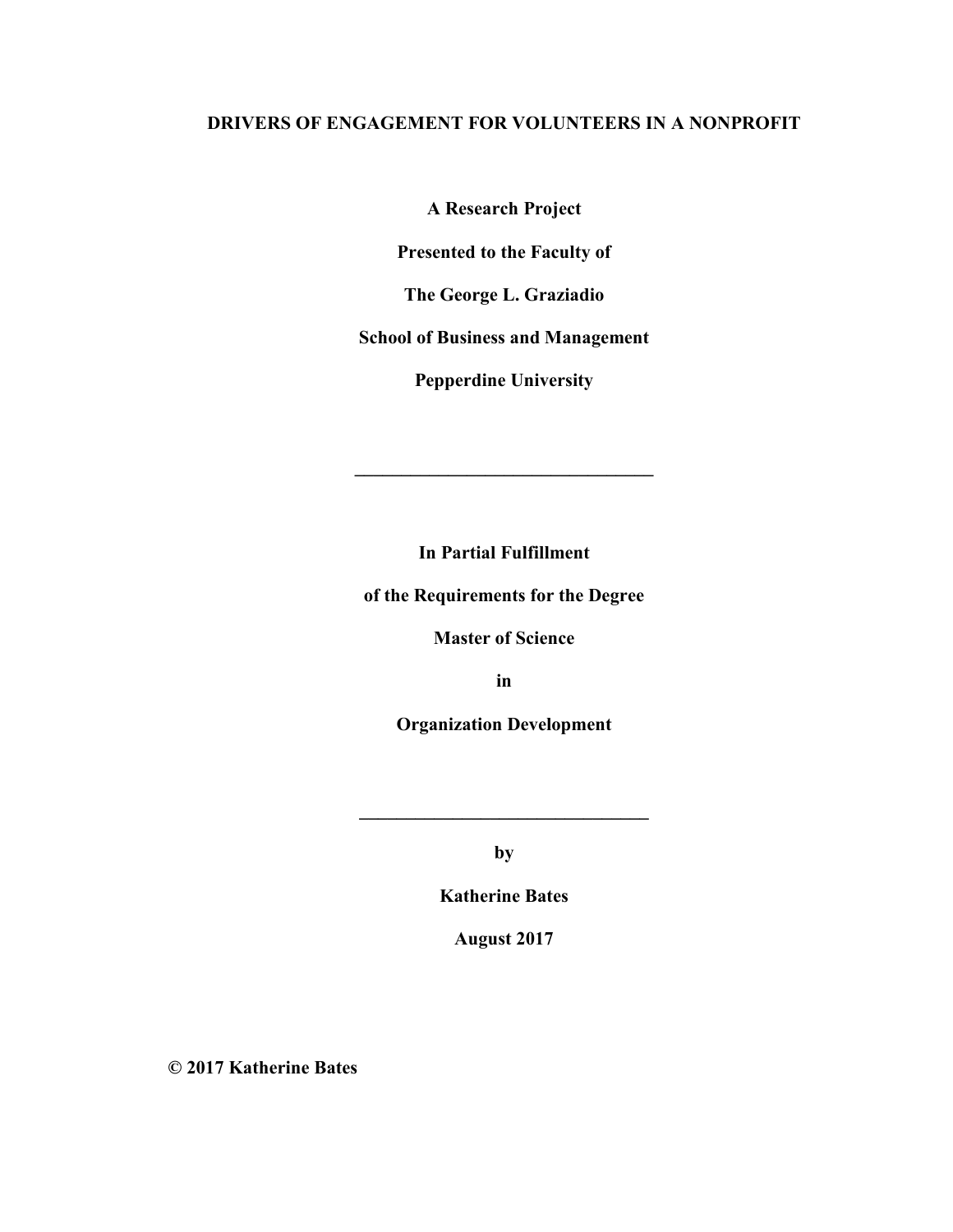This research project, completed by

## KATHERINE BATES

under the guidance of the Faculty Committee and approved by its members, has been submitted to and accepted by the faculty of The George L. Graziadio School of Business and Management in partial fulfillment of the requirements for the degree of

# MASTER OF SCIENCE IN ORGANIZATION DEVELOPMENT

Date: August 2017

Faculty Committee

Committee Chair, Julie Chesley, Ph.D.

Committee Member, Kent Rhodes, Ed.D.

Deryck van Rensburg, DBA, Dean The George L. Graziadio School of Business and Management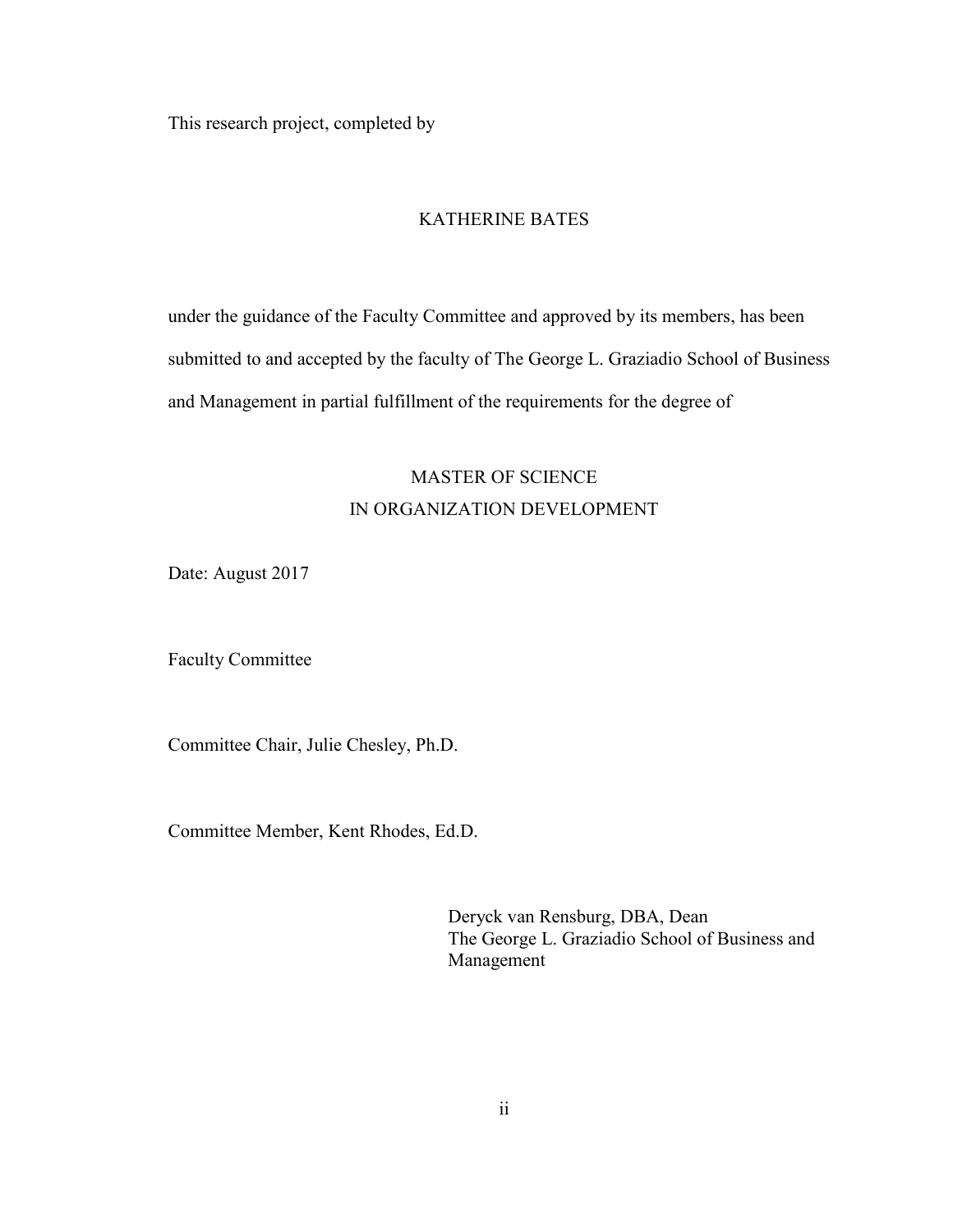#### **Abstract**

Volunteers represent an important resource to many nonprofit organizations. Keeping volunteers committed and engaged is as significant a goal to nonprofits as keeping paid employees committed and engaged is to for-profit companies. This study identified the factors that affect engagement for two volunteer leadership councils at one nonprofit organization. Engagement levels for 19 volunteers were assessed using a validated survey and 5 participants from each council were then selected for follow-up interviews about factors that affect their engagement. Findings indicated that both councils were similarly engaged in their work at the nonprofit. Meaningful work, intrinsic rewards, desire to make a difference, organizational commitment, attachment to the mission, perceived supervisor support, rewarding interpersonal relationships, extrinsic rewards, challenging work, and other job characteristics increased engagement. Performing disliked activities, unrewarding interpersonal relationships, lack of time to volunteer, and other factors decreased engagement. Practical recommendations and suggestions for continued research are offered.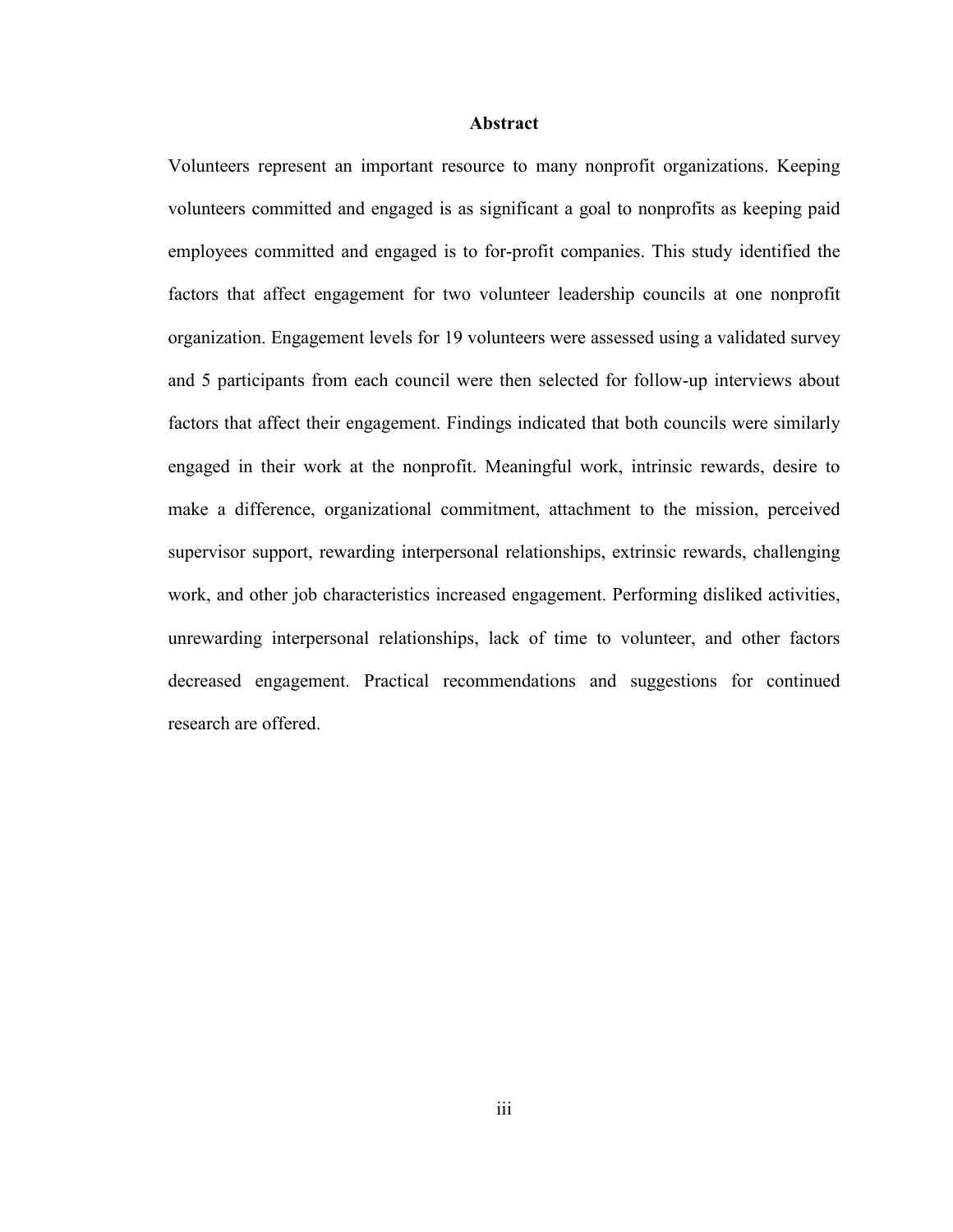#### **Acknowledgments**

To the volunteers and the incredibly inspiring leader at the nonprofit examined in this study: Your generous time, support, and unbridled passion for your organization and its mission made this body of work possible. The heartfelt stories you shared about your experiences with the organization continue to fuel my desire to give back to the organization and its mission in greater ways. Thank you.

To my Tau Prime family and MSOD friends: Your unlimited patience, support, resources, and encouragement when I was so far behind the pack helped me to regain my strength and momentum to complete this body of work and this amazing journey with you. Thank you.

To Dr. Julie Chelsey, my thesis advisor: Your dedication, unconditional support and belief in me to see this body of work through to the very end deeply moved me. You helped me to see the strength in myself to see this through, and to see the possible in what I originally thought was the impossible after China. You're an absolute inspiration to me, and I thank you from the bottom of my heart.

To my family: Your love and support as well as the space you gave when it was needed most allowed me to continue stretching and growing during this challenging journey. For that, I thank you.

To my mom, Priscilla Bates: You continue to be my number one fan. Your unconditional love throughout our collective journeys taught me how I could always do my best to care for you and continue to move forward toward my goal of graduating with my Tau Prime class. Thank you. I love you.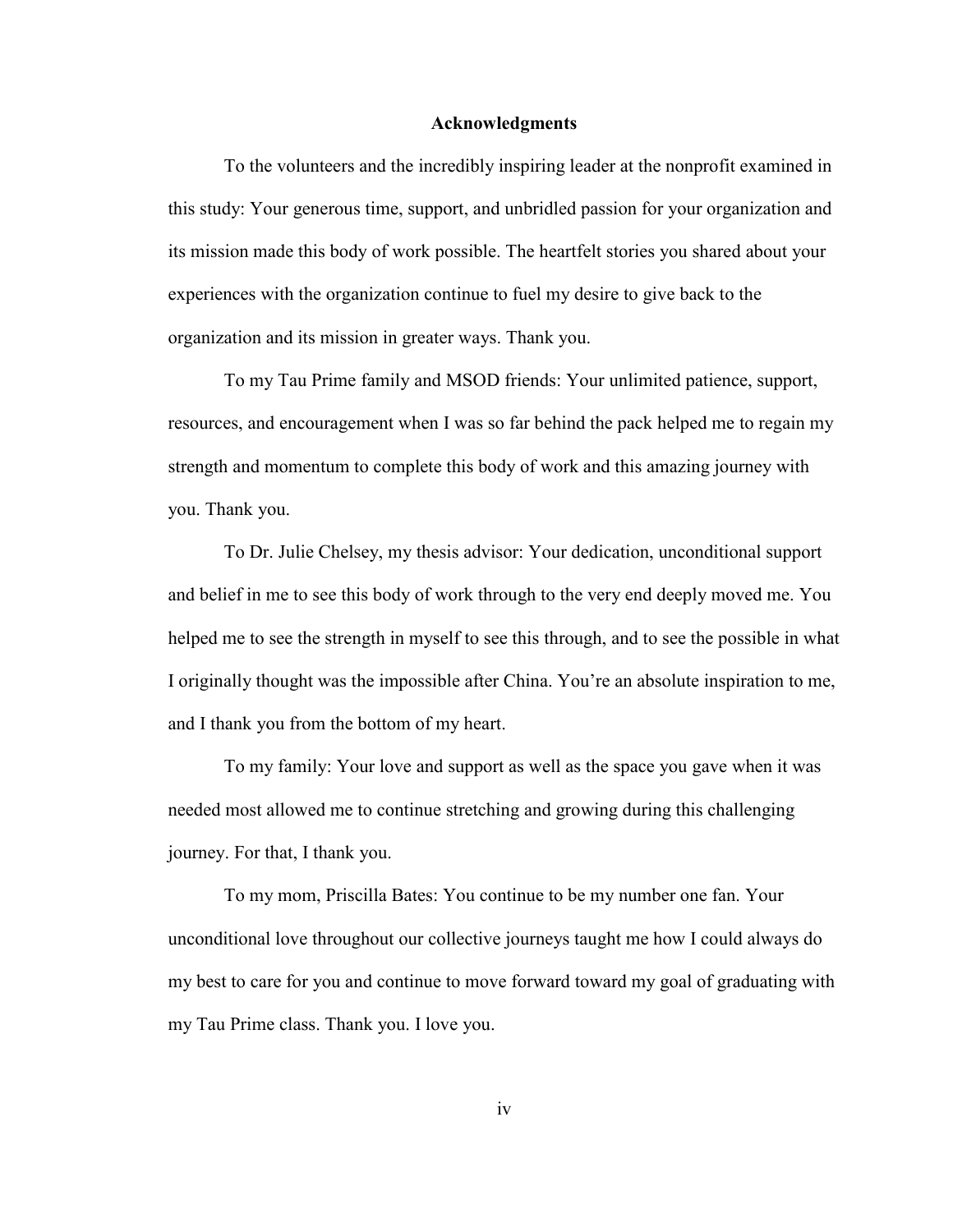| .13 |
|-----|
|     |
|     |
|     |
|     |
|     |

# **Table of Contents**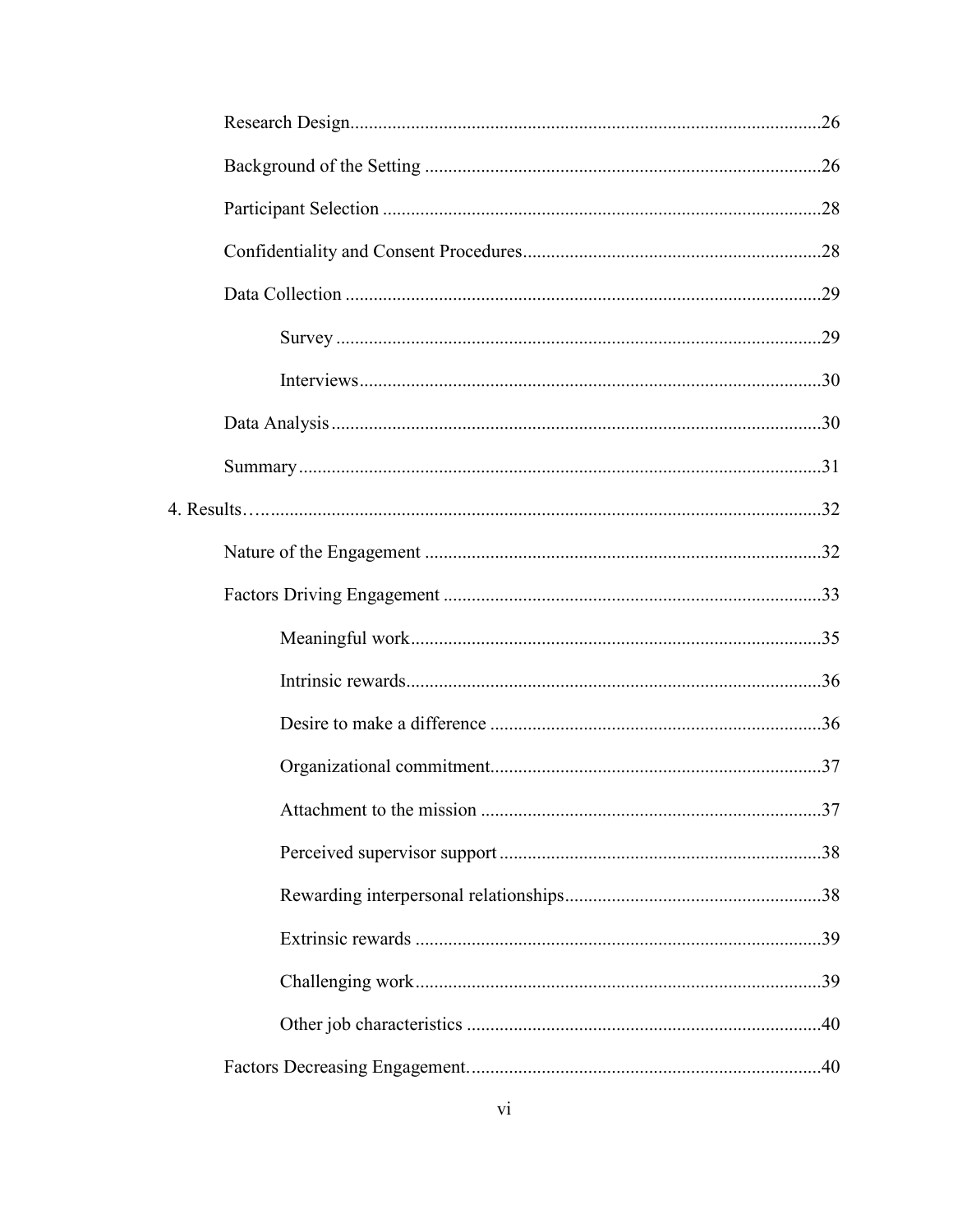| Lack of time to volunteer due to work and personal demands 41 |
|---------------------------------------------------------------|
|                                                               |
|                                                               |
|                                                               |
|                                                               |
|                                                               |
|                                                               |
|                                                               |
|                                                               |
|                                                               |
|                                                               |
|                                                               |
|                                                               |
| Inventory of motivational factors and desired activities51    |
| Team building opportunities for parent advisory council52     |
| Reconciliation of engagement-performance disconnect52         |
|                                                               |
|                                                               |
|                                                               |
|                                                               |
|                                                               |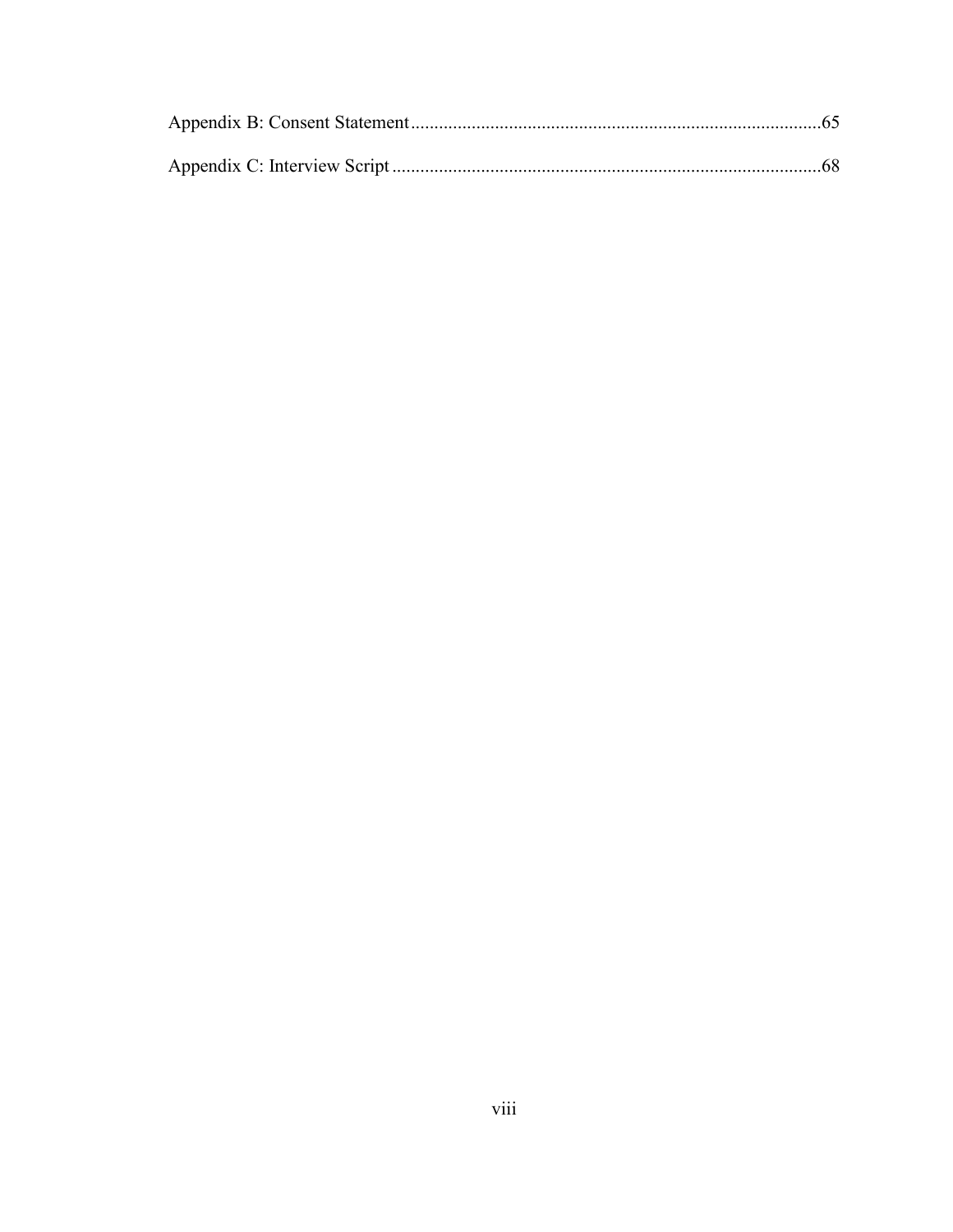# **List of Tables**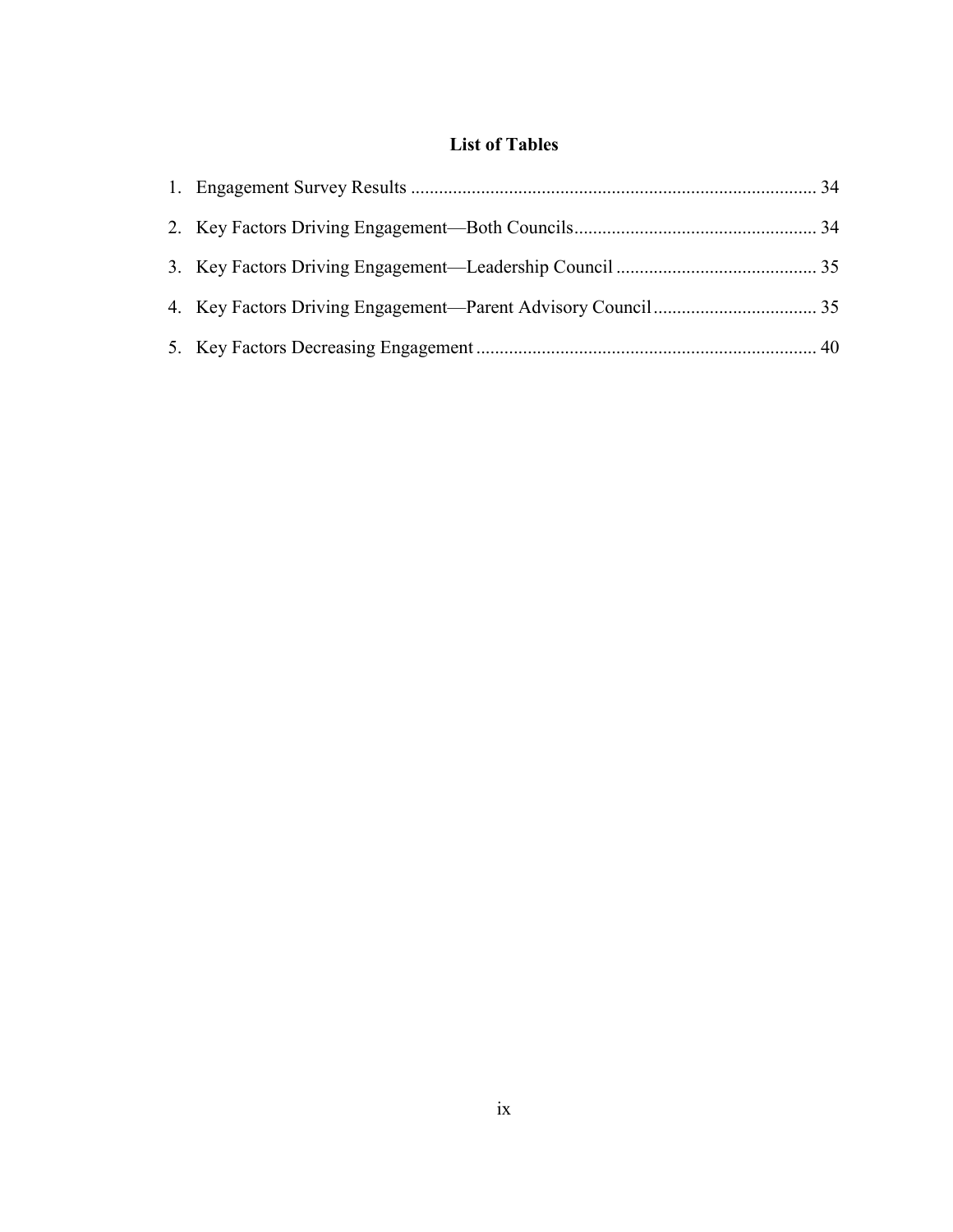#### **Chapter 1**

#### **Introduction**

Engaged employees have consistently been shown to be more productive, profitable, and safe; healthier; and less likely to turnover (Fleming & Asplund, 2007; Wagner & Harter, 2006). A highly engaged workforce has been shown to lead to better business outcomes, including higher customer satisfaction, productivity, and profits and lower employee turnover (Harter, Schmidt, & Hayes, 2002). An abundance of research exists highlighting the importance of employee engagement on the performance of an organization. Highly engaged employees are the ultimate prize for employers because, simply put, they outperform others (Towers Perrin, 2003). Organizations are keen to understand the factors that impact engagement because disengaged employees can cost organizations millions in lost revenue and profitability, high turnover costs, and theft (Wollard, 2011).

Engagement is defined as "a positive, fulfilling, work-related state of mind that is characterized by vigor, dedication and absorption" (Schaufeli, Salanova, Gonzalez-Roma, & Bakker, 2002, p. 74). Engagement is driven by several components, including job characteristics (e.g., support from colleagues and supervisors, performance feedback, skill variety, autonomy, and learning opportunities), rewards and recognition, perceived organizational and supervisor support, distributive and procedural justice (Saks, 2006), and personal resources (Albrecht, 2010; Xanthopoulou, Bakker, Demerouti, & Schaufeli, 2009a, 2009b). Organizations that are attentive to these factors can help enhance their employees' engagement.

A highly engaged workforce is not exclusively for private sector companies. Nonprofit organizations also need and want highly committed and engaged workforces,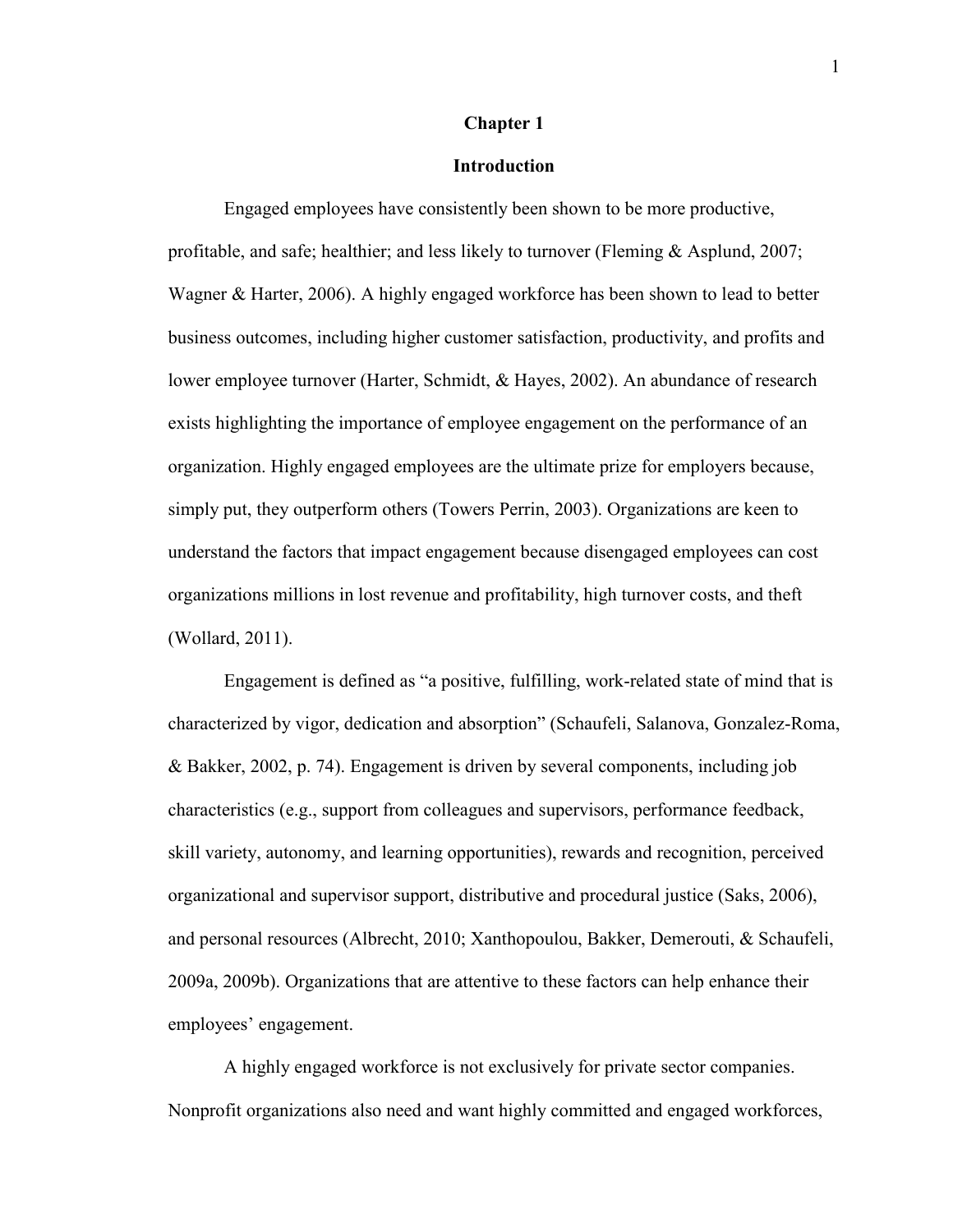especially when many rely on the support of volunteers. In 2015, approximately one in four adults (24.9%, 62.6 million people) volunteered 7.8 billion hours, equating to approximately \$184 billion in worker time (Corporation for National & Community Service, 2015). Although the volunteer rate in America has declined from 26.8% in 2011 to 24.9% in 2015 (Bureau of Labor Statistics, 2016), volunteering remains an important activity for Americans (Corporation for National & Community Service, 2015) and likely provides economic value to those organizations that rely on volunteers to function. Volunteers represent an important resource for nonprofits as they provide critical support to help nonprofits conduct programs, raise funds, and serve clients (Corporation for National & Community Service, 2011).

Volunteerism represents a type of active social participation, which presents nonprofits with the unique challenge of managing goodwill, initiative, and the responsibilities of people who voluntarily choose to take on responsibilities outside their everyday personal lives without any economic reward (Vecina, Chacón, Sueiro, & Barron, 2012). Research indicates 35% of people who register with a volunteer organization leave before the end of their first year, with the average duration of volunteer service around 18 months (Dávila, 2008). Nonprofits potentially face greater volunteer difficulties amid a continued decline in volunteerism in America, decreases in government funding, and increases in the demand for nonprofit services. These conditions heighten the challenges nonprofits face in meeting community demand (Independent Sector, 2016). Thus, one of nonprofits' greatest challenges is ensuring that volunteers remain satisfied and committed enough to fill needed positions in community programs (Cnaan & Cascio, 1998; Okun & Eisenberg, 1992; Omoto & Snyder, 1995; Penner & Finkelstein, 1998; Vecina, Chacón, Marzana, & Marta, 2013).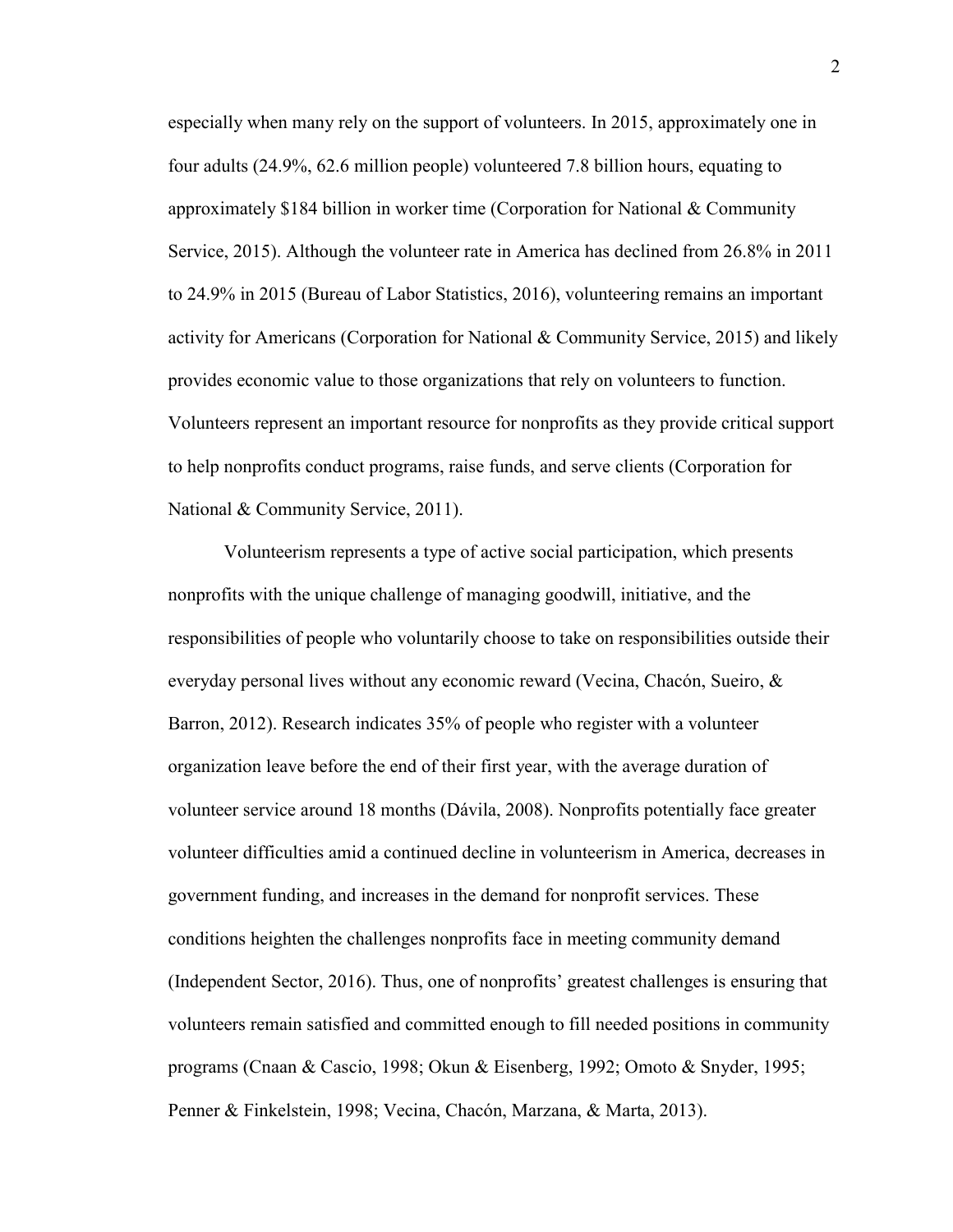While workplace engagement among paid employees has become a well-known construct to scholars and practitioners alike (Christian, Garza, & Slaughter, 2011), far less research has been conducted on volunteer engagement (Vecina et al., 2012). The differences between paid employees and volunteers have prompted some researchers to question the applicability of engagement concepts to volunteers (Cnaan & Cascio, 1998; Farmer & Fedor, 2001). Researchers argue that the substantial differences concerning workers' and volunteers' (a) motivations to seek work (Cnaan & Cascio, 1998; Farmer & Fedor, 2001; Vecina & Chacón, 2005), (b) earned incentives for job performance (Farmer & Fedor, 2001), and (c) costs of leaving the work (Cnaan & Cascio, 1998) preclude any comparisons across the two groups. Nevertheless, a few similarities do appear to exist. For example, volunteers, like paid employees, commit time and effort (Vecina et al., 2012), and they work in an organizational context (Chacón, Vecina, & Dávila, 2007). Additionally, volunteers experience both the rewards and the costs present in all organizations (Vecina et al., 2012).

An assessment of volunteer engagement could help nonprofits and other organizations that rely on volunteers to obtain a more comprehensive and integrated understanding of volunteers' overall perceptions of their work and commitment to charitable organizations. Given the various challenges facing them, nonprofits may want to do all they can to engage and retain their volunteers.

#### **Purpose of the Study**

The purpose of this study was to diagnose the engagement levels of two volunteer leadership councils within one nonprofit organization. Two research questions were explored:

1. What is the nature of the engagement of council members?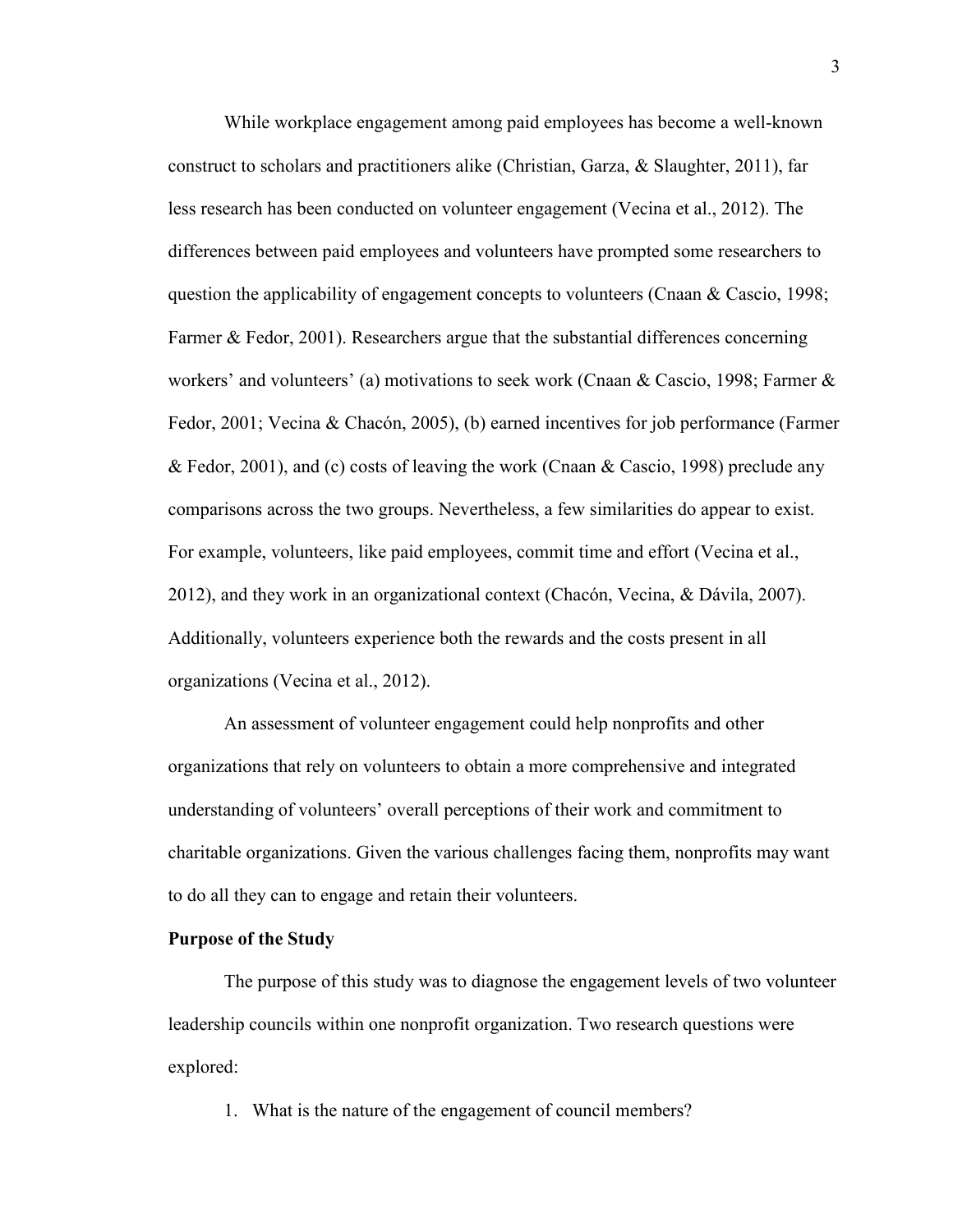#### 2. What factors affect council members' engagement?

For the purpose of this study, engagement was defined as "a positive, fulfilling, work-related state of mind that is characterized by vigor, dedication and absorption" (Schaufeli et al., 2002, p. 74). Engagement levels were assessed using a validated assessment. Interviews were used to uncover engagement drivers. Although study results indicate next steps for enhancing council members' engagement, such discussion and planning fall outside the scope of this research project.

#### **Study Setting**

The nonprofit examined in this study was founded in the early 2000s with a mission to empower and educate youth related to financial responsibility. The nonprofit's current list of programs includes its youth and parent financial education, youth entrepreneurship event, community service day, and a young adult awards night. The organization also hosts an annual fundraising gala.

The nonprofit is led by a chief executive officer, who manages much of the dayto-day operations of the business with the support of the board of directors, and parent advisory council (PAC) and leadership council (LC)—collectively referred to as *the councils*. Financial presenters also help support the organization teaching classes during the summer youth financial education institute. Currently, no full-time paid staff members support the chief executive officer in carrying out the organization's day-to-day operations. However, part-time volunteers are brought on board as needed and when available. Between 2009 and 2014 (the last year for which public financial information is available), contributions to the organization have grown approximately 19% per year, while the number of children aged 7 to 18 who have participated in the youth financial education program over the years has totaled approximately 4,000. The present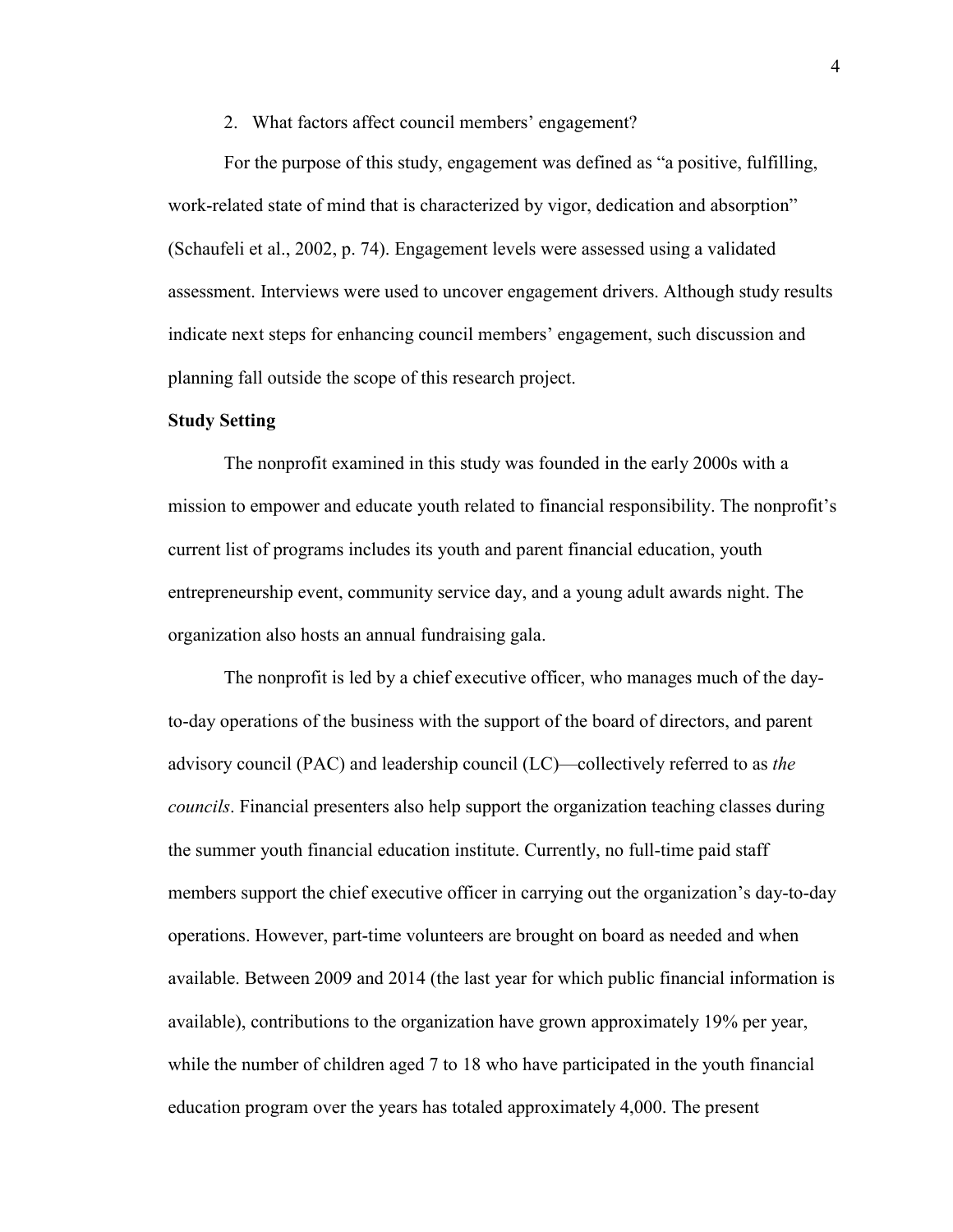researcher has had the privilege of being involved with the organization since 2007 as a financial presenter teaching a class on responsible use of credit.

**The leadership council**. The LC, also referred to as the junior board, was created in 2012 to provide upwardly mobile professionals with the opportunity to develop new skills and broaden their professional and personal networks while supporting the organization's mission of youth financial education. Additionally, the LC was created to cultivate new leadership and a pipeline of future board members. LC member roles and responsibilities include but are not limited to: (a) serving as ambassadors for the youth financial education program; (b) raising awareness and visibility of the organization and connecting financial and non-financial (e.g., pro bono skills and services) resources to the organization and its programs; (c) helping host events and activities, including the annual fundraising gala; (d) recruiting new LC members; (e) and helping build the organization's base of community service volunteers.

Three individuals who were hand-selected by the chief executive officer started the LC in 2012. The remaining 12 members joined over the last several years. Total LC membership is 15 professionals from various industries, including finance, marketing and sales, education, and consulting. Two co-chairs act as LC leadership and have the responsibilities of making sure initiatives and projects are completed, goals are reached, and that communication occurs between the chief executive officer and LC members. The LC also has secretary and treasury positions. Two committees—the membership committee and social media committee—also operate within the LC.

All LC members are volunteers and pay annual dues of \$100. Each member also must commit to either sell another \$900 in tickets for the annual fundraising gala or donate the balance. The LC meets monthly via conference call and quarterly in person.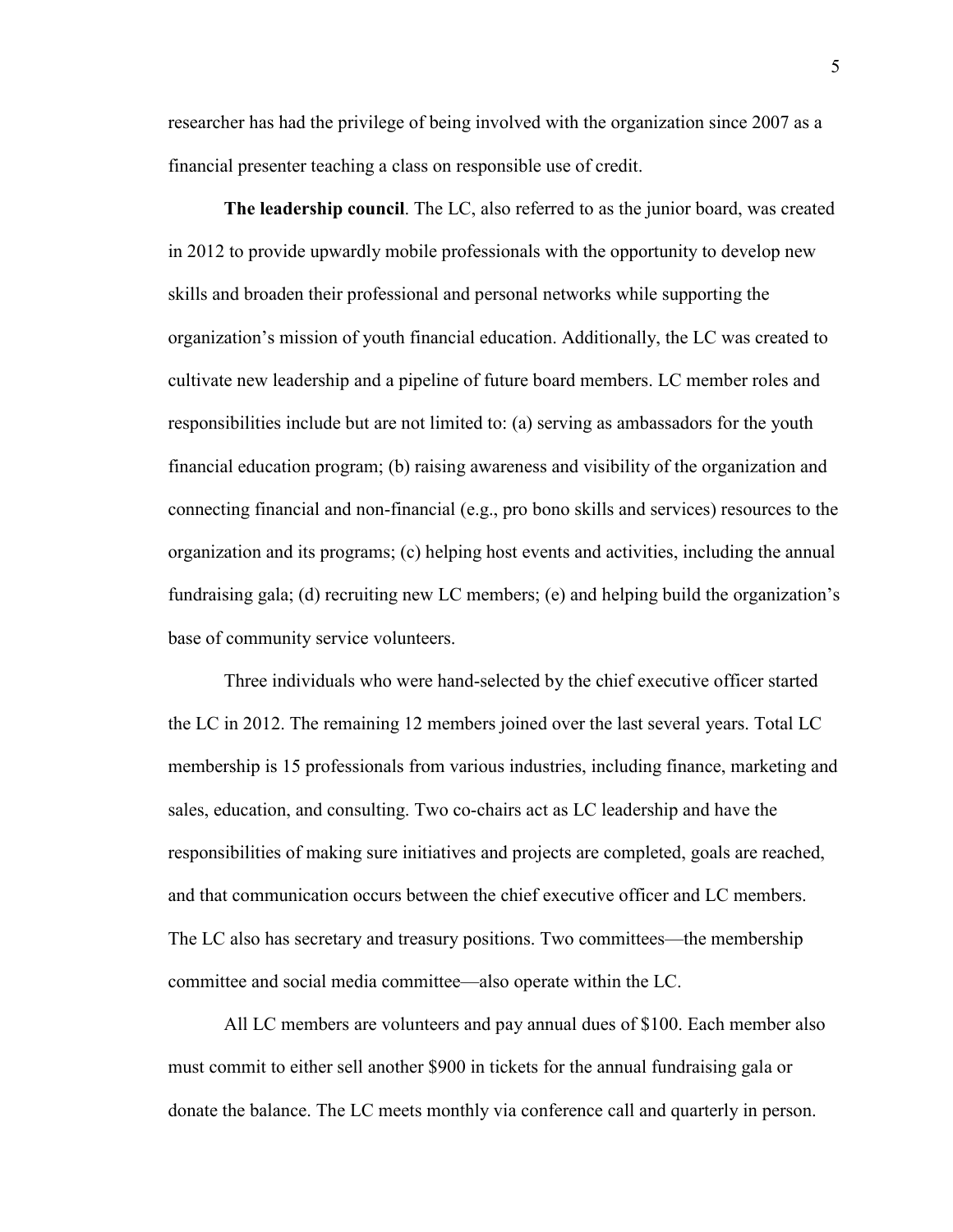The chief executive officer joins the meetings when time permits. Communication between LC members occurs primarily via email. The LC co-chairs typically deliver organizational updates and requests for assistance from the chief executive officer.

**Parent advisory council**. The PAC also was created in 2012 to (a) increase the engagement of current and alumni parents, (b) recruit children for the summer institute, and (c) grow network of non-financial resources.

The PAC's membership is comprised of 13 dues-paying parents, whose children have attended the financial summer institute. Annual member dues are \$50. The parents are from various industries, including finance, marketing and sales, education, and consulting.

The PAC is led by a chair and co-chair, who report to the chief operating officer. The chief operating officer serves as liaison between the PAC and chief executive officer to assure that initiatives and projects are completed and goals are reached. Other PAC leadership positions include recording secretary, corresponding secretary, treasurer, parent coordinator, new member coordinator, co-community partnership coordinator, political outreach advocate, and social media chair. Four committees—the registration/orientation committee, resources committee, fundraising/philanthropy committee, and membership/recruitment committee—operate within the PAC.

**Engagement levels**. In the spring and fall of 2016, the chief executive officer observed and believed that members across both councils were not motivated. She wanted them to step up, do more, and to take more ownership of their activities. Unmotivated or disengaged volunteers have the potential to adversely affect many facets of a nonprofit organization and undermine service to the target community. Ensuring that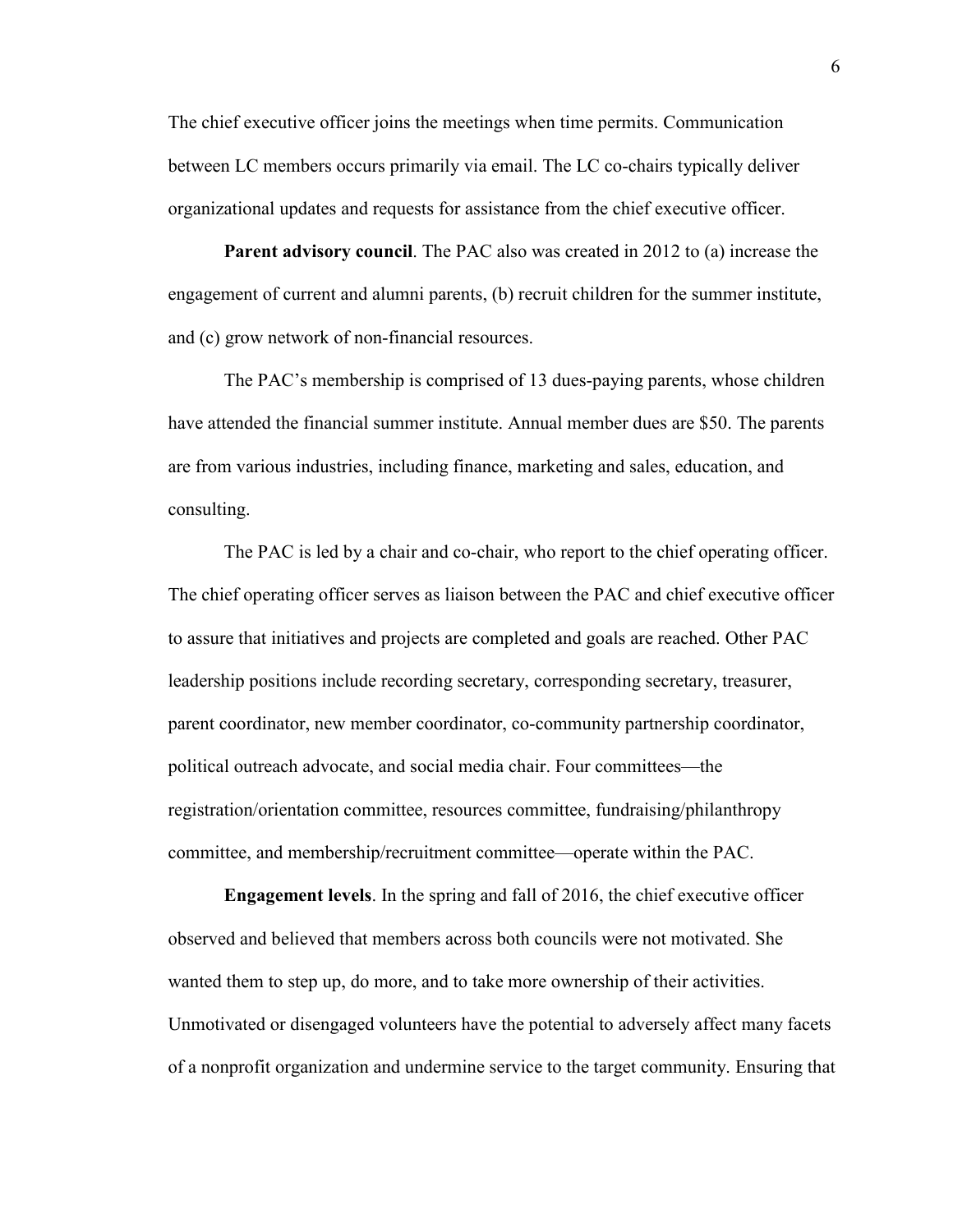the organization's volunteers are happy and engaged is particularly critical because the organization has no paid staff.

#### **Significance and Application**

Researchers have found that job satisfaction and engagement contribute to organizational profitability (Harter et al, 2002; Hewitt Associates, 2004; Keiser, 2000; Towers Perrin, 2008). In general, companies with high employee engagement and satisfac1tion report higher levels of innovation and customer satisfaction and lower rates of absenteeism and attrition. Within nonprofits such as the study organization, high volunteer engagement may yield stronger investments of personal energy from council members and an improved capability to support organizational operations. Highly engaged council members also may help increase recruitment, thereby increasing the organization's resources for teaching, mentoring, fundraising, and potentially hiring paid staff.

Moreover, the study organization's success depends on the active participation of council members. Understanding what factors promote volunteer engagement can help increase the organization's and each council's efficiency and productivity. This research also adds to the growing body of research on volunteer engagement.

#### **Study Outline**

This chapter provided an overview of engagement and explained why high volunteer engagement is critical to the success of volunteer organizations in general and specifically to the study organization. Chapter 2 reviews the literature on nonprofit advisory councils, employee engagement, and volunteer engagement. Chapter 3 describes the methods used in the study. Chapter 4 reports the survey and interview results, and Chapter 5 provides further discussion of the results and the implications of the research.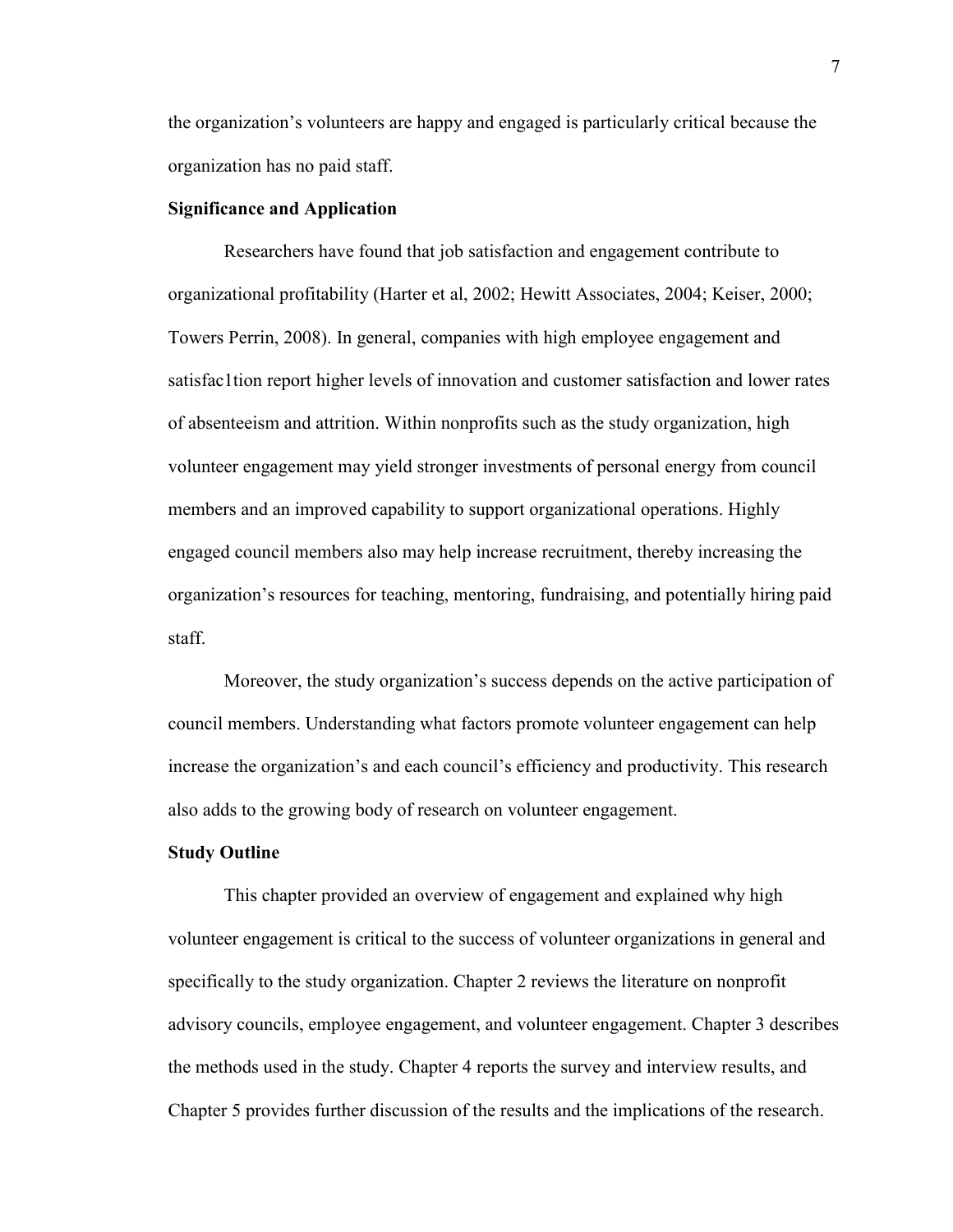#### **Chapter 2**

#### **Literature Review**

The purpose of this study is to diagnose the engagement levels of two volunteer leadership councils within one nonprofit organization, and to determine the factors that affect their engagement. This chapter will provide a review of literature relevant to the study, including a discussion of nonprofit advisory councils and engagement for both paid employees and volunteers.

#### **Nonprofit Advisory Councils**

An advisory council for a nonprofit is a group of volunteers selected for their unique skillsets, expertise, or access to various resources (e.g., people, funds) that is formed to provide guidance or advice to a board of directors in support of achieving a specific aspect of the nonprofit's mission (Maude & Heap, 1997) and to more effectively govern the organization (McNamara, 2008). Advisory councils may also be formed to bring high status members of a community with influence in to a nonprofit with the aim of attracting funds to the organization. For certain board members, an advisory council may be an effective means of keeping them connected with their experience and expertise to a nonprofit after their term has ended.

**Functions**. Once a need or area of focus has been determined for an advisory council, a nonprofit's board of directors will want to clearly define its role and mission and then empower it to carry out its directive (Maude & Heap, 1997). An advisory council is not part of the board, nor is it a task force encumbered with time-consuming responsibilities. An advisory council is a group whose role is to provide guidance and advice to the board on a specific aspect of the mission and to outline the *what* and *how* of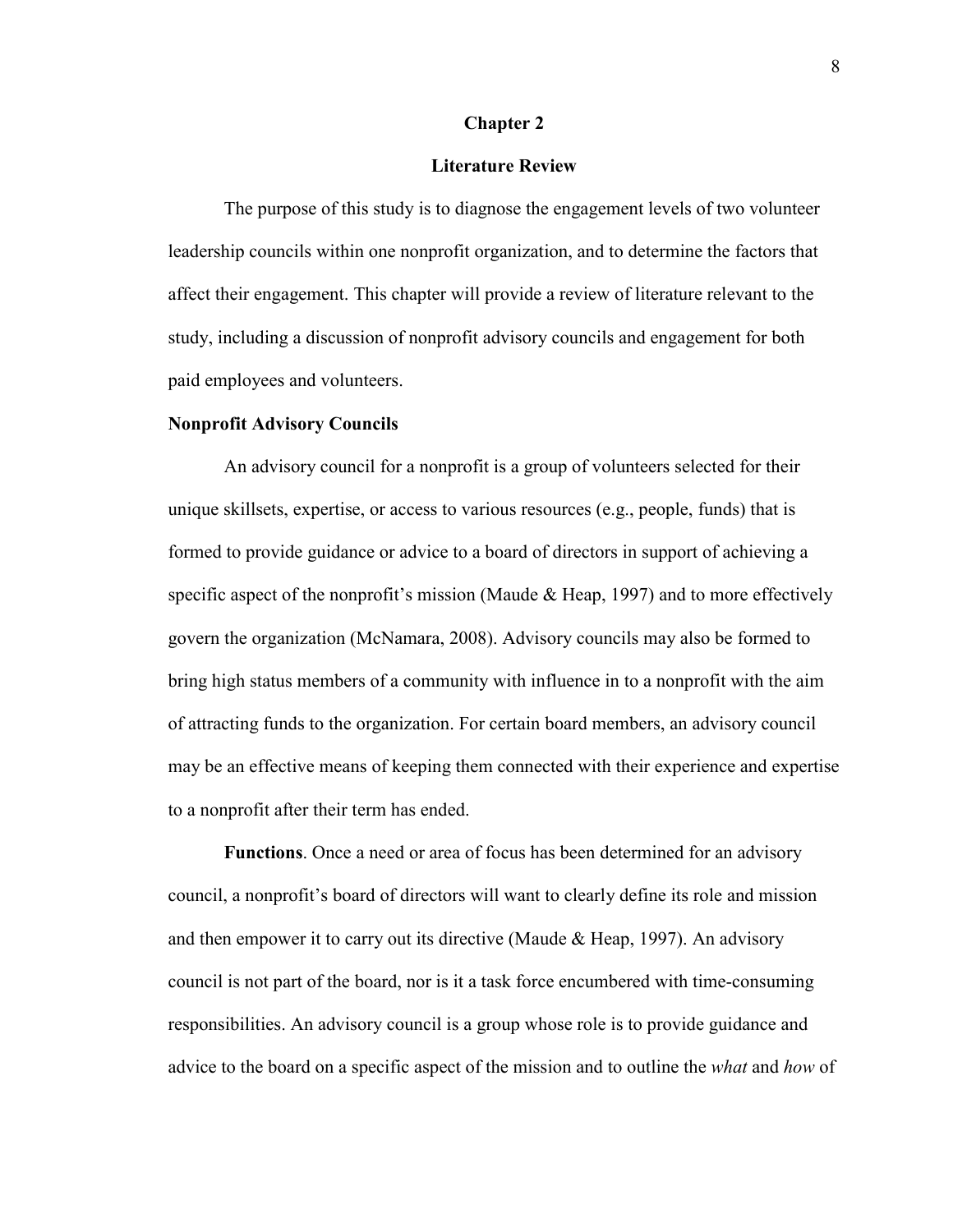achieving its directive. The advisory council does not perform any management functions or make management decisions, nor does it have any legal responsibilities.

Advisory councils may be formed to advise nonprofit boards in support of a variety of different aspects of a nonprofit's mission, including but not limited to the development of a new program, expansion or evaluation of a current program, support for a program that is not self-supporting, or establishment of an endowment (Maude & Heap, 1997). For example, regarding the expansion of a current health service program, the advisory council may advise a board on "defining the services to be expanded, how those components will complement the current program, and how the expansion will better serve targeted patients" (pp. 24-26). Implementation of any recommendations would be carried out by other members of the nonprofit.

Advisory councils are important to nonprofit organizations in that they provide a board with specific expertise in areas that advance the nonprofit's mission. For example, a nonprofit may establish an advisory council to secure funding to create a new program (Maude & Heap, 1997). Having an advisory council to focus on a specific area of a nonprofit's mission allows the board of directors to stay focused on the nonprofit's overall mission.

**Staffing**. Members of a nonprofit advisory council are selected because they possess unique skills, expertise, and access to resources in line with its intended directive or objective. Individuals with education and experience or significant interest in the objective of an advisory council are model candidates (Maude & Heap, 1997). Additionally and ideally, these members would have a passion for the mission, ability to work well with others, and can-do attitudes. For example, a New England agency serving homeless and low-income clients wanted to set up a consumer advisory board with the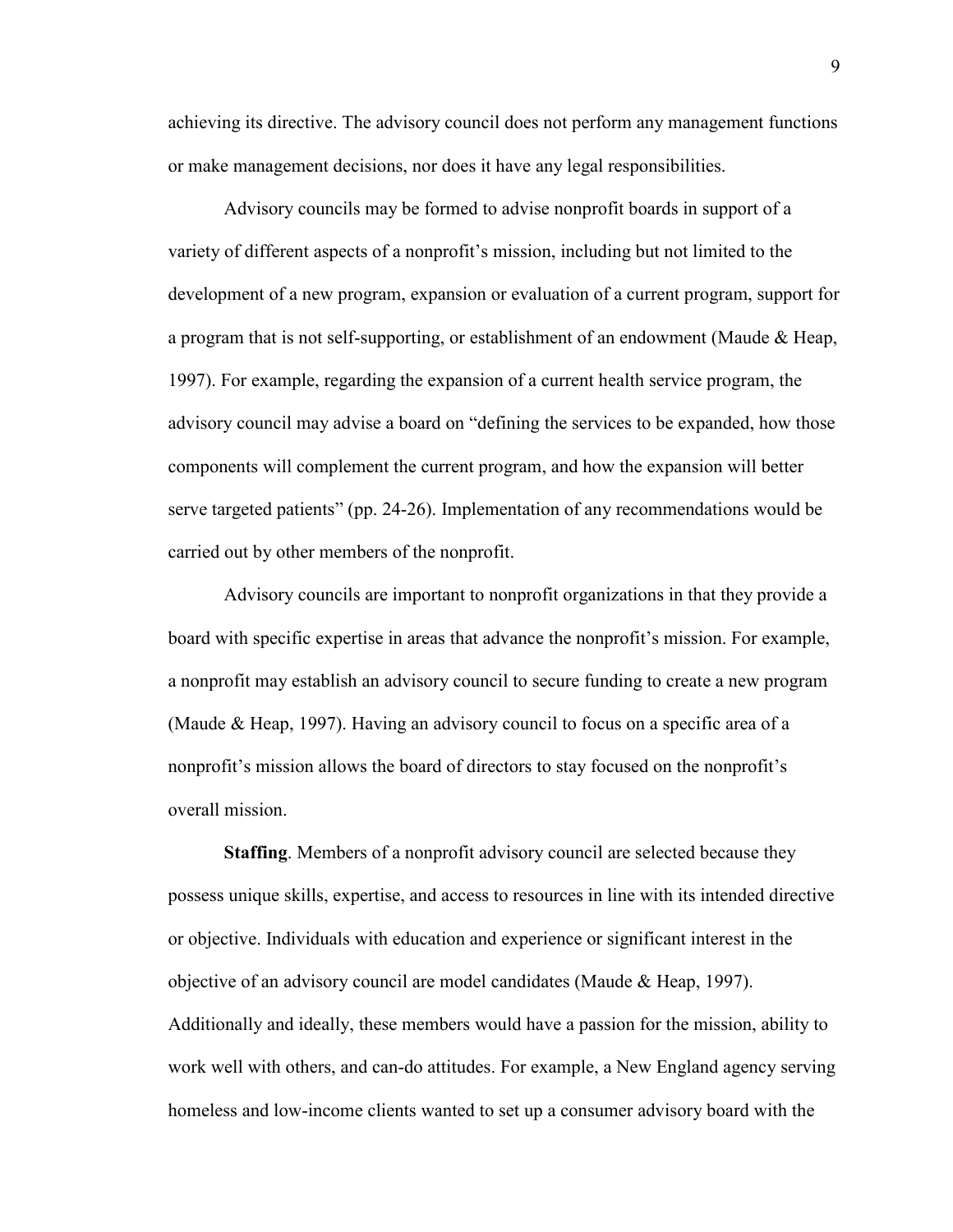objective of increasing "the influence of clients in agency and community decision making" (Cohen, 1994, p. 743). The board of directors appointed a program committee to implement this objective. The program committee consisted of members from a social work agency, board members, and social work faculty at local universities. Two members also "had expertise in the field of homelessness, and had conducted an extensive research project involving agency clients" (p. 743).

#### **Employee Engagement**

Although a growing body of research has been conducted on employee engagement by academics and practitioners (Shuck, Ghosh, & Zigarmi, 2012), no widely agreed upon definition is currently in use (Shuck, 2011). Academic literature provides a number of different definitions of engagement (Saks, 2006). Kahn (1990), considered one of the academic parents of employee engagement (Welch, 2011), describes personal engagement as "the harnessing of organization members' selves to their work roles; in engagement, people employ and express themselves physically, cognitively, and emotionally during role performances" (p. 694). Kahn (1990) identifies three psychological conditions that are needed to bring organization members to their work roles: meaningfulness (relating to an element of work), safety (relating to an element of the social system) and availability (relating to individual distraction). Kahn proposes that employees' perceptions of these conditions influence their psychological experience of work, which ultimately impacts how much they express themselves through their behavior in their role performances.

Another often cited definition of engagement was developed by Schaufeli et al. (2002), who defined engagement as "a positive, fulfilling, work-related state of mind that is characterized by vigor, dedication and absorption" (p. 74). Schaufeli et al.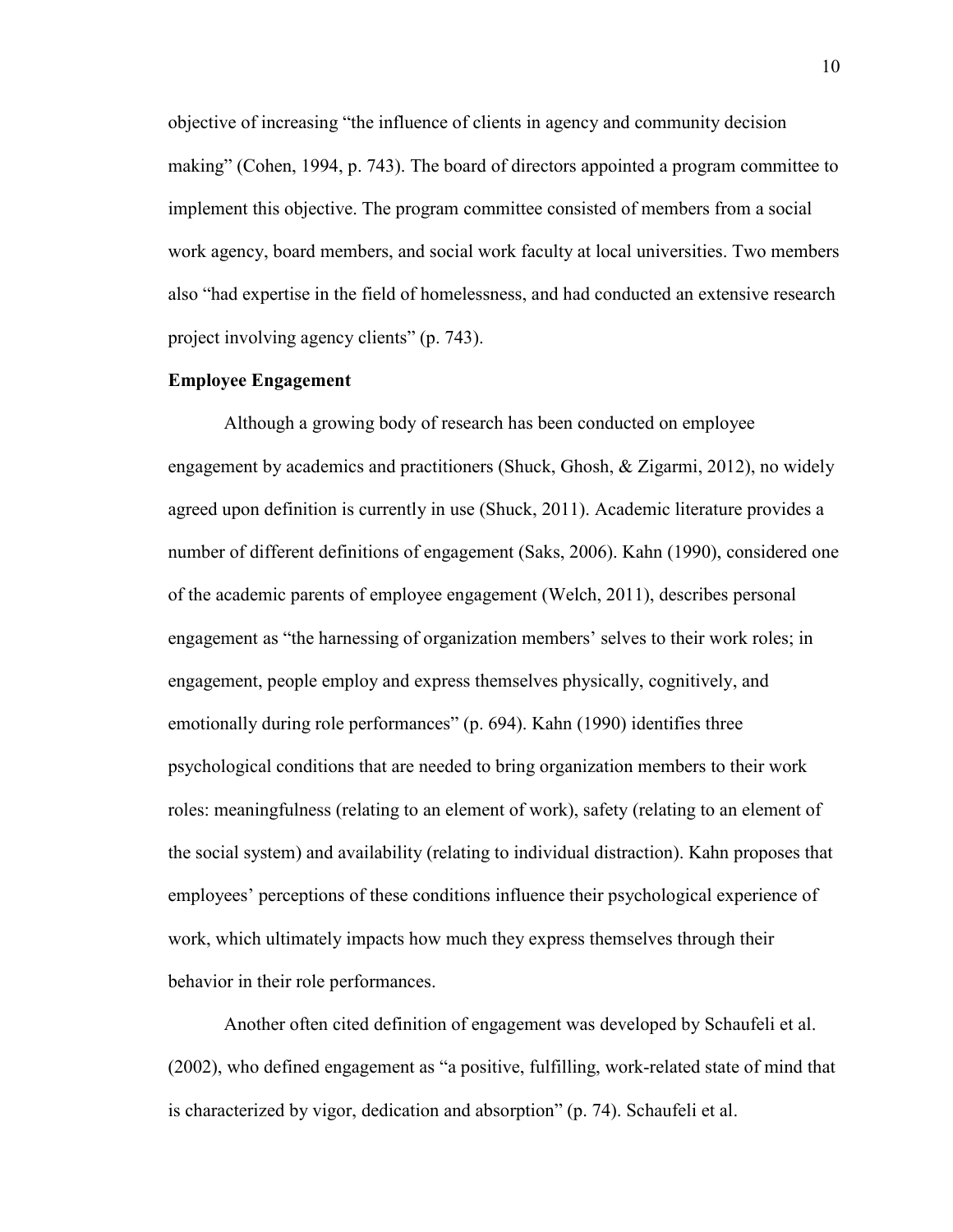characterized (a) *vigor* as high levels of energy and mental resilience while working, the willingness to invest effort in one's work, and persistence in the face of difficulties; (b) *dedication* as a sense of significance, enthusiasm, inspiration, pride, and challenge; and (c) *absorption* as being fully concentrated and deeply engrossed in one's work, whereby time passes quickly and one has difficulty detaching from work. Schaufeli et al. further characterized engagement as "a more persistent and pervasive affective cognitive state that is not focused on any particular object, event, individual, or behavior" (p. 74).

Engagement also has been defined as the opposite of or positive antithesis to burnout (Maslach, Schaufeli, & Leiter, 2001). Maslach et al. suggested engagement was characterized by energy, involvement, and efficacy—the direct opposites of the three burnout dimensions of exhaustion, cynicism, and inefficacy. Engagement and burnout research conducted by Schaufeli, Bakker, and Salanova (2006) found that the core burnout factors of exhaustion and cynicism were negatively correlated with vigor and dedication.

Saks (2006) extended Kahn's concept of engagement to include both job and organizational engagement, and further suggested social exchange theory could provide insight on why individuals respond to antecedents (i.e., Kahn's psychological conditions) with varying degrees of engagement. Social exchange theory says that if a person does well by others, the others are more likely to do well by him or her (Schneider, Macey, Barbera, & Martin, 2009). This leads to more trusting and loyal relationships and commitments (Saks, 2006). Thus, employees who perceive higher levels of support from their organizations are more likely to respond with greater levels of engagement in their jobs and in the organization. Employees who perceive lower support or unfavorable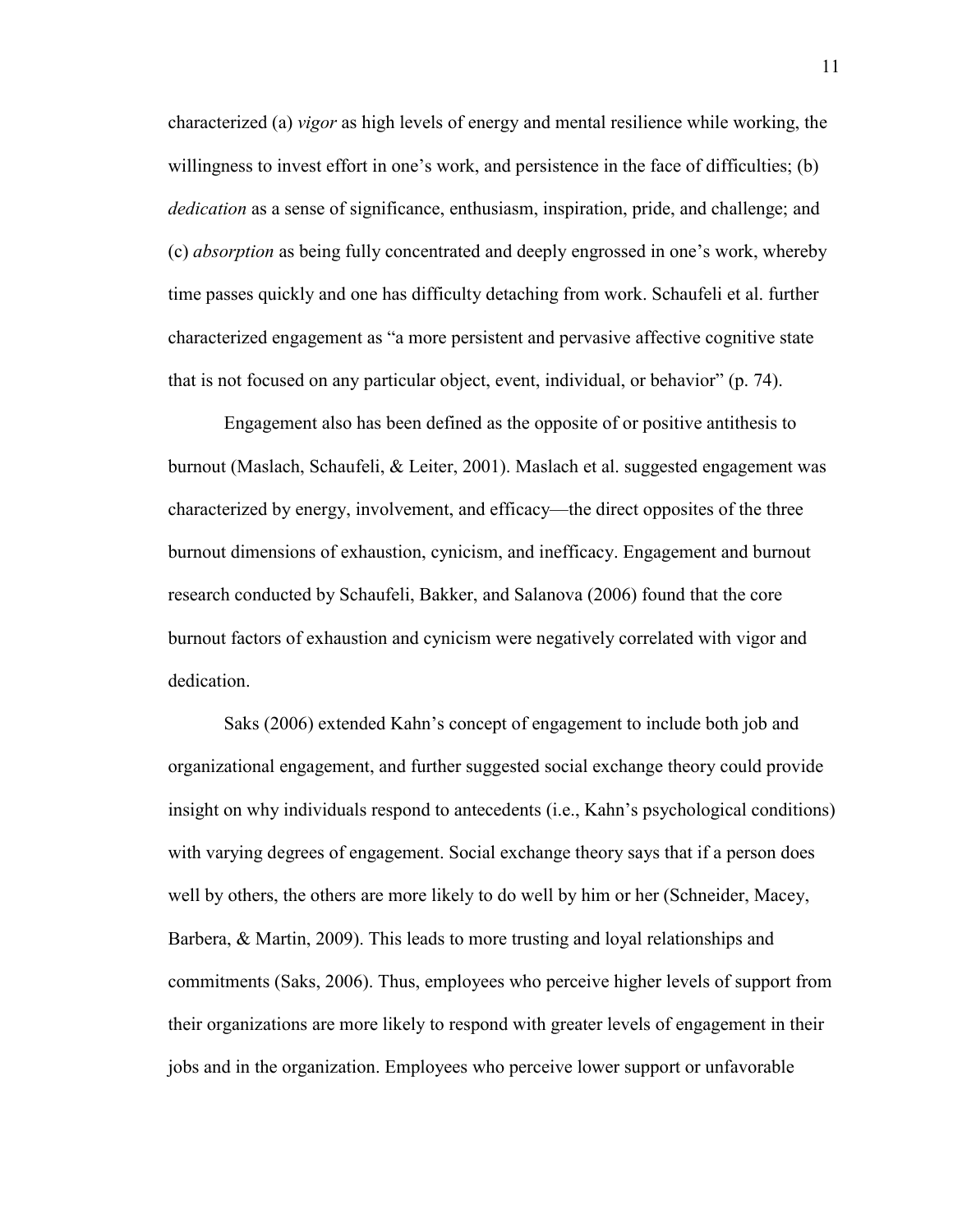treatment from their organization are more likely to feel angry and vengeful and to respond with lower levels of engagement (Shantz, Alfes, Truss, & Soane, 2013).

Macey and Schneider (2008) define engagement using a nomological network that involves three engagement constructs (trait, state, and behavioral) and identifies work and organizational conditions that should facilitate state and behavioral engagement.

Christian et al. (2011) defined work engagement as "a relatively enduring state of mind referring to the simultaneous investment of personal energies in the experience or performance of work" (p. 95). Engagement refers to a psychological connection with the performance of work tasks and includes the self-investment of multiple dimensions of personal resources (physical, emotional, and cognitive) in work investment so that the experience is simultaneous and holistic (Christian et al., 2011; Kahn, 1992; Rich, LePine, & Crawford, 2010).

Towers Perrin (2003) defines engagement as "employees' willingness and ability to contribute to company success . . . [or] the extent to which employees put discretionary effort into their work, in the form of extra time, brainpower and energy" (p. 1). Further, full engagement requires employees' sense of mission, passion and pride that motivates them to give that all important discretionary effort . . . as well as the resources, support and tools from the organization to act on their sense of mission and passion" (p. 4), which suggests engagement is two-way in nature.

Robinson, Perryman, and Hayday (2004) state that an engaged employee is one who has a positive attitude towards its organization, an awareness of the business and its operations, and a propensity to work with colleagues to improve performance for the benefit of the overall organization. Robinson et al. also incorporate responsibility on the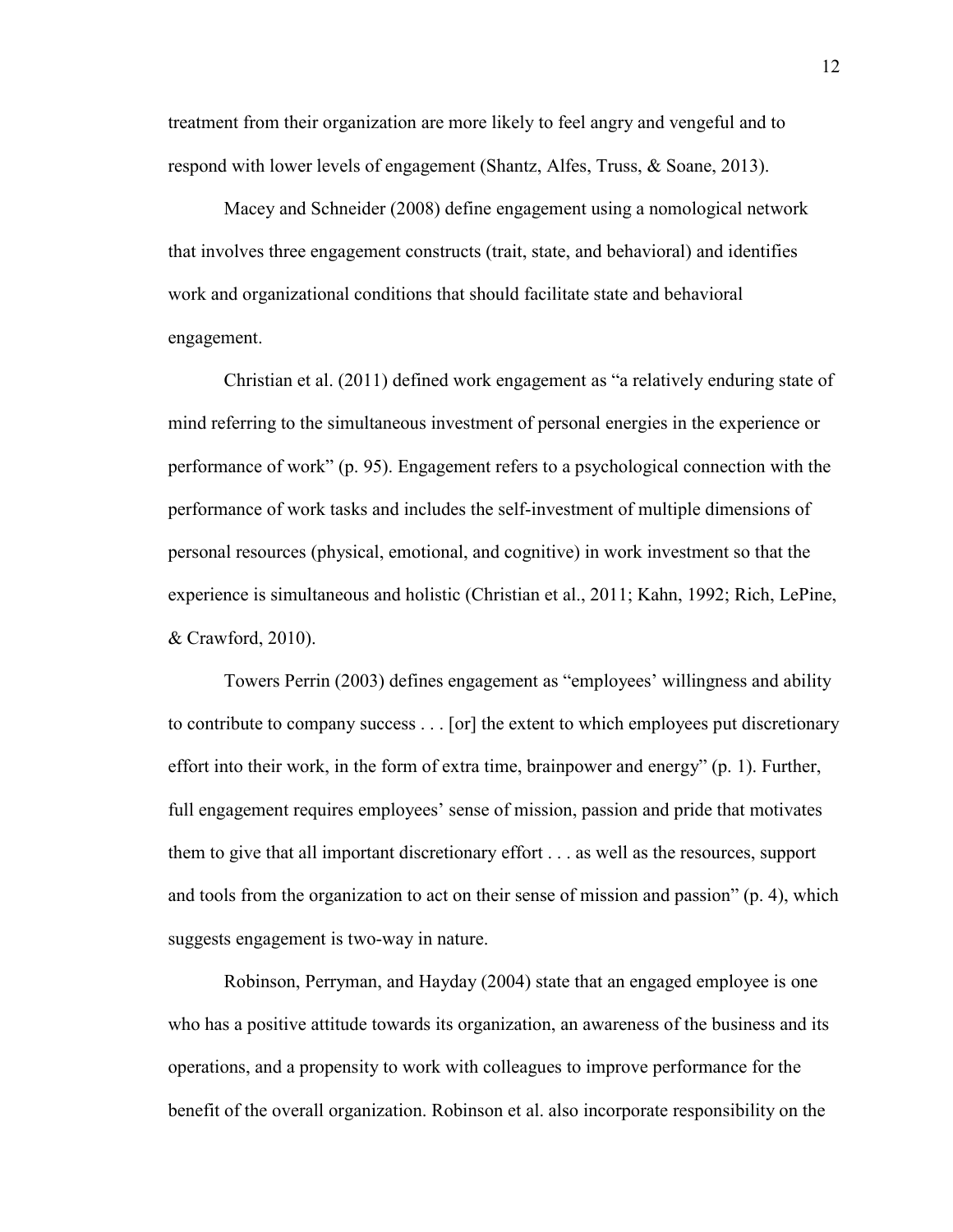part of an organization to cultivate engagement, which suggests a two-way relationship between employer and employee.

Erickson (2005) viewed engagement as

a concept above and beyond simple satisfaction with the employment arrangement or basic loyalty to the employer . . . engagement is about passion and commitment—the willingness to invest oneself and expend one's discretionary effort to help the employer succeed. (p. 14)

Although numerous definitions of engagement have been provided, the concept of engagement is beginning to converge and may be thought of as high levels of personal investment in the work tasks performed on a job (Christian et al., 2011; Kahn, 1990; Macey & Schneider, 2008; May, Gilson, & Harter, 2004; Schaufeli et al., 2002). For the purpose of this study, engagement was defined as Schaufeli et al. (2002) defined it "a positive, fulfilling, work-related state of mind that is characterized by vigor, dedication and absorption" (p. 74), in line with the converging definition of engagement noted above.

**Related constructs**. Within the research, engagement has been associated with other well-known constructs such as job satisfaction, job involvement, and organizational commitment (Maslach et al., 2001). Research conceptualizes that all these elements share similar conceptual space (Macey  $\&$  Schneider, 2008; Shuck et al., 2012) and proposes that job satisfaction, job involvement, and organizational commitment focus on different factors of the psychological state of engagement (Macey & Schneider, 2008).

Job satisfaction may be described as a state of satiation based on human needs fulfilled by an organization (Erickson, 2005; Macey & Schneider, 2008; Macey, Schneider, Barbera, & Young, 2009; Maslach et al., 2001; Shuck et al., 2012), which is based on an evaluative judgment about job conditions or characteristics (Christian et al.,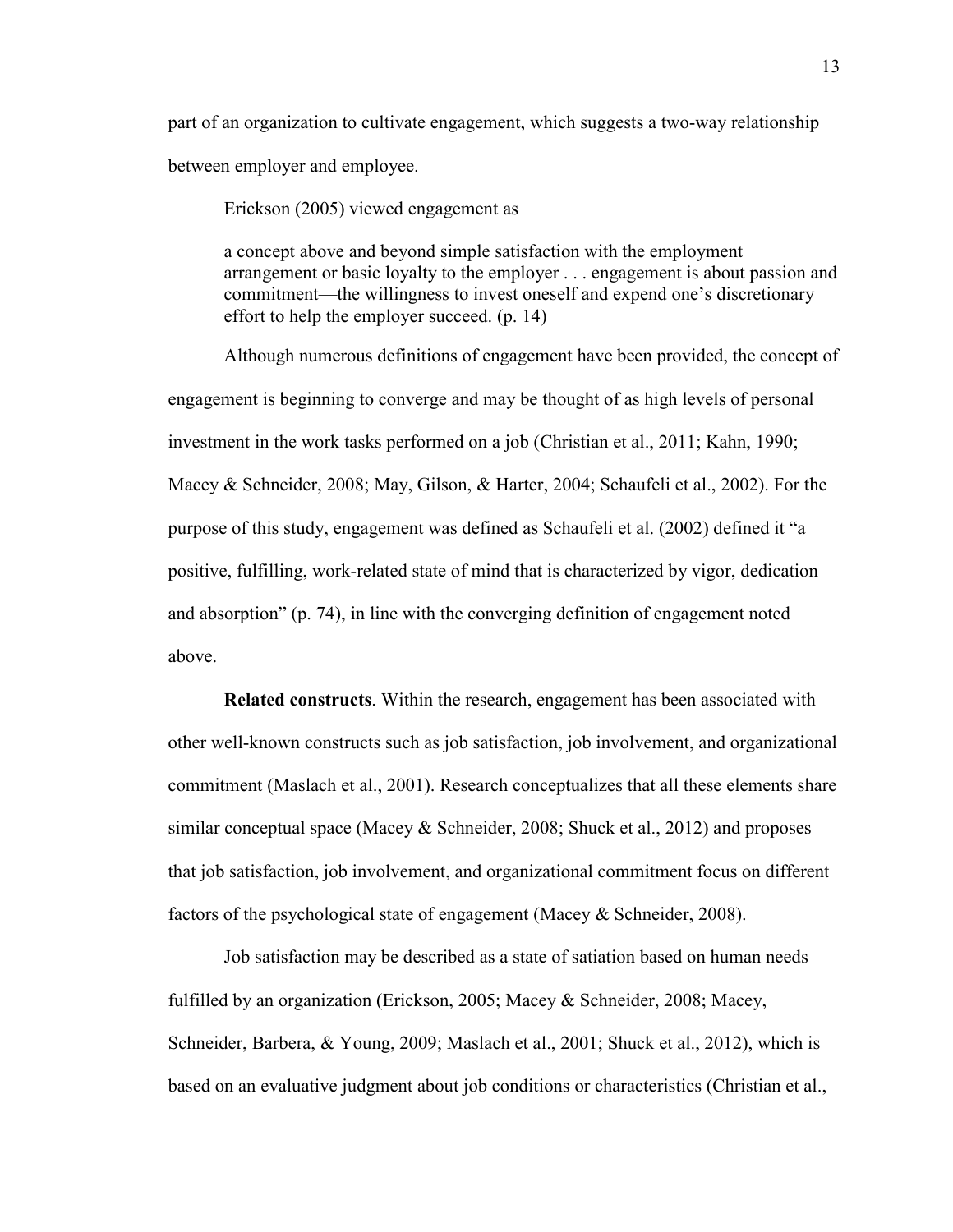2011; Locke, 1976; Rich et al., 2010; Russell et al., 2004; Shuck et al., 2012; Smith, Kendall, & Hulin, 1969; Weiss, 2002). Rich et al. (2010) note that engagement differs from job satisfaction in that rather than being a state of contentment, engagement "reflects the simultaneous investment of cognitive, emotional, and physical energies in such a way that one is actively and completely involved in the full performance of a role" (p. 622). Job satisfaction does not capture this relationship an individual has with the work itself (Maslach et al., 2001). Wollard (2011) proposed:

satisfaction is a much lower threshold than engagement, employees can be satisfied with a job because it pays the bills and is close to home but that does not guarantee that they are physically, mentally, and emotionally invested in the organization's success, the hallmarks of employee engagement. (p. 527)

Recently, research has provided some empirical evidence supporting this distinction, although findings vary. Saks (2006) found that job and organization engagement predicted job satisfaction, while Macey and Schneider (2008) determined satisfaction and engagement were correlated and proposed satisfaction was a component of engagement.

Researchers most often define job involvement as a person's psychological identification with his or her work or job (Cooper-Hakim & Viswesvaran, 2005; Kanungo, 1982; Rich et al., 2010; Schaufeli et al., 2002). May et al. (2004) propose job involvement "is the result of a cognitive judgment about the need satisfying abilities of the job, which is tied to one's self-image" (p. 12). Job involvement represents the degree to which job performance is central to a person's identity (Christian et al., 2011; Kanungo, 1982; Lodahl & Kejner, 1965). Engagement differs from job involvement in that engagement refers to how individuals employ themselves in the performance of their work roles (May et al., 2004). Moreover, engagement involves the active use of emotions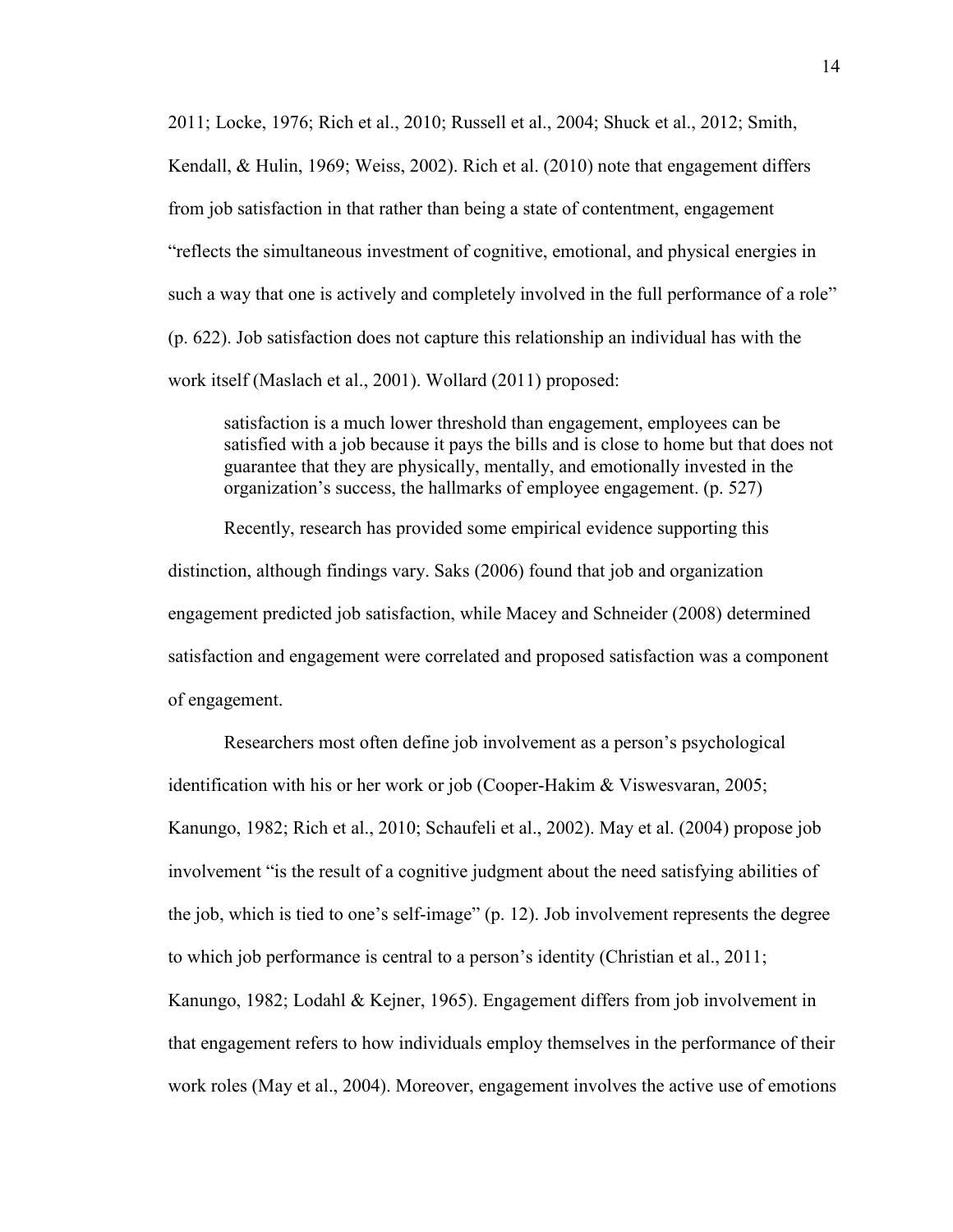and behaviors in addition to cognitions. As compared to job involvement, engagement represents a more complex and thorough construct regarding an individual's relationship with work (Maslach et al., 2001). There is agreement among researchers that engagement and job involvement share the same conceptual space (Harter et al., 2002; Macey & Schneider, 2008; May et al., 2004; Saks, 2006), as well as the premise that they are distinct constructs. Research by Hallberg and Schaufeli (2006) found work engagement and job involvement to be empirically distinct constructs. May et al. (2004) suggested engagement could be considered an antecedent to job involvement in that individuals who experience deep engagement in their roles should come to identify with their jobs.

Organizational commitment has been most commonly defined as a person's attachment or attitude towards an organization as a whole (Brooke, Russell, & Price, 1988; Christian et al., 2011; Saks, 2006; Maslach et al., 2001) that results from shared values, goals, and interests (Meyer, Stanley, Herscovitch, & Topolnytsky, 2002; Mowday, 1998). Organizational commitment also encompasses an individual's willingness to exert energy in support of the organization, to feel pride in being an organizational member, and to have personal identification with the organization (Saks, 2006). Engagement differs from organizational commitment in that it represents perceptions based on the work itself, unlike organizational commitment, which is focused on the organization (Maslach et al., 2001). Engagement is not an attitude like organizational commitment, but rather a construct that represents the degree to which an individual is attentive and absorbed in the performance of their roles (Saks, 2006). Engagement is also a broader construct in that it involves a holistic investment of the entire self in terms of cognitive, emotional, and physical energies (Christian et al., 2011). Research also suggests engagement and organizational commitment are distinct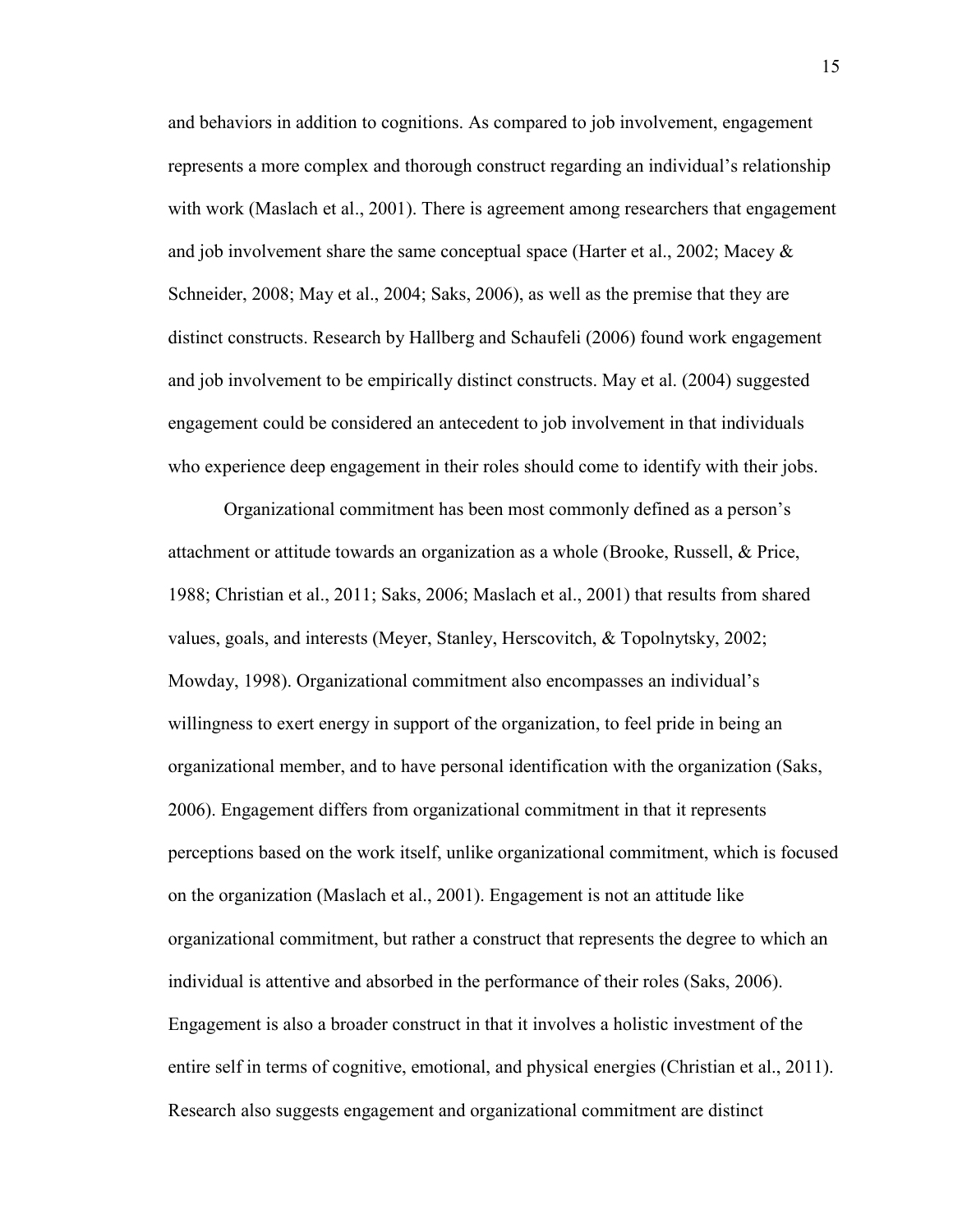constructs. Research by Hallberg and Schaufeli (2006) indicated that work engagement and organizational commitment are empirically distinct constructs. Macey and Schneider (2008) proposed organizational commitment was a component of state engagement.

Understanding the relationships between engagement and job satisfaction, job involvement, and organizational commitment is important when considering what is being measured and what measurement or tool is most appropriate.

**Importance**. A review of the literature reveals employee engagement is important for several reasons and benefits both organizations and their employees. Significant attention has been given to the relationship between engagement and an organization's bottom-line. Harter et al. (2002) conducted a meta-analysis of 7,393 business units and found a significant relationship existed between employee engagement and improvements in customer satisfaction, productivity, profit, employee retention, and safety, which ultimately would lead to better business results. Similarly, in a study of 50 global companies over a 1-year period, Towers Perrin (2008) found that the companies with high employee engagement had a 19% increase in operating income and almost a 28% growth in earnings per share. Conversely, companies with low levels of engagement saw operating income drop more than 32% and earnings per share decline over 11%. In a 3-year longitudinal study of 40 companies, Towers Perrin found a spread of more than 5% in operating margin and more than 3% in net profit margin between the companies with high employee engagement and those with low engagement. Companies that are able to better engage their people also deliver better business performance. Hewitt Associates (2004) found employee engagement was 20% higher at companies achieving double-digit growth compared with single-digit growth companies. Buckingham and Coffman (1999) of the Gallup Organization found that business units with a heavily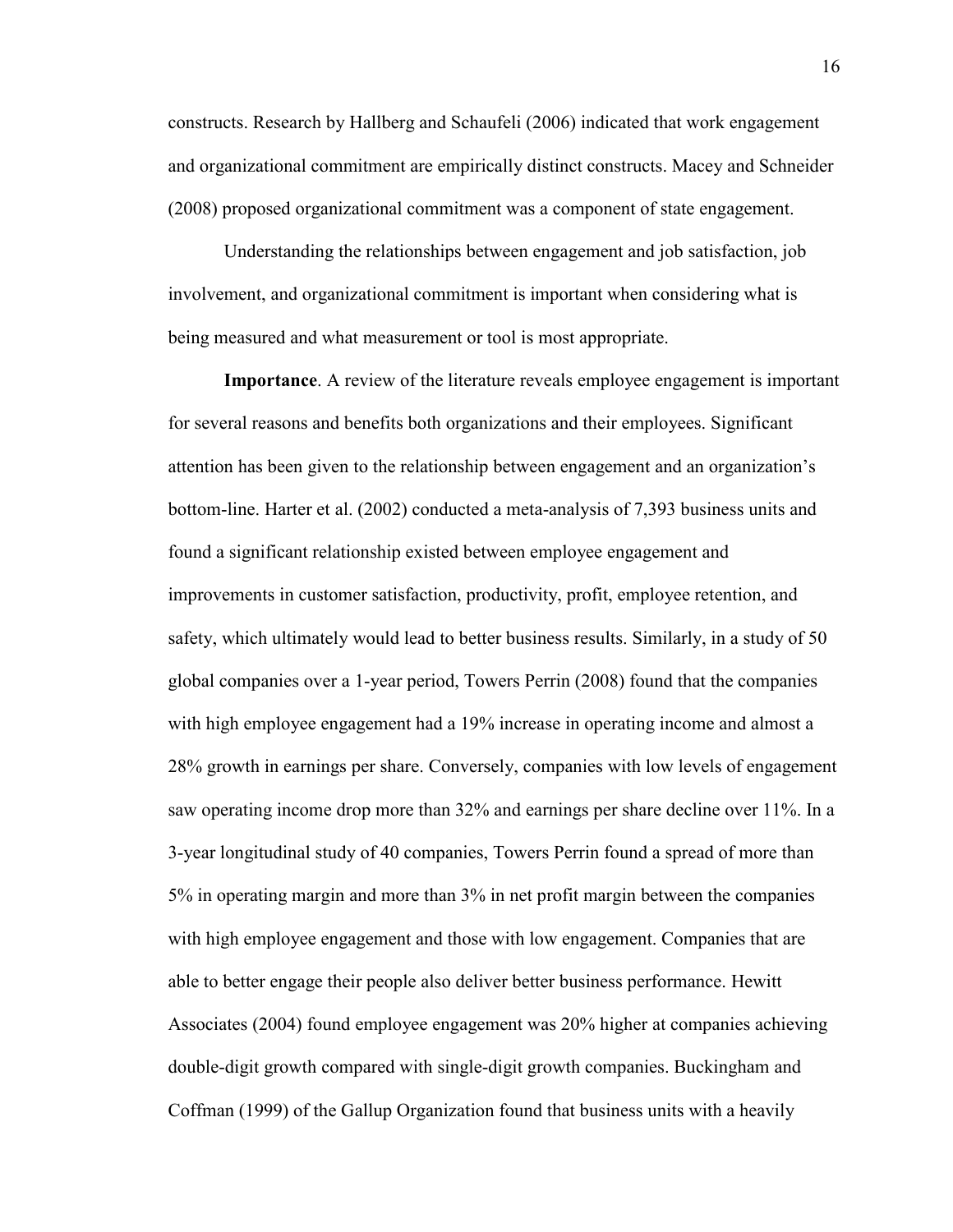committed workforce outperform business units with a less committed workforce (Keiser, 2000). Disengaged workers can cost for-profit companies millions in lost productivity and profits. In 2013, Gallup indicated that actively disengaged employees cost the U.S. economy \$450 billion to \$550 billion in lost productivity per year (Sorenson & Garman, 2013).

Research on the benefits of employee engagement indicates engagement may result in positive health and positive feelings towards work and organization. Bakker, Schaufeli, Leiter, and Taris (2008) proposed that engaged employees often experience positive emotions, including happiness, joy, and enthusiasm and experience better psychological and physical health. Additionally, engaged employees create their own job and personal resources (e.g., support from others) and transfer their engagement to others. Gallup (2006) found engaged employees felt more creative and were more likely to feed off the creativity of their colleagues, suggesting idea generation among engaged employees could be amplified in a team setting.

**Antecedents to engagement**. A review of the literature indicates there are two groups of primary antecedents to engagement: job resources and personal resources. Job resources refer to those physical, psychological, social, or organizational aspects of the job that (a) reduce job demands and the associated physiological and psychological costs; (b) are functional in achieving work goals; or (c) stimulate personal growth, learning, and development (Bakker & Demerouti, 2007; Bakker et al., 2008; Schaufeli & Bakker, 2004). Job resources enhance engagement because they foster employees' growth, learning, and development (relating to intrinsic motivation) and because they are instrumental in achieving work goals associated with extrinsic motivation (Bakker et al., 2008).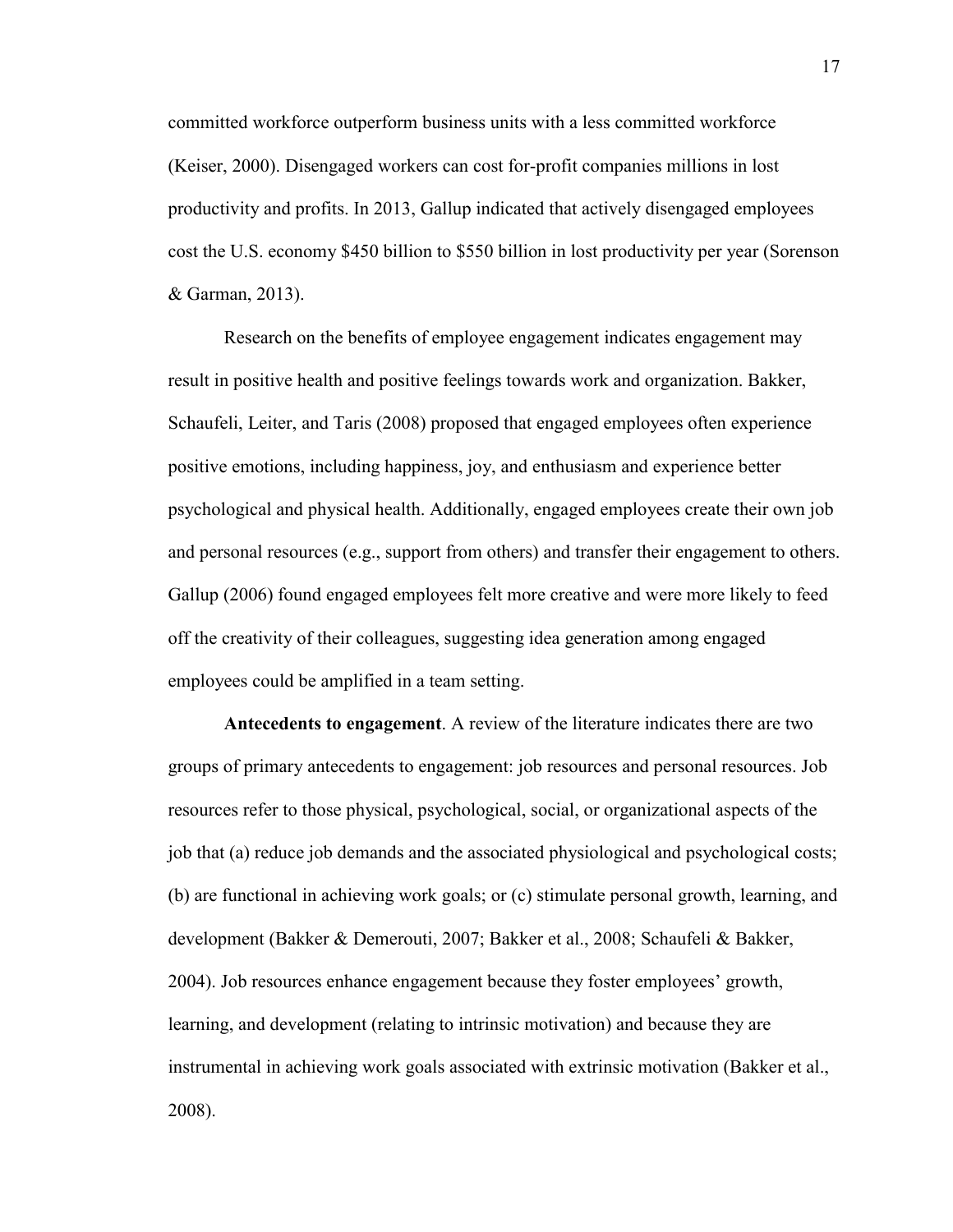Examples of job resources include job characteristics, rewards and recognition, perceived organizational and supervisor support, and distributive and procedural justice (Saks, 2006). Research has demonstrated that job characteristics such as autonomy, skill variety, social support from colleagues and supervisors, performance feedback, and learning opportunities have been consistently and positively associated with work engagement (Bakker & Demerouti, 2008; Schaufeli & Salanova, 2007). Collectively, these characteristics promote experiences of meaningfulness, and individuals who experience meaningfulness tend to feel worthwhile, useful, valuable, and able to give themselves to their work role and to others (Kahn, 1990; Rich et al., 2010).

Meaningfulness underlies meaningful work, which Steger, Dik, and Duffy (2012) characterize as a psychological state comprised of the following elements: psychological meaningfulness, meaning making through work, and motivations for the greater good. Other researchers define meaningful work as job and other workplace characteristics that facilitate the attainment or maintenance of one or more dimensions of meaning (Fairlie, 2011), where meaning entails issues of "life meaning, purpose, and coherence" (Ryff, 2000, p. 132). Common dimensions of meaning include having a purpose or goals, living according to one's values and goals, autonomy, control, challenge, achievement, competence, mastery, commitment, engagement, generativity or service to others, selfrealization, growth, and fulfillment (Fairlie, 2011). Kahn (1990) linked meaningfulness to engagement, noting that "people vary their personal engagements according to their perceptions of the benefits, or the meaningfulness, and the guarantees, or the safety, they perceive in situations" (p. 703). Work becomes meaningful as employees feel that they are receiving a return on their invested energies. Additionally, it is important that "individuals are able to clearly see the impact of their work; therefore, work tasks must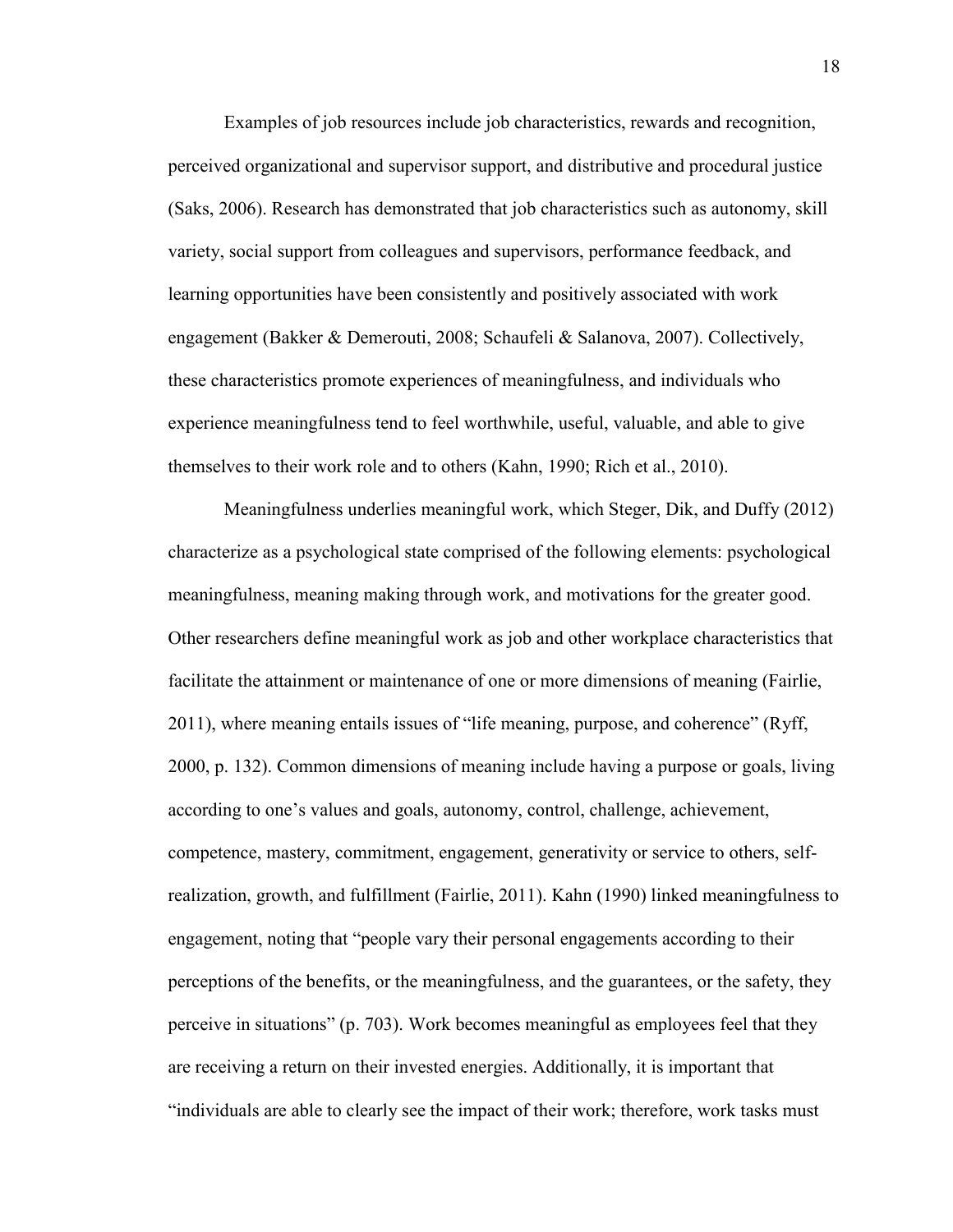be viewed as valued, useful, and worthwhile by the individual, organization, and leader" (Serrano & Reichard, 2011, p. 180).

The second group of primary antecedents relates to personal resources. Personal resources are positive self-evaluations that are linked to resiliency and refer to individuals' sense of their ability to control and impact their environment successfully (Hobfoll, Johnson, Ennis, & Jackson, 2003). Personal resources enhance engagement through higher intrinsic motivation to pursue goals, which triggers higher performance and satisfaction (Bakker & Demerouti, 2008; Luthans & Youssef, 2007). Examples of personal resources include self-efficacy, optimism, resilience, hope (Bakker, Albrecht, & Leiter, 2011; Serrano & Reichard, 2011), and organizational-based self-esteem (Xanthopoulou, Bakker, Demerouti, & Schaufeli, 2007).

Research conducted by Xanthopoulou et al. (2009b) found that personal resources appear to connect job resources with engagement and, in turn, with performance. Additionally, Xanthopoulou et al. (2009b) have shown that job and personal resources are mutually related and that personal resources can be independent predictors of work engagement. Thus, employees who score high on optimism, self-efficacy, resilience, and self-esteem are well able to mobilize their job resources and generally are more engaged in their work (Bakker, 2011).

The factors that have been shown to decrease engagement are situational factors that are in opposition to job and personal resources. For example, Maslach et al. (2001) found that a lack of social support is linked to burnout and, more importantly, lack of support from supervisors compared to support from coworkers. Kahn (1990) found that managerial reluctance to loosen their control sent a message that their employees were not to be trusted and should fear overstepping their boundaries. That fear was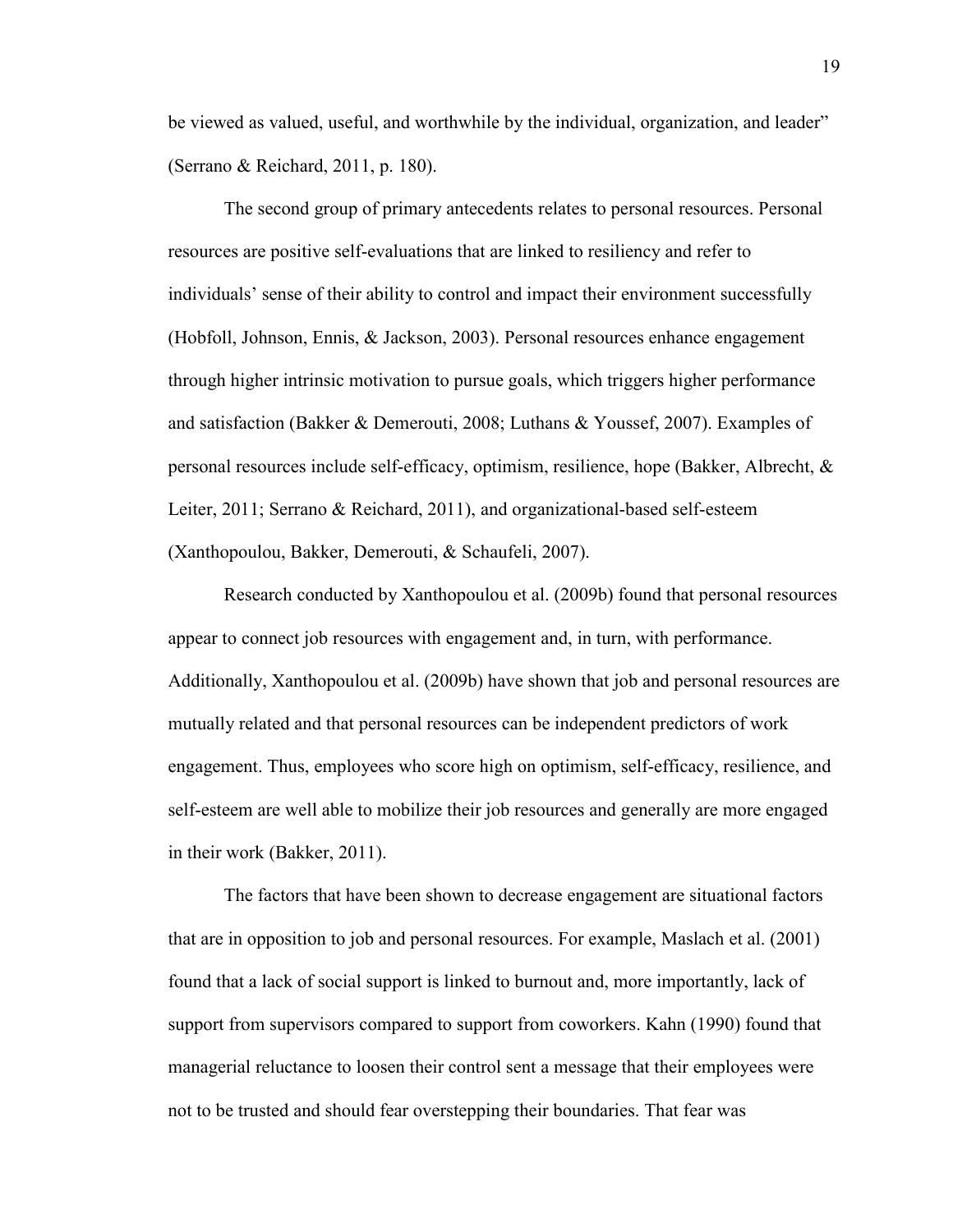compounded when managers were unpredictable, inconsistent, or hypocritical. A perceived lack of organizational and supervisor support may decrease a person's level of psychological safety and decrease their level of engagement. Lack of feedback and lack of participation in decision making also have been linked to burnout (Maslach et al., 2001). Lack of autonomy also is correlated with burnout, although the strength of the relationship is weaker (Maslach et al., 2001).

#### **Volunteer Engagement**

Much less research has been conducted on volunteer than worker engagement (Vecina et al., 2012), and differences in several factors between paid employees and volunteers have prompted some researchers to question whether engagement concepts based on paid employees apply to volunteers (Cnaan & Cascio, 1998; Farmer & Fedor, 2001). Volunteers are distinct in that they are motivated by service or social needs rather than material, calculated, or instrumental motivations (Cnaan & Cascio, 1998; Farmer & Fedor, 2001; Vecina & Chacón, 2005); volunteers are not compensated economically with a salary or bonus and thus cannot be motivated by economic rewards or sanctions (Cnaan & Cascio, 1998); volunteers can leave at-will without the concerns of where their next paycheck or health benefits are coming from; and most volunteers only work a few hours a week, meaning that compared to full-time employees, organizational colleagues and environments have relatively less impact on them. Rarely are volunteers held to performance standards or receive performance appraisals (Farmer & Fedor, 2001), so there's no incentive for them to do a job well, and some may set aside an organization's norms and values for their own because they are not being paid to do the job (Fagan, 1986).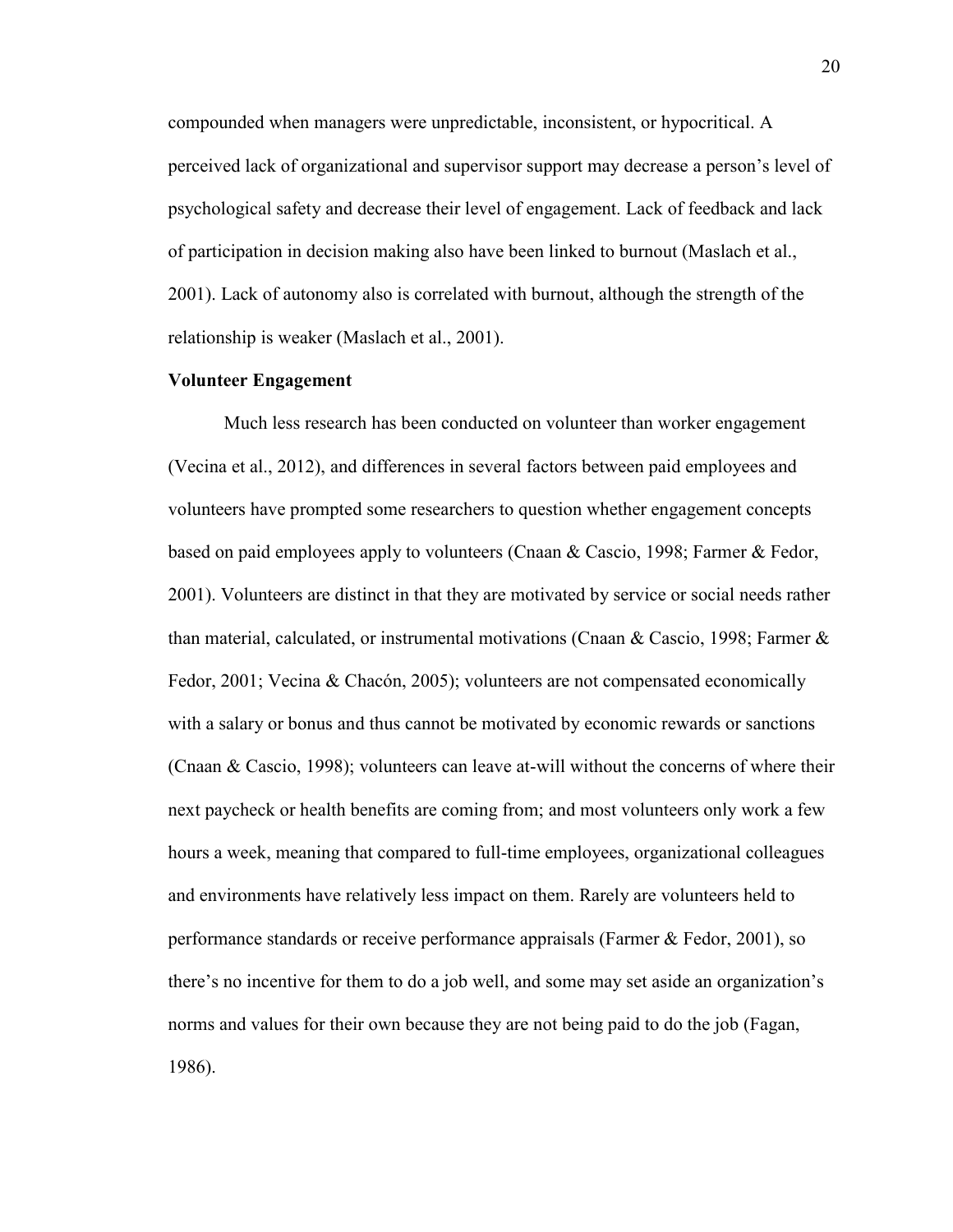In the volunteering field, it has been suggested that engagement could be better conceptualized as the experience of the work activity, rather than a behavior driven by connection with the work role (Tims, Bakker, & Xanthopoulou, 2011; Vecina et al., 2012). As such, most research on volunteer engagement has focused on the following related concepts: organizational commitment, satisfaction, and intention to remain (Vecina et al., 2012). Research has demonstrated that satisfied volunteers contribute more in terms of hours and donations (Farmer & Fedor, 2001), and they are more likely to remain as volunteers in the short term (Chacón et al., 2007). Volunteers who feel more committed to an organization and who have developed a role identity about being a volunteer also are more likely to continue volunteering (Dávila & Chacón, 2004; Grube & Piliavin, 1996; Piliavin & Callero, 1991). Less satisfied volunteers may reduce their contributions (i.e., hours and donations) to an organization (Farmer & Fedor, 2001) or may simply leave with little to no recourse.

Research has shown that organizational commitment and satisfaction share a similar conceptual space with engagement but are, in fact, distinct constructs that relate to different aspects of engagement (Saks, 2006; Shuck et al., 2012). Intention to remain is of particular interest to volunteer research as it has been shown to predict duration of service, which is a key outcome for volunteer organizations (Chacón et al., 2007). As Farmer and Fedor (2001) point out, volunteer administrators appear to believe that volunteers will contribute something to the organization as long as they stay, and that some effort is better than none. Thus, it is reasonable to theorize that never-ending duration of service (permanence) would be the ultimate objective of organizations that rely on volunteers (Vecina et al., 2012). Permanence would mean that (a) volunteers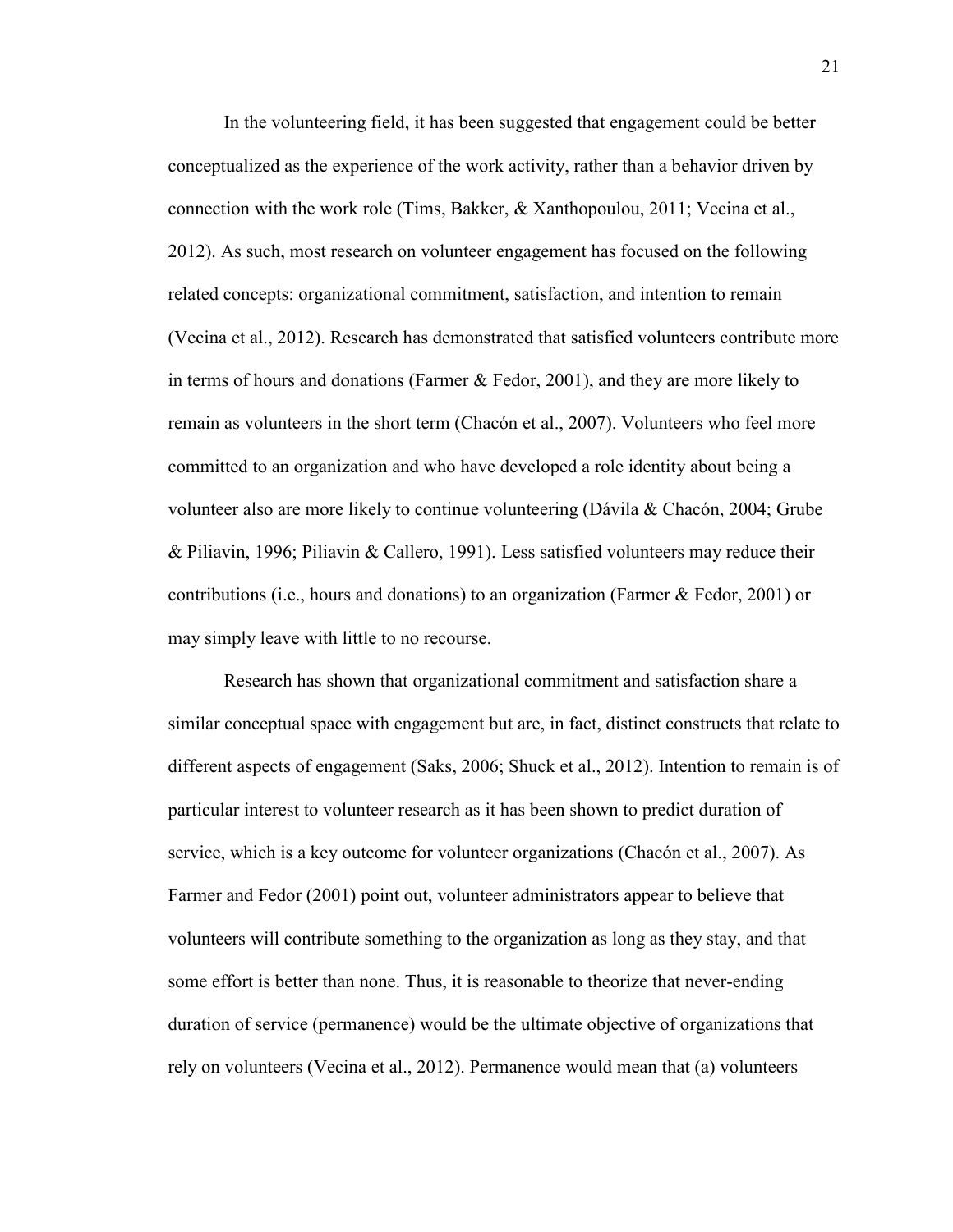enjoy their experience, (b) recipients receive the sustained help they need, and (c) organizations manage the process effectively.

Volunteers, like paid employees, perform work activities to which they commit time and effort (Vecina et al., 2012) and, more importantly, do so in an organizational context (Chacón et al., 2007). Kirsh, Hume, and Jalnodoni (1999) went further to note that "most volunteers (perhaps as high as 85 percent) work as part of an organization" (p. 449). Moreover, some "volunteers work for the same organizations, in the same structured roles, with some of the same people, often for years" (Grube & Piliavin, 2000, p. 1108). According to some authors (Chacón & Vecina, 2002; Grube & Piliavin, 2000; Penner, 2002), most research on volunteers remains focused on the individual and has largely ignored the fact that most volunteering takes place within organizations (Hidalgo & Moreno, 2009). While volunteers do not receive pay for the work they do, similar to paid employees, volunteers experience both the rewards and the costs present in all organizations (Vecina et al., 2012).

Although there are notable differences between volunteers and paid employees, the two share similarities with respect to organizational context. Further, a review of the literature reveals similarities in the antecedents to engagement (e.g., job characteristics, rewards and recognition, perceived organizational and supervisor support, distributive and procedural justice, personal resources) for both volunteers and paid employees. Cnaan and Casio (1998), Gidron (1985), and Lammers (1991) found that variables including task achievement (related to job characteristics), relationships with other volunteers (related to job characteristics), and the work itself best discriminated between those volunteers who stay and those who leave their jobs. Spitz and MacKinnon (1993) found that Big Brother-Big Sisters volunteers who completed the expected period of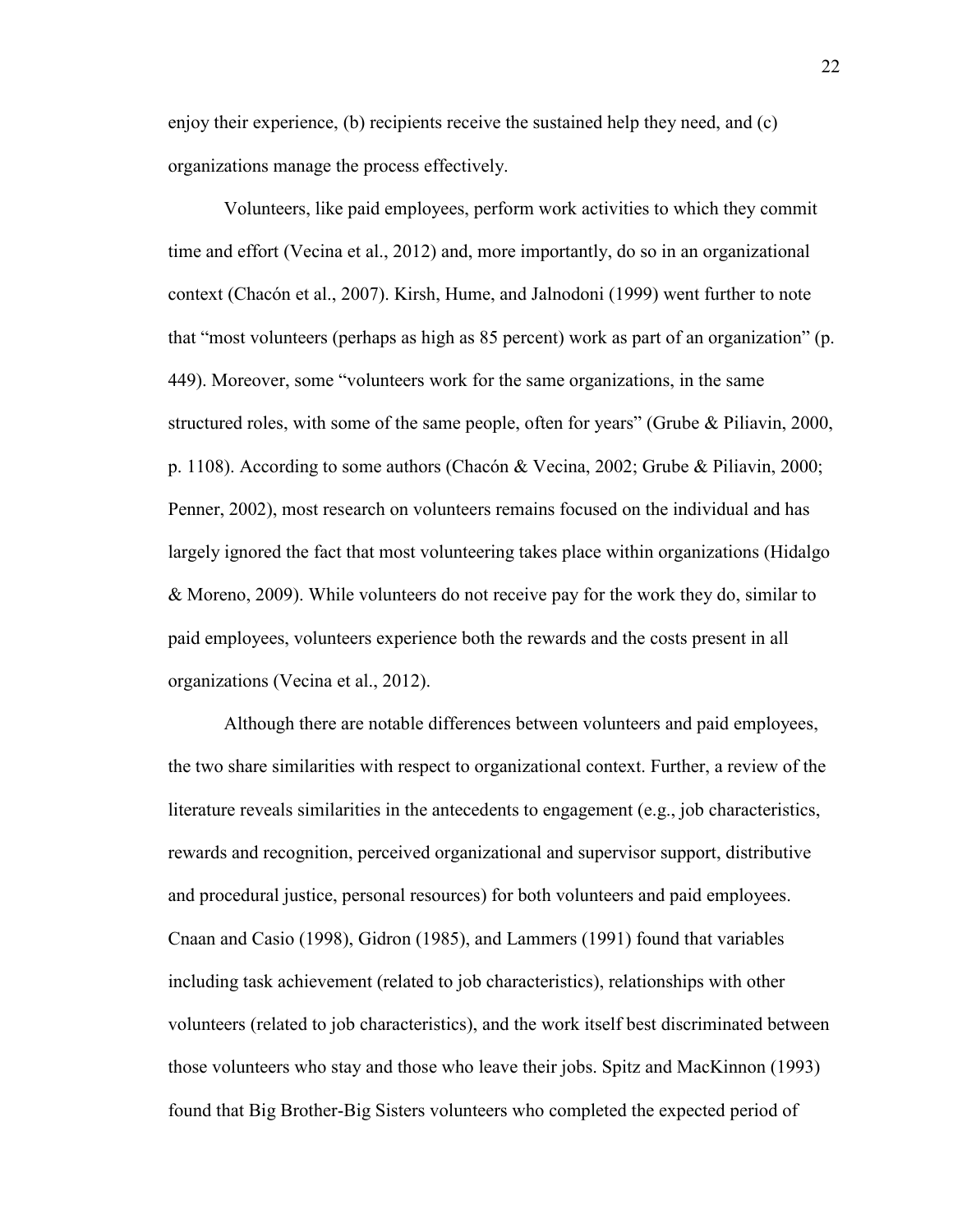service scored higher on intelligence, imagination, self-assurance (related to personal resources) and trust (Cnaan & Cascio, 1998). McGee (1988) suggested that recognition and symbolic incentive awards (related to rewards and recognition) can improve morale and productivity among volunteers (Cnaan & Cascio, 1998). Vecina, Dávila, and Chacón (2005) found that, compared to volunteers who left before finishing their first year, those volunteers who remained working after 6 years evaluated their tasks as having better defined objectives (related to perceived organizational and supervisor support) and that the tasks were less repetitive, more significant, and more useful to others (related to job characteristics). Other research demonstrated that social networks (related to job characteristics), organizational support (related to perceived organizational and supervisor support), positive task (related to job characteristics) and training (related to perceived organizational and supervisor support) are highly significant predictors of the intention to remain a volunteer (Hidalgo & Moreno, 2009). Review of other literature suggested two kinds of organizational variables should have an impact on volunteerism: (a) an individual member's perceptions of and feelings about how he or she is treated by the organization (related to perceived organizational and supervisor support), and (b) the organization's reputation and personnel practices (related to distributive and procedural justice; Penner, 2002).

As previously discussed, research on paid employee engagement found job demands (e.g., work overload, emotional demands) may lead to exhaustion and burnout, the opposite of engagement (Bakker & Demerouti, 2007). Organizations employing volunteers also make job-related demands of their volunteers. Volunteers are prone to contribute less to organizations whose demands for time and effort exceed what the volunteer is willing to give (Farmer & Fedor, 2001). Farmer and Fedor (2001) found that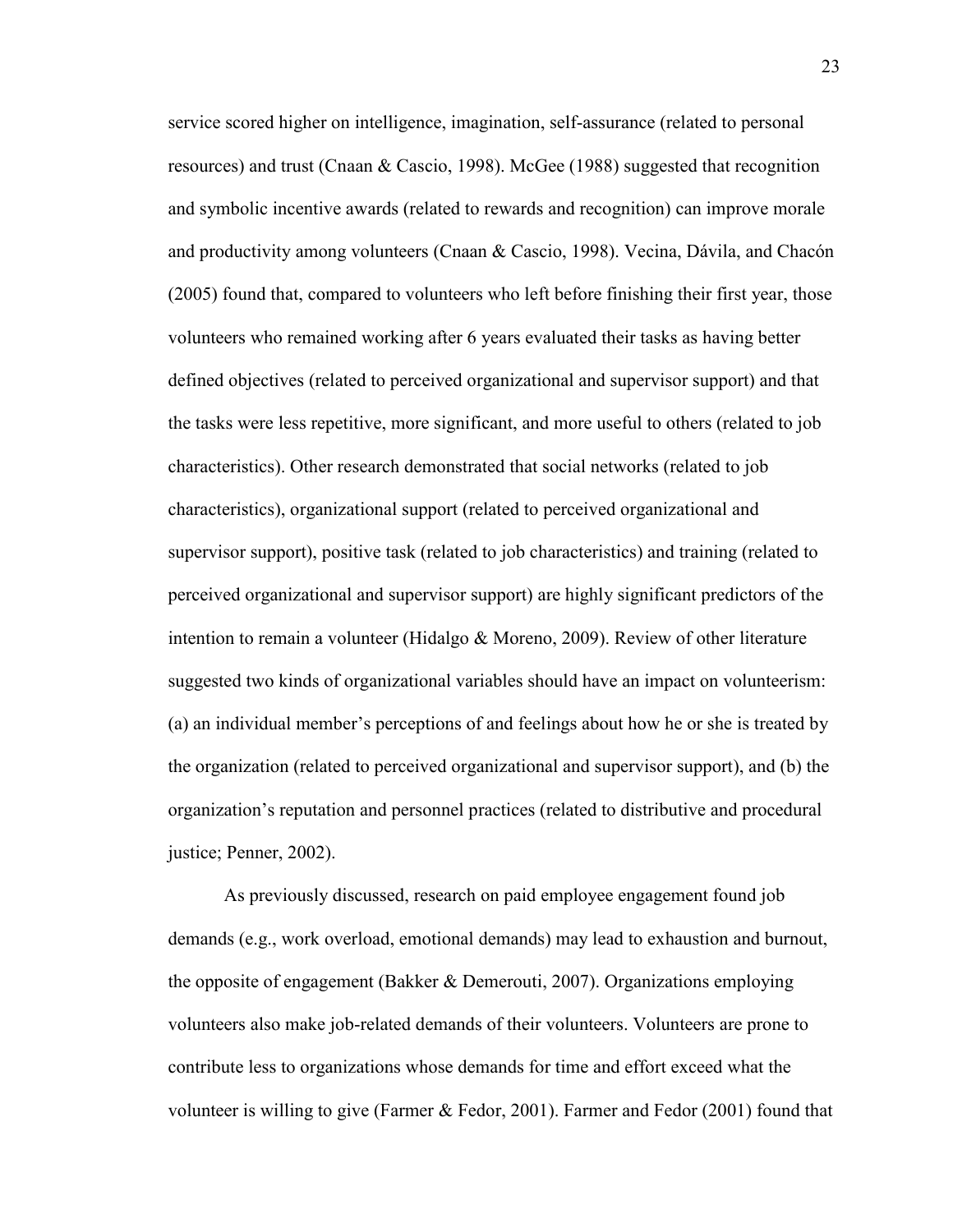these volunteers contributed less to an organization in the form of fewer hours worked per month and lower donations, and were rated lower in overall contribution by executive directors. Snyder and Omoto (1992) found that despite having engaged in satisfying and rewarding volunteer work, volunteers who left the organization said they felt that volunteering had taken up too much time.

Further linking volunteer with paid employee engagement, research conducted by Vecina et al. (2012) shows that engagement does significantly explain both satisfaction and organizational commitment for volunteers. Further, volunteer engagement could be understood as vigor, dedication, and absorption, as defined by Schaufeli et al. (2002), and that volunteer engagement is a relevant variable for explaining the popular volunteer constructs of satisfaction and organizational commitment. In a later study, Vecina et al. (2013) supported previous findings that organizational commitment was related to intention to remain over the long term, and expanded current research to find engagement was related to psychological measures of well-being (i.e., self-acceptance, autonomy, environmental mastery, purpose in life, and personal growth). Further,

it can be stated that if nonprofit organizations wish their volunteers to remain, then there must be a focus on developing a feeling of commitment to organizations, but if they want volunteers to feel positively about themselves and about their lives, then they need to make sure that they feel engaged in what they are doing. In the former, strategies to communicate organizational values, objectives and results can be useful to promote identification. In the latter, designing meaningful tasks and establishing mechanisms to solve problems can make the difference in feeling good. (p. 299)

Keeping volunteers both committed and engaged is of critical importance to nonprofits. If unsatisfied or disengaged with their work, volunteers can leave a nonprofit with very little recourse. High rates of volunteer attrition could be problematic for nonprofits as this can result in costs to the nonprofit in the form of donations, time, and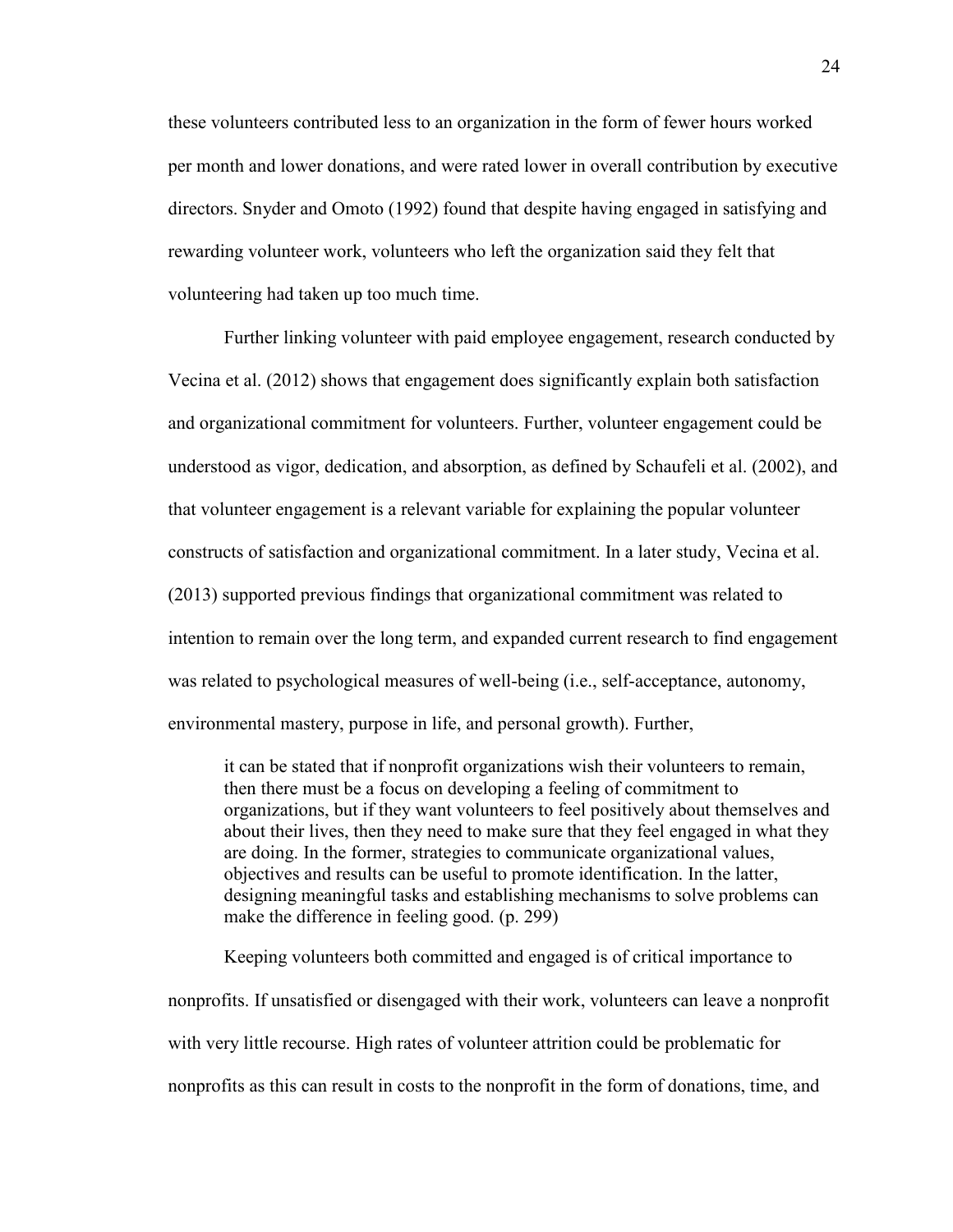energy to recruit and train new volunteers, and further puts at risk the provision of services to the communities they serve (Vecina et al., 2012). Given the noted shared similarities in the job and personal resources and cited research, engagement as defined by research based on paid employees should be a reasonable construct by which to determine and measure volunteer engagement in a nonprofit. The present study contributed to existing research as it identified the nature of engagement and engagement drivers for volunteers using a definition of engagement based on paid employees.

Volunteerism is actively and deliberately sought out by many people (Omoto  $\&$ Snyder, 1995) for a variety of reasons. Some people volunteer to express their personal values or to satisfy humanitarian obligations to help others (Batson, Ahmad, & Tsang, 2002; Clary et al., 1998; Omoto & Snyder, 1995), whereas others are motivated to volunteer due to concern for their communities (Omoto & Snyder, 1995). In their research, Clary et al. (1998) identified six motivational functions for which volunteering serves to satisfy. The motivations to volunteer include the (a) opportunity to express altruistic and humanitarian concerns for others, (b) the desire to learn new experiences, (c) the desire to be with one's friends or participate in activities deemed favorable by important people, (d) the opportunity to gain new skills to prepare for a new career, (e) the desire to reduce guilt about being more fortunate than others, and (f) growth and development.

### **Conclusion**

The literature reviewed in this chapter provided a detailed description of the characteristics of nonprofit advisory councils and discussed the definitions and antecedents to engagement for both paid employees and volunteers. The next chapter describes the methods that were used in the study.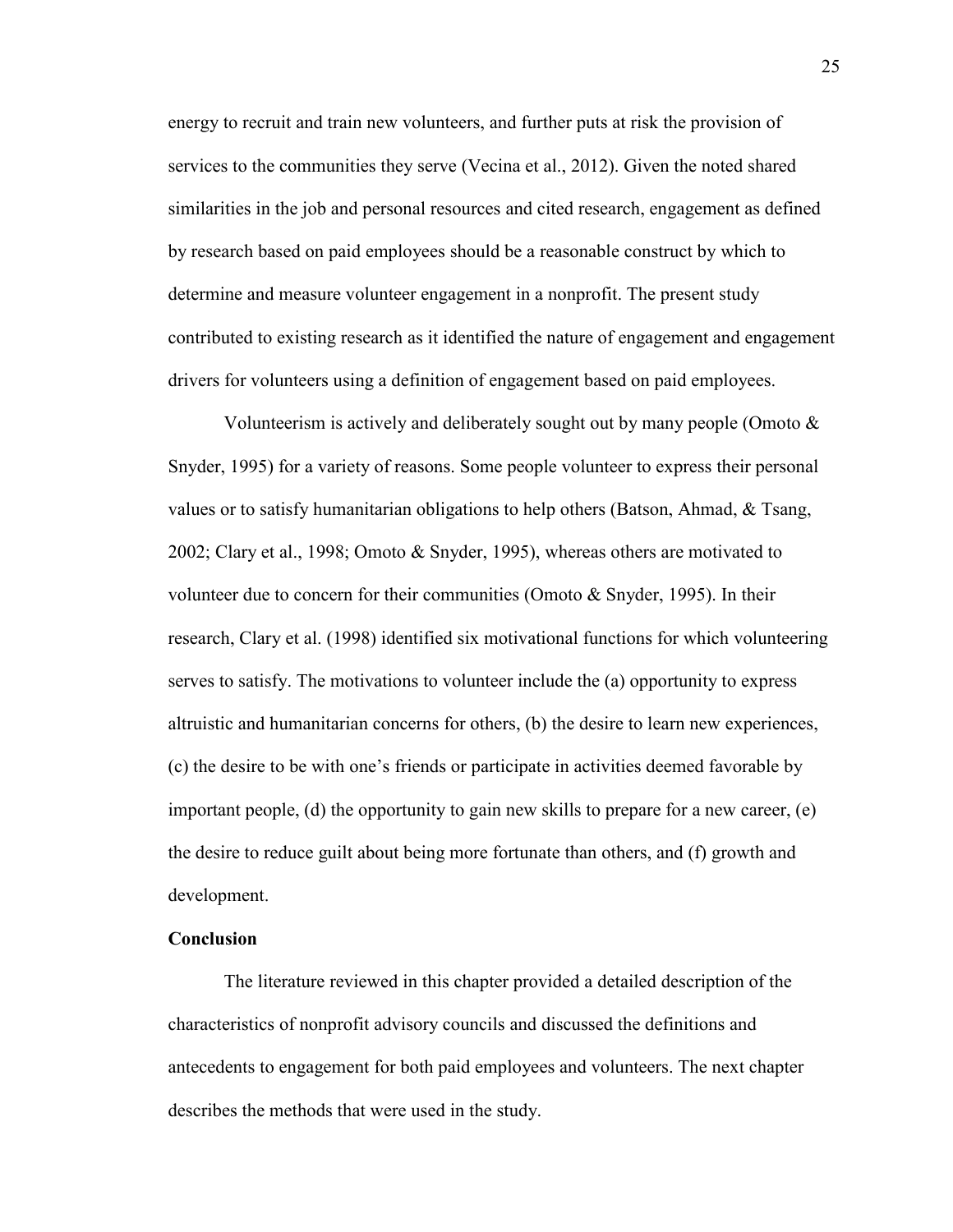#### **Chapter 3**

#### **Methods**

The purpose of this study was to diagnose the engagement levels of two volunteer leadership councils within one nonprofit organization. Two research questions were explored:

- 1. What is the nature of the engagement of council members?
- 2. What factors affect council members' engagement?

This chapter describes the methods used in the study. The research design is presented first, followed by an overview of the research setting and description of participant recruitment procedures. Confidentiality and consent procedures are then outlined and the procedures for collecting and analyzing data are described.

### **Research Design**

This study utilized a mixed method research design. Mixed method designs combine both qualitative and quantitative research approaches, allowing for the leveraging of strengths of both approaches while mitigating their respective weaknesses (Punch, 2014). The result is a blend of rich accounts with quantifiable measurements. Quantitative research can provide the hard factual data that can identity trends and facilitate comparisons, while qualitative research brings sensitivity, meaning, and context. Mixed method approaches also can be better suited for smaller sample sizes. Qualitative research additionally allows for more flexibility in questioning participants.

## **Background of the Setting**

In a May 2016 discussion between the researcher and the study organization's chief executive, the executive speculated that the LC was not motivated. She provided examples such as failure to adequately plan the first young adult awards event (the event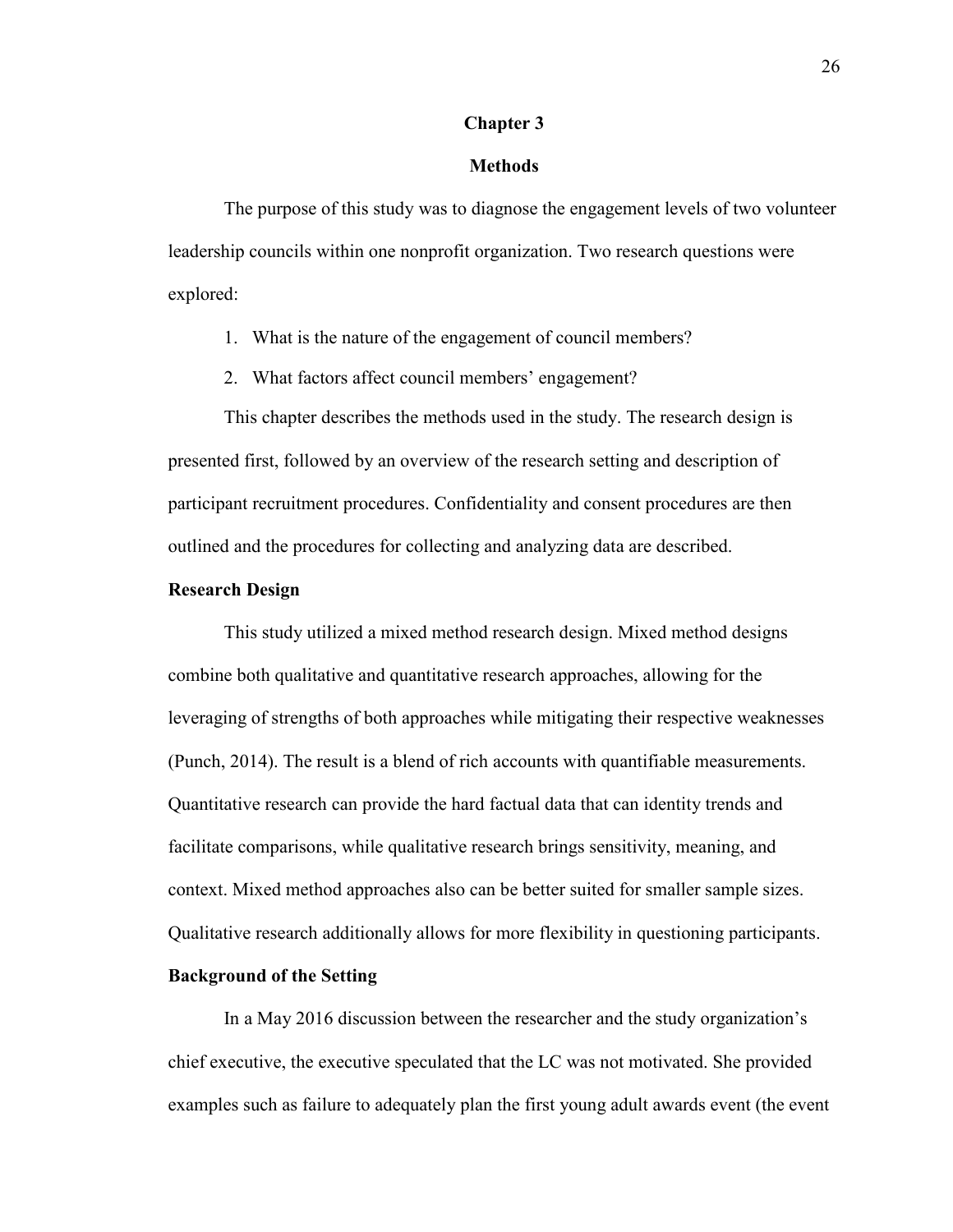was rescheduled twice and she ultimately took a more active planning role), being delinquent on annual dues, and not fulfilling their fundraising commitments for the annual gala. She wanted them to take initiative, take ownership of their responsibilities and activities, and simply do more.

Two months later, the executive leader voiced similar concerns about the PAC. She noted their failure to plan their own signature event for parents (it never got off the ground) and being delinquent on annual dues. She additionally noted that volunteers across both councils neglected to adequately leverage their non-financial resources, did not advocate for the organization enough, failed to adhere to their council bylaws, relied too heavily on her for information and to get things done, and unnecessarily included her on communication to "keep her in the loop."

The lack of volunteer engagement was both intriguing and concerning to the researcher, as the councils were quite different in numerous aspects, yet apparently shared a lack of motivation. This was even more concerning because the two councils constitute the executive's primary form of support for certain organizational activities such as award ceremonies, children's events, education workshops, flagship summer youth programs, and the financial education institute. The councils also are responsible for fundraising for the organization. It follows that disengaged volunteers have the potential to significantly and adversely affect organizational operations and the organization's ability to serve its community. Moreover, requiring the chief executive to carry out the organization's operations (e.g., planning events) limits her ability to focus on her primary responsibilities of developing relationships and securing donations. The alternative of simply not holding events potentially limits the organization's ability to achieve its mission and decreases its opportunities to engage and build relationships with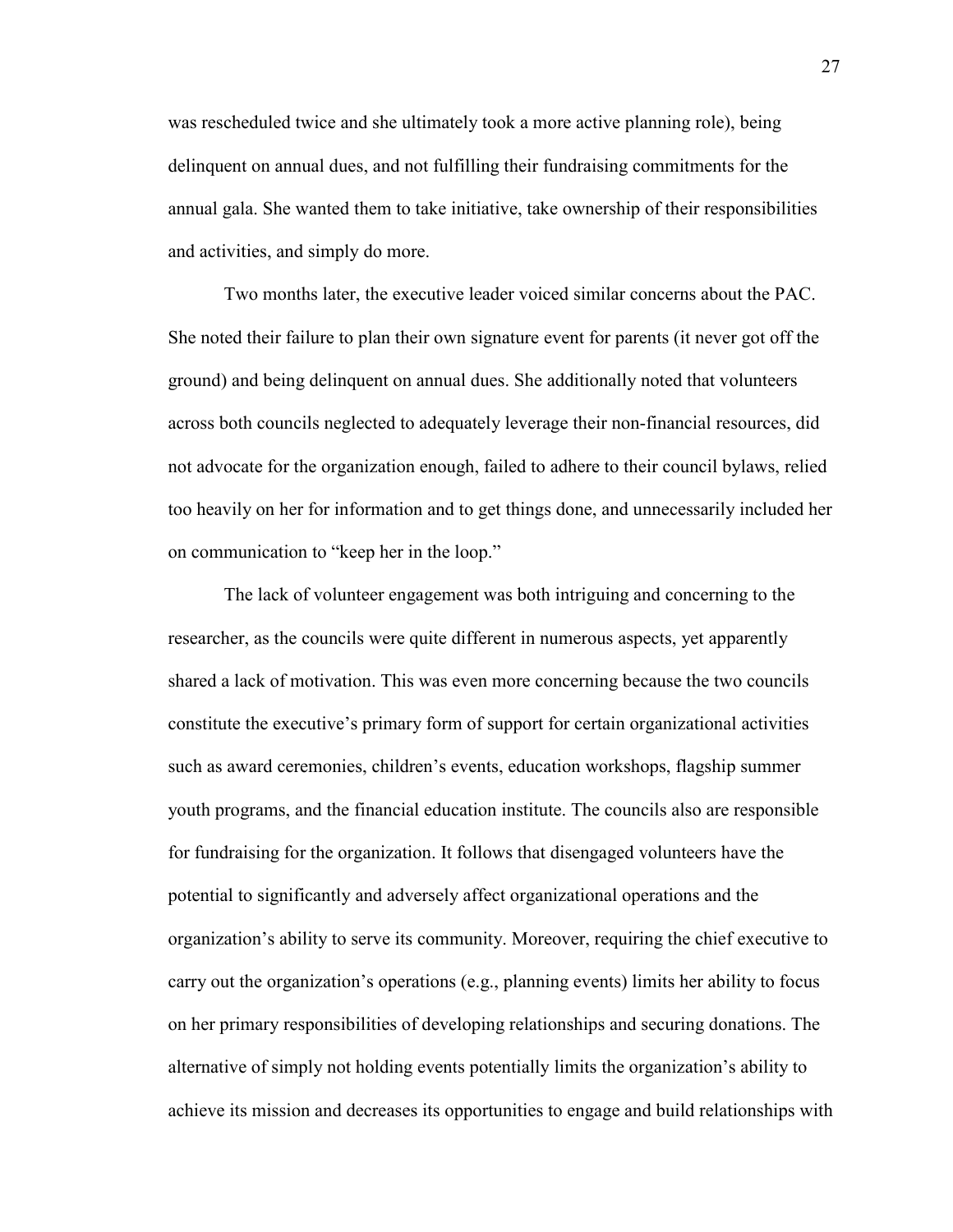its community. Ensuring that volunteers are happy and engaged is critical to the study organization given its reliance on these volunteers for operation.

## **Participant Selection**

The research population consisted of all the volunteer members of the study organization's two councils ( $n = 28$ ). All volunteer members were contacted electronically using a recruitment email (see Appendix A) and were invited to participate in the online engagement survey. The recruitment email outlined the study purpose, described the study (including the survey and interview), and the nature of participation.

From all participants, the researcher selected five members from each council by randomly pulling names out of a hat and invited them to participate in a follow-up interview to obtain further details on specific engagement drivers. Prospective participants were sent a follow-up email notifying them that they were selected and a request was made to schedule an interview time. One member from each council declined participation in the interview and was replaced using the random selection and invitation procedure.

## **Confidentiality and Consent Procedures**

The study was conducted within the oversight of Pepperdine University's Institutional Review Board. The researcher completed the human subjects training requirement on September 24, 2015. The study was approved to proceed on June 1, 2017.

Several measures were taken to ensure participants' identities were protected: each participant was assigned a pseudonym, personal identifiers were removed during transcription of the interviews, audio recordings were destroyed once transcribed, and data were stored on a password-protected computer in the researcher's residence.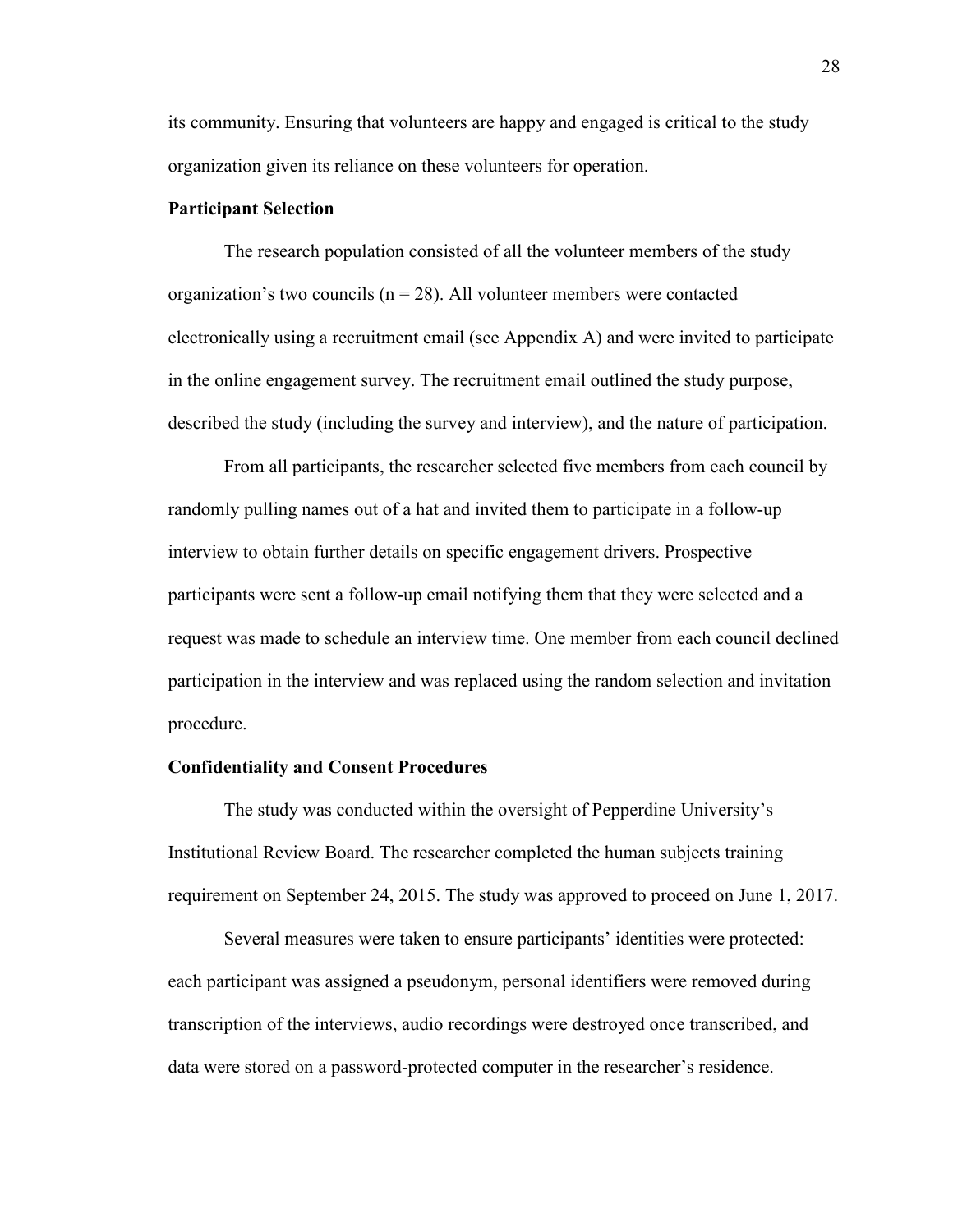Given the exempt nature of the study, a consent statement that did not require a signature (see Appendix B) was sent to the members of both councils as an attachment to the recruiting email. Additionally, before each interview, participants were asked to confirm they had received the consent form.

## **Data Collection**

Data were collected using an online engagement survey and semi-structured interviews. These procedures are described in the following sections.

**Survey**. Numerous tools have been developed to measure engagement. Two of the most extensively used are the Maslach Burnout Inventory General Survey (MBI-GS: Schaufeli, Leiter, Maslach, & Jackson, 1996) and the Utrecht Work Engagement Scale (UWES; Schaufeli & Bakker, 2010; Schaufeli et al., 2002). The MBI-GS consists of 16 items (Schaufeli et al., 2002) that measure engagement based on opposite scores of the three burnout dimensions: energy (low scores on exhaustion), involvement (low scores on cynicism), and efficacy (high scores on professional efficacy; Bakker et al., 2008).

The UWES is one of the most popular measures of engagement (Bakker et al., 2011) and is comprised of a 17-question survey that measures the three engagement dimensions of vigor, dedication, and absorption. It has been validated in countries across Europe, North America, Africa, Asia, and Australia (Bakker, 2009). Confirmatory factor analyses in all the investigations showed that the fit of the hypothesized three-factor structure to the data was superior to that of alternative factor models (Bakker et al., 2011). In addition, the internal consistencies of the three dimensions proved to be sufficient in each study (Bakker et al., 2011). Schaufeli, Bakker, and Salanova (2006) developed the UWES-9, a 9-question survey version of the UWES-17, which was validated cross-nationally and demonstrated that the three dimensions were moderately,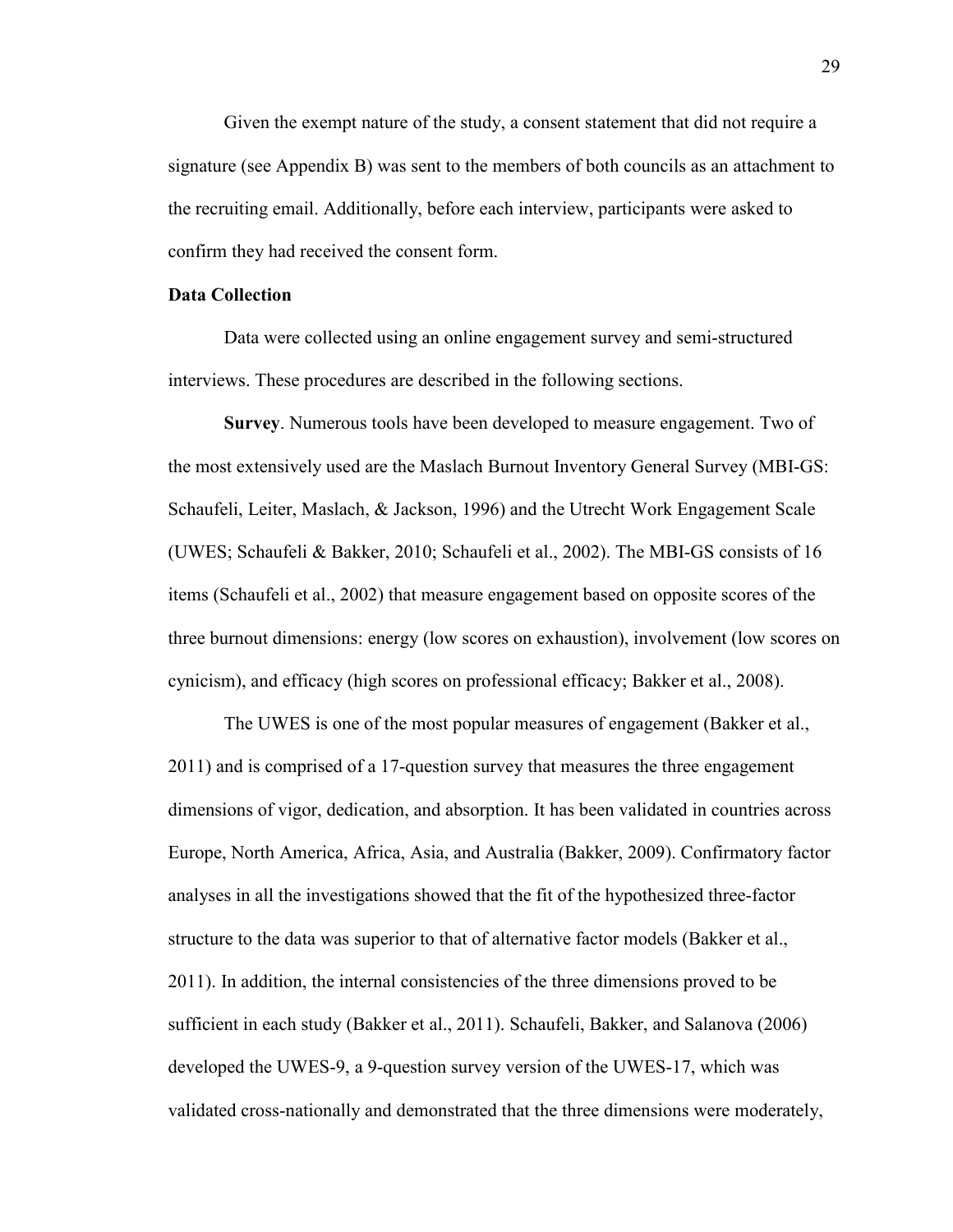strongly related. Mills, Culbertson, and Fullagar (2012) supported this conclusion in a study that showed the UWES-9 yielded much the same results as the UWES-17. Participants' engagement levels were measured in this study using the UWES-9 due to its wide validation, its direct measures of the three engagement dimensions, and its conciseness.

All volunteer members  $(N = 28)$  were sent a link to the online survey, where 19 out of 28 total volunteer members completed the survey, for a 67.9% response rate.

**Interviews**. Participant interviews were conducted using the script presented in Appendix C. The questions were designed to gather information about the nature and extent of participants' involvement in the organization and to gain insights about the factors that inspire and energize them to volunteer as well as those factors that detract from their vigor to participate.

The script promoted consistency in the introduction and subsequent questioning of participants. However, as is the benefit of qualitative methods, flexibility was used to ask follow-up questions to gain clarity on certain responses.

Interviews were conducted one-on-one via video and audio conference. Each interview lasted 40–60 minutes. All 10 participants granted permission for the researcher to record the conversation, and 9 interviews were successfully recorded. One interview excludes data on two questions when both the primary and secondary recording devices failed concurrently.

#### **Data Analysis**

The engagement survey data were aggregated by the survey administering company, Survey Monkey. Descriptive statistics were then calculated to determine the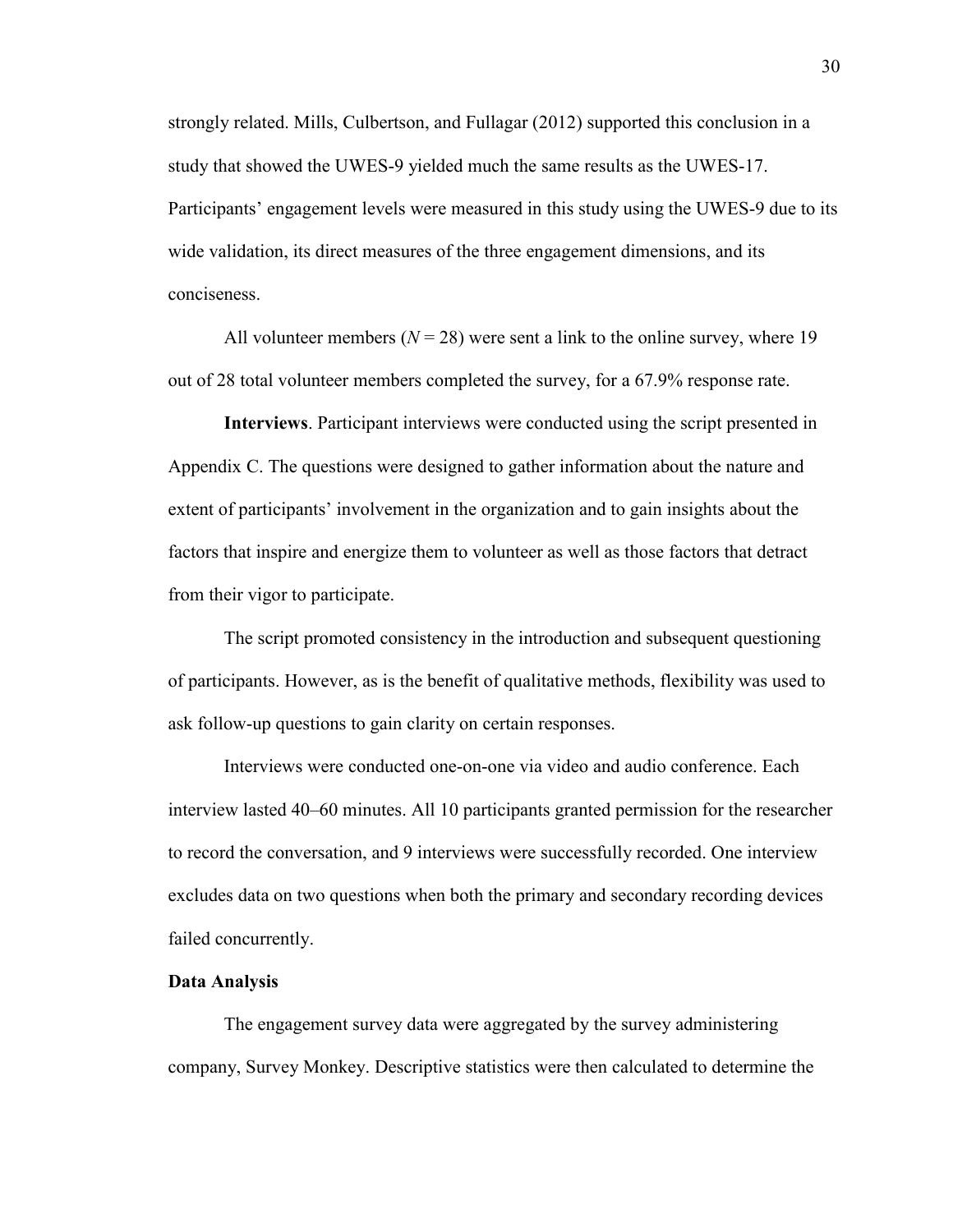combined engagement level for both councils and the engagement levels for each

council.

Interview data were transcribed and analyzed using the following steps:

- 1. The researcher read and reread each transcript in its entirety to familiarize herself with the data, asking herself, "What is this about?"
- 2. The researcher then read each transcript and performed initial coding procedures, noting topics as they emerged and writing them next to the relevant text. These initial codes were determined based on meaning units obtained from the data, and then aggregated into a single document.
- 3. The researcher reviewed the initial codes to identify themes in the data and descriptions of volunteers' experiences around their engagement provided in the interviews.
- 4. Once the coding was complete, the researcher reviewed the codes to ensure they reflected the data gathered.
- 5. A saturation level for each theme was determined.
- 6. Lastly, validation of the data was performed by two additional reviewers. The reviewers read and reviewed the data and discussed their respective findings with the researcher. The researcher then reviewed and made adjustments to the coding as needed.

## **Summary**

This chapter described the methods used to gather and analyze the data for this study. An online engagement survey was used to measure 19 volunteers' engagement related to the study organization. Interviews were then conducted with five members of each council to gather more specific data on the factors that affect their engagement at the study organization. Descriptive statistics were calculated for the survey data, and the interview data was examined using content analysis. The next chapter reports the findings.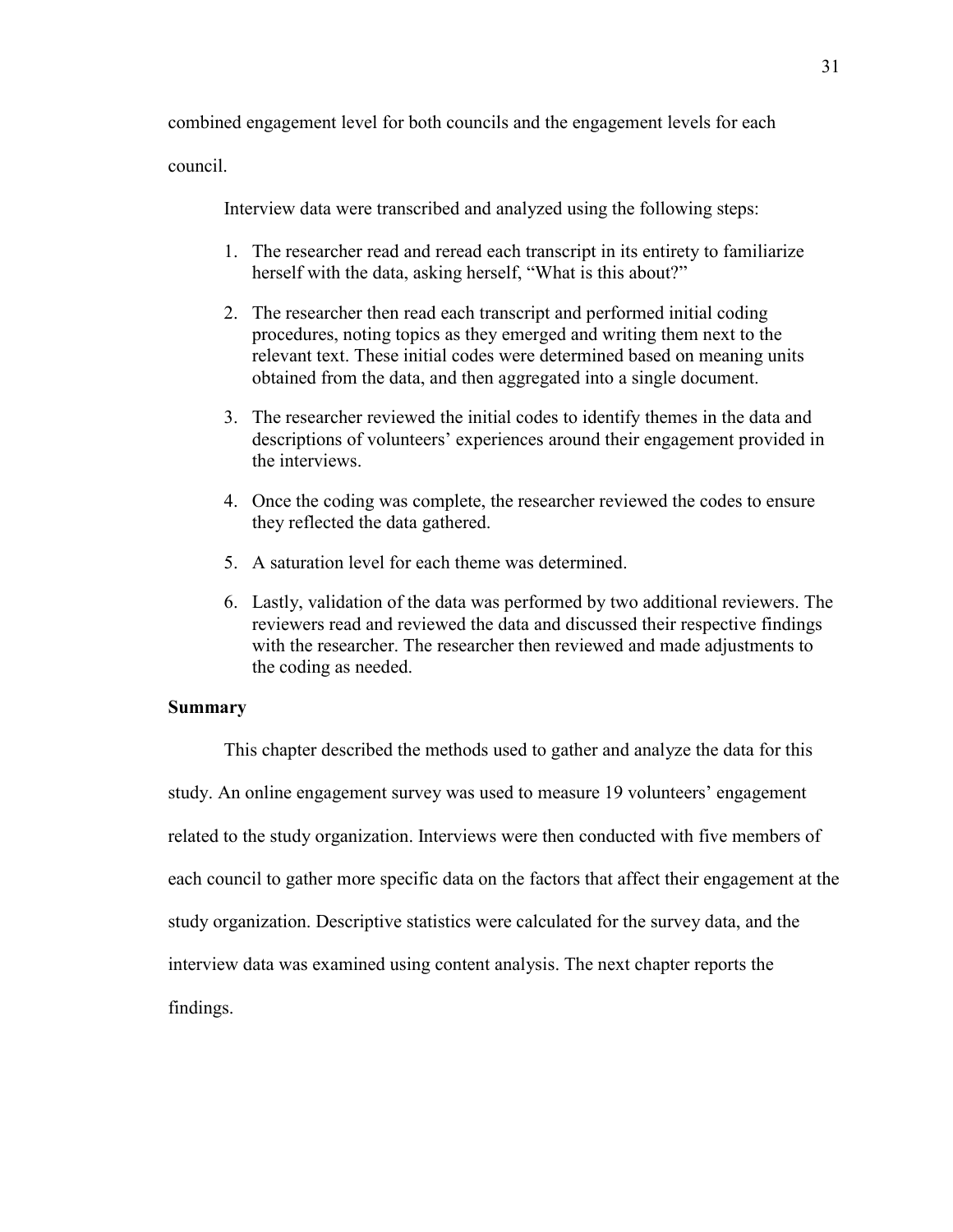# **Chapter 4**

### **Results**

The purpose of this study was to diagnose the engagement levels of two volunteer leadership councils within one nonprofit organization. Two research questions were explored:

1. What is the nature of the engagement of council members?

2. What factors affect council members' engagement?

This chapter reports the results of the study. Findings are reported for each research question in order. The nature of the councils' engagement is reported first, followed by a discussion of the factors that affect their engagement.

## **Nature of the Engagement**

The UWES 9-question survey was administered online to measure the current council members' engagement levels. Participants were provided with a set of nine statements (three statements related to each of the three components of engagement vigor, dedication, and absorption). Items asked participants to indicate how often they experienced each statement. Answer choices were: always, very often, often, sometimes, rarely, almost never, or never.

Eleven out of 15 members of the LC and 8 out of 13 members from the PAC, for a total of 19 members, participated for a 67.9% response rate (see Table 1). Two participants from the LC submitted partially completed surveys; the first answered one question, the second answered nine questions.

Moderately high scores were reported for the nine statements relating to engagement. These scores indicate that the members of both the LC and PAC are often to very often engaged with their work at the study organization. The statement, "I am proud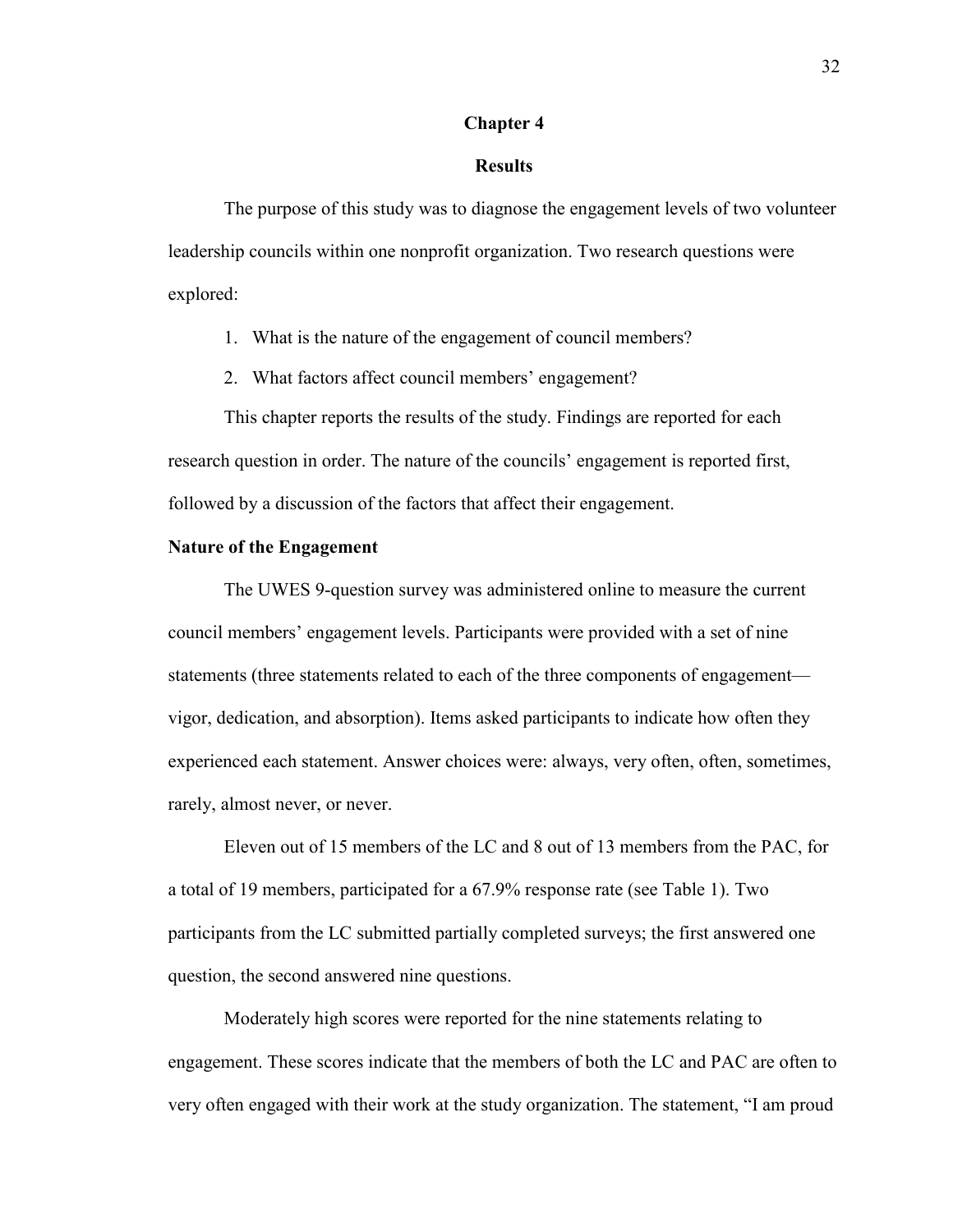of the volunteer work that I do [here]" had the highest mean of 5.44, suggesting the members of both councils experience or feel dedication from the pride in the work they do for the study organization very often to always, on average. The statement, "I get carried away when I am volunteering [here]" had the lowest combined mean of 3.50, suggesting members of both councils are absorbed in their volunteer work sometimes to often, on average. Included in this average are three members of each council who reported they never to rarely get carried away when volunteering at the study organization. Standard deviations ranged from 0.67 to 1.64, suggesting participants responded in line on some statements and were more widely dispersed on others.

Overall, dedication as a factor had the highest mean of 5.07 (LC) and 5.00 (PAC). These scores suggest LC and PAC members are dedicated to their volunteer jobs at the study organization very often. Vigor had a mean of 4.48 (LC) and 4.25 (PAC), suggesting LC and PAC members experience high levels of energy often to very often when doing their work for the study organization. The mean for absorption was 4.17 (LC) and 4.25 (PAC). These scores suggest LC and PAC members are absorbed in the work they do for the study organization often to very often.

#### **Factors Driving Engagement**

Ten participants (five LC, five PAC) were interviewed for the study. The interview sessions ranged from 40 minutes to 60 minutes. Key factors driving engagement are presented in Tables 2-4.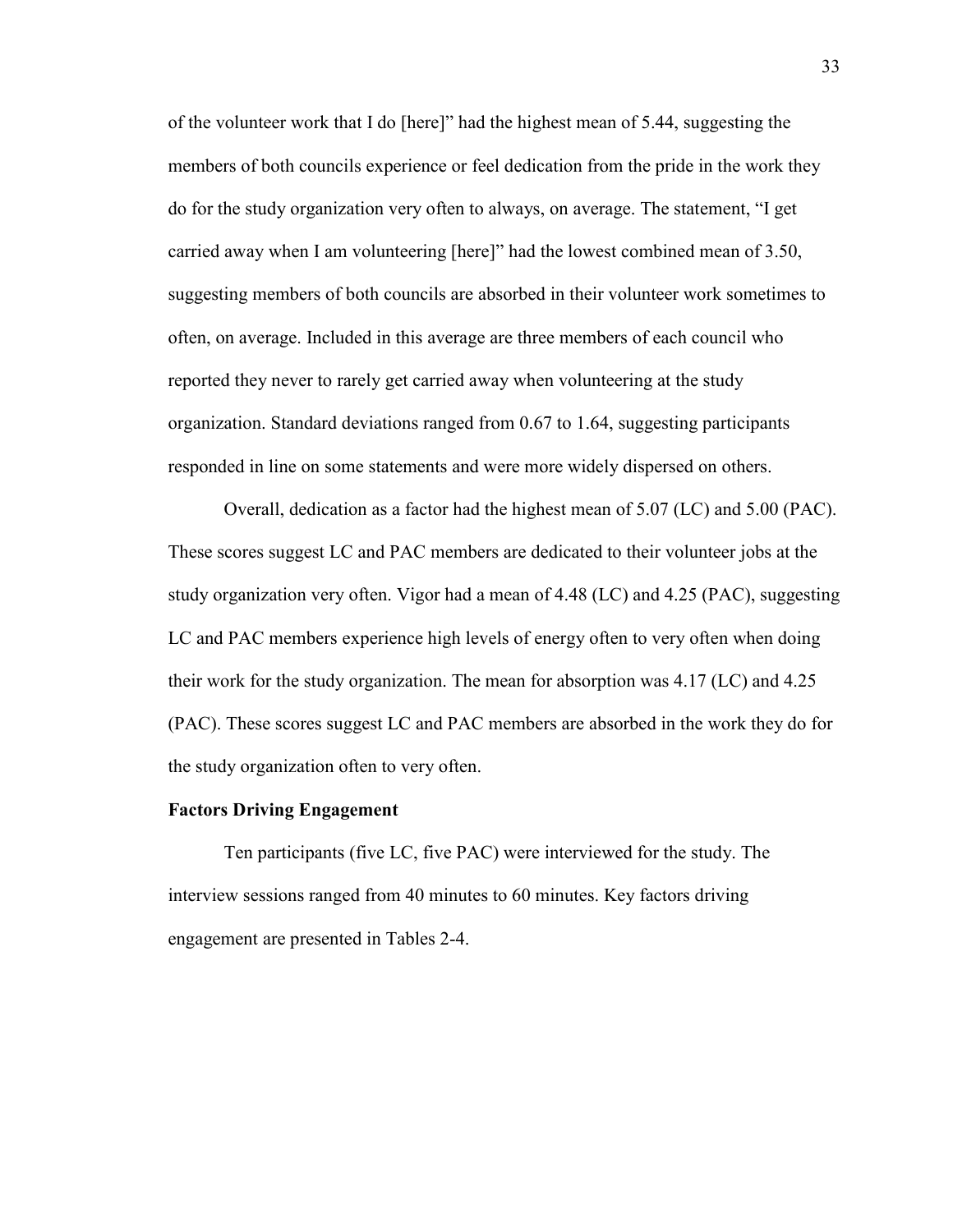|  | וח<br>и<br>Ш |  |
|--|--------------|--|
|--|--------------|--|

# *Engagement Survey Results*

|                                                                                                                          | LC   |           | <b>PAC</b>    |             |      | Total         |                      |             |           |
|--------------------------------------------------------------------------------------------------------------------------|------|-----------|---------------|-------------|------|---------------|----------------------|-------------|-----------|
| <b>Survey Statements</b>                                                                                                 | N    | М         | <b>SD</b>     | $\mathbf n$ | M    | SD            | N                    | М           | <b>SD</b> |
| Overall                                                                                                                  | 10.0 | 4.60      | 1.05          | 8.0         | 4.50 | 1.07          | 18.0                 | 4.54        | 1.06      |
| Vigor                                                                                                                    | 10.3 | 4.48      | 0.76          | 8.0         | 4.25 | 0.66          | 18.3                 | 4.38        | 0.73      |
| When volunteering [here], I feel bursting<br>with energy                                                                 | 11.0 | 4.36      | 0.77          | 8.0         | 4.13 | 0.60          | 19.0                 | 4.26        | 0.71      |
| At my volunteer job [here], I feel strong and<br>vigorous                                                                | 10.0 | 4.40      | 0.80          | 8.0         | 4.00 |               | $0.50$   18.0   4.22 |             | 0.71      |
| When I get up in the morning on the days I'm<br>scheduled to volunteer, I feel like going to<br>[the study organization] |      | 10.014.70 | 0.64          | 8.0         | 4.63 |               | $0.70$  18.0         | 4.67        | 0.67      |
| Dedication                                                                                                               | 10.0 | 5.07      | 0.81          | 8.0         | 5.00 | 0.82          |                      | $18.0$ 5.04 | 0.82      |
| I am enthusiastic about my volunteer job<br>[here]                                                                       | 10.0 | 4.80      | 0.87          | 8.0         | 4.88 | 0.78          | 18.0                 | 4.83        | 0.83      |
| My volunteer job [here] inspires me                                                                                      | 10.0 | 4.80      | 0.60          | 8.0         | 4.88 | 0.93          |                      | $18.0$ 4.83 | 0.76      |
| I am proud of the volunteer work that I do<br>[here]                                                                     | 10.0 | 5.60      | 0.66          | 8.0         | 5.25 | 0.66          | 18.0                 | 5.44        | 0.68      |
| Absorption                                                                                                               | 9.7  | 4.17      | 1.31          | 8.0         | 4.25 |               | $1.39$ 17.7          | 4.21        | 1.35      |
| I feel happy when I am volunteering<br>intensely [here]                                                                  | 9.0  | 5.00      | 0.82          | 8.0         | 4.75 | 0.97          | 17.0                 | 4.88        | 0.90      |
| I am immersed in my volunteer work [here]                                                                                | 10.0 |           | $4.10$   1.14 | 8.0         | 4.50 | 0.71          | 18.0                 | 4.28        | 0.99      |
| I get carried away when I am volunteering<br>[here]                                                                      | 10.0 | 3.50      | 1.43          | 8.0         |      | $3.50$   1.87 | 18.0                 | 3.50        | 1.64      |

Scale:  $0 =$  never,  $6 =$  always; LC = leadership council, PAC = parent advisory council

# **Table 2**

| Driver                                                     | LC    | <b>PAC</b>   | Total         |
|------------------------------------------------------------|-------|--------------|---------------|
|                                                            | $N=5$ | $N=5$        | $N = 10$      |
| Meaningful Work                                            |       |              | 8             |
| <b>Intrinsic Rewards</b>                                   |       |              | 8             |
| Desire to make a difference                                |       | 5            | 6             |
| Organizational Commitment                                  | 3     |              | 6             |
| Attachment to the Mission                                  |       |              |               |
| Perceived Supervisor Support (job characteristic)          |       | $\mathbf{R}$ | 4             |
| Rewarding Interpersonal Relationships (job characteristic) |       |              |               |
| <b>Extrinsic Rewards</b>                                   | ∍     |              | 3             |
| Challenging Work                                           |       |              | 3             |
| <b>Role Characteristics</b>                                |       |              | $\mathcal{D}$ |
| <b>Task Variety</b>                                        |       |              | $\mathcal{D}$ |
| Autonomy                                                   |       |              |               |

# *Key Factors Driving Engagement—Both Councils*

LC = leadership council, PAC = parent advisory council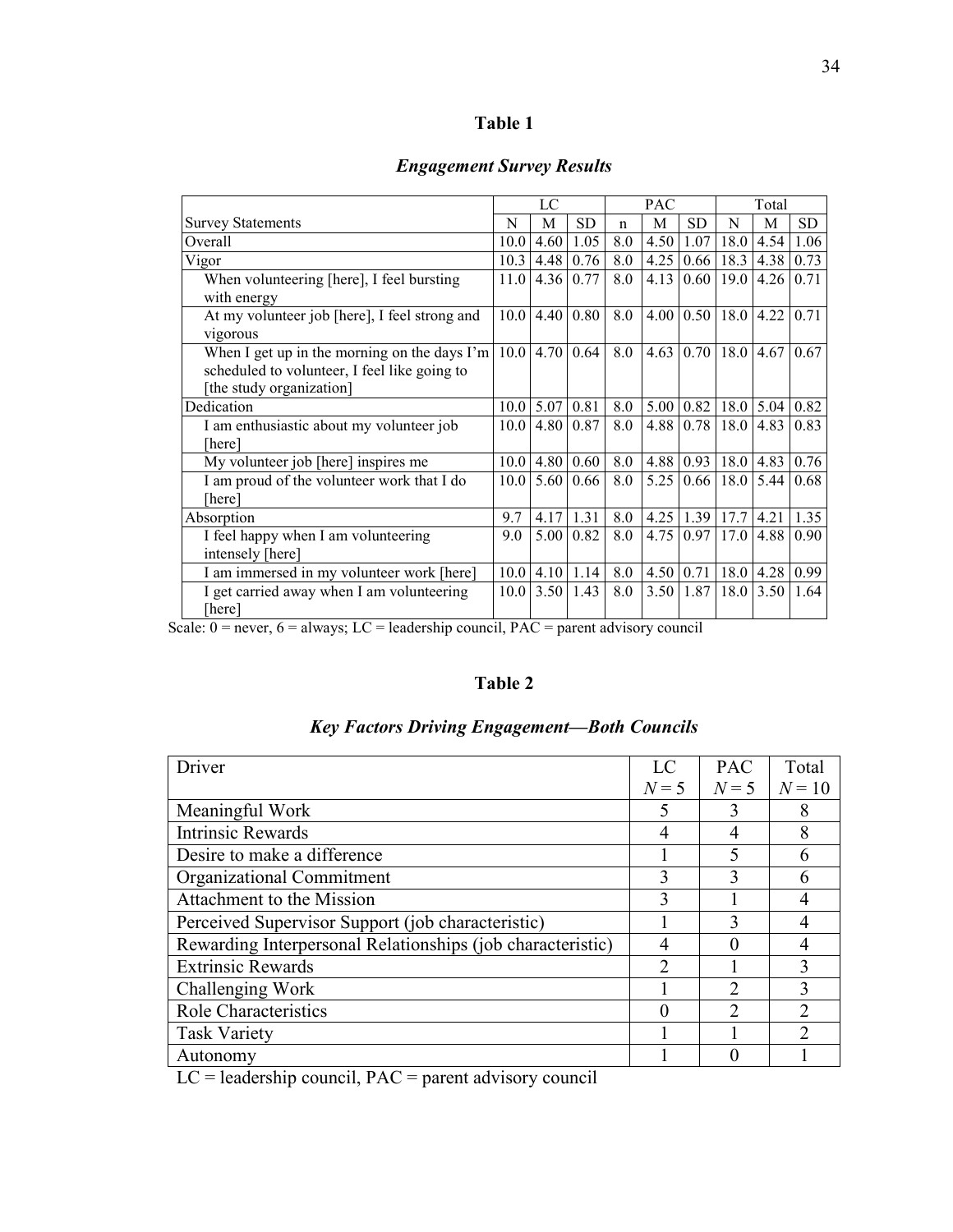| <b>Fable 3</b> |  |
|----------------|--|
|                |  |

| Driver                                                     | n |
|------------------------------------------------------------|---|
| Meaningful Work                                            | 5 |
| <b>Intrinsic Rewards</b>                                   |   |
| Rewarding Interpersonal Relationships (job characteristic) | 4 |
| Attachment to the Mission                                  | 3 |
| Organizational Commitment                                  | 3 |
| <b>Extrinsic Rewards</b>                                   |   |
| Desire to make a difference                                |   |
| Perceived Supervisor Support (job characteristic)          |   |
| Autonomy                                                   |   |
| Challenging Work                                           |   |
| <b>Task Variety</b>                                        |   |
| <b>Role Characteristics</b>                                |   |
| $N=5$                                                      |   |

*Key Factors Driving Engagement—Leadership Council* 

# **Table 4**

# *Key Factors Driving Engagement—Parent Advisory Council*

| Driver                                                     | n             |
|------------------------------------------------------------|---------------|
| Desire to make a difference                                |               |
| Intrinsic Rewards                                          |               |
| Meaningful Work                                            | 3             |
| Organizational Commitment                                  | 3             |
| Perceived Supervisor Support (job characteristic)          | 3             |
| Challenging Work                                           | 2             |
| Role Characteristics                                       | $\mathcal{D}$ |
| Attachment to the Mission                                  |               |
| <b>Extrinsic Rewards</b>                                   |               |
| <b>Task Variety</b>                                        |               |
| Rewarding Interpersonal Relationships (job characteristic) |               |
| $N=5$                                                      |               |

**Meaningful work**. The first of the top two engagement drivers reported by eight participants, including all five PAC members and three LC members, was meaningful work. Meaningful work entailed work that was deemed significant and having an impact by the participant. One LC participant stated: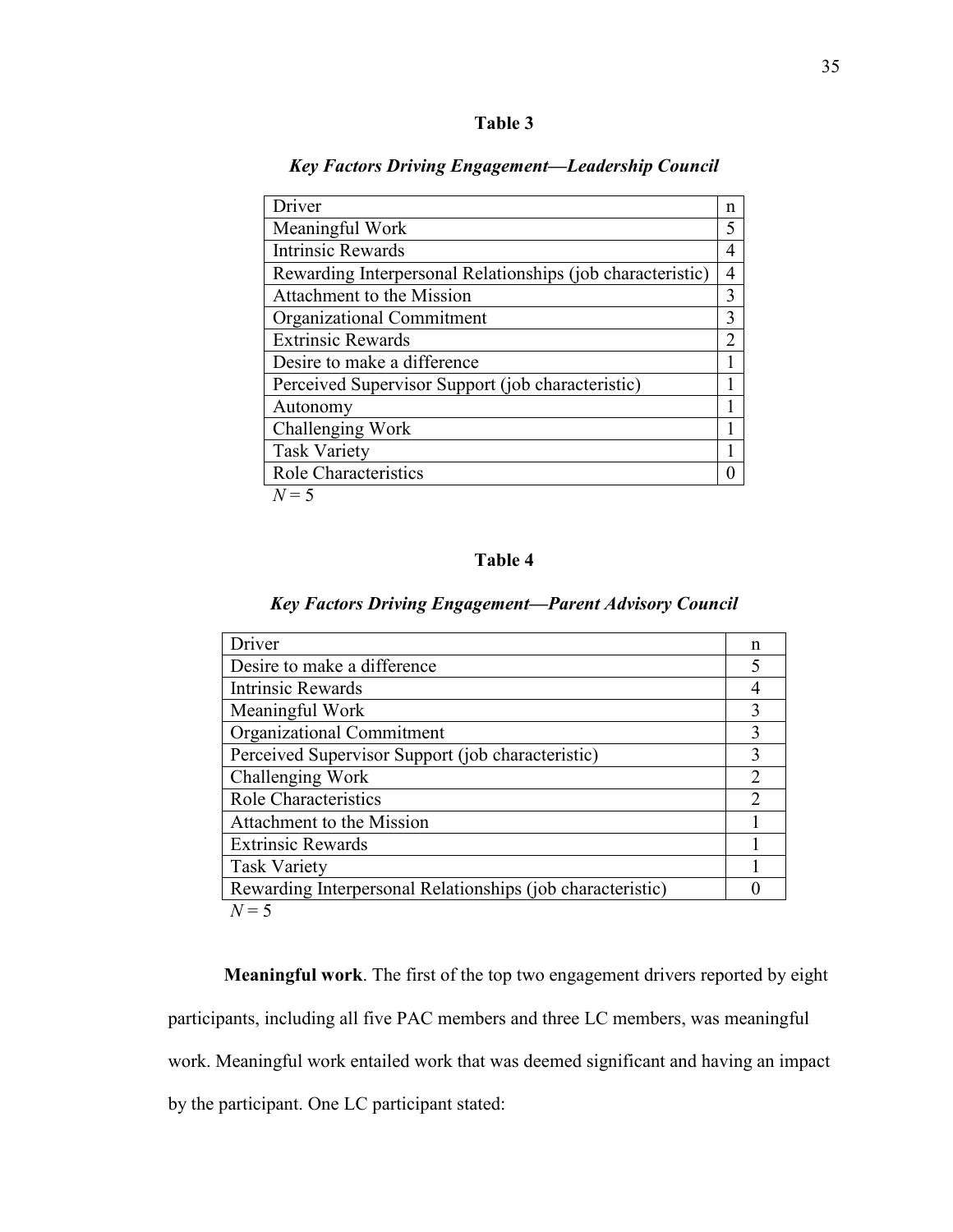Last year, I volunteered to help set up and attend the Institute's graduation ceremony. Seeing and hearing from the students and their parents speak about their experiences made me realize how engaged these kids were and the value [this organization] was giving back to the community. It was the first time I really felt like my work was having a serious impact on the lives of others.

A PAC member reported:

The kids were delivering meals to the elderly through Meals on Wheels. It was so nice to see the response from the elderly people receiving the meals. They were so excited to see the kids giving them the meals, and they were so grateful. I think that really impacted the kids.

**Intrinsic rewards**. The second of the top two engagement drivers reported by

eight participants, including four LC and four PAC members, was intrinsic rewards in the

work experience. Intrinsic rewards entailed an emotional charge fueled by a sense of

accomplishment, competence, and/or value. One LC member said:

[The kids] are eager to learn. They are excited about learning. They come with a lot of questions. They want to have fun. They enjoy being there and I think that's what makes it rewarding for me, it's their involvement that makes it exciting.

A PAC member commented:

During the Youth Leadership Directors session, I was making sure that they were on the right footing, offering up my assistance answering questions whenever they need it. That's really the fun stuff when someone looks to you and asks you for advice, or asks you "Well how did you deal with this issue?" Or, "This is what I've come up with? What do you think about it?" I derive a great sense of joy and esteem being able to give someone advice or my thoughts on a particular issue.

**Desire to make a difference**. Six participants, including one LC member and five

PAC members, cited having a desire to make a difference as the third driver of

engagement. Desire to make a difference entailed the desire to make an impact on the

population being served. One PAC member stated:

I participate in orientations, workshops and various other volunteer activities to help young people get the idea of [this organization's] tenets: learn, earn, save, invest and donate. Each piece that [I] help teach, to me, is helping to equip our youth with the tools that make this [world] better.

The LC member stated: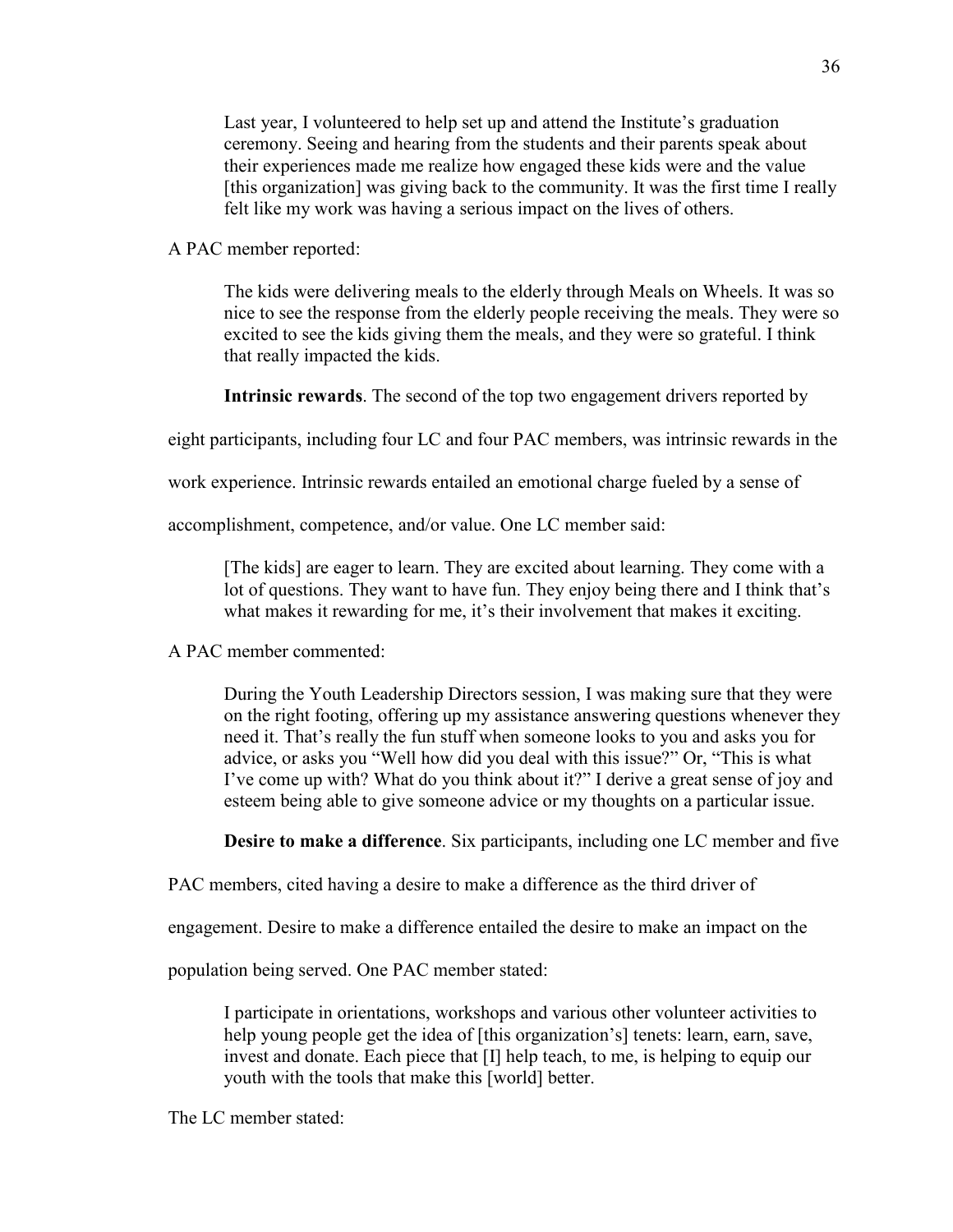I felt spreading the word about the [organization's] app through my social media channels and my peer group would have an impact advancing financial literacy to the target population because everyone has a smartphone nowadays. Not everyone can afford the summer financial institute or lives in New York City and can attend it in person.

**Organizational commitment.** Six participants, three from each of the councils,

noted organizational commitment was a driver of engagement. Organizational

commitment included participants' attitude towards the organization as a whole and their

willingness to exert energy in support of the organization. An LC member stated:

[This] is an organization that, in my opinion, has very few flaws. We have great leadership, great strategy and I truly believe in the mission. Every person that I can help or any way that I can help the organization help other people, I'm very gung-ho about and won't hesitate to participate.

A PAC member noted:

During presentations and while participating in fundraisers, I've told the story of my involvement with [the organization] many times. I'm very proud of the relationship that I have with [the organization] and I'm happy to have contributed to the organization's growth from where it was 10 years ago.

**Attachment to the mission**. Four participants, which included three LC members

and one PAC member cited attachment to the mission as an engagement driver. An

attachment to the mission means the participant agrees with the values and purpose of the

organization and believes the work he or she is doing is in alignment with delivering the

mission. One LC member noted:

My motivation to the organization is not necessarily the aspects of the work, but because I believe in the cause. I definitely believe in and want to contribute to the mission of [this organization]. I think that [this organization's] mission and the population that it serves is very near and dear to my heart with its mission. I wish I had the kind of financial education at that age provided to me. If I can help them in any way get ahead of where I was at their age, then, you know, I feel like I'm giving back to a good cause.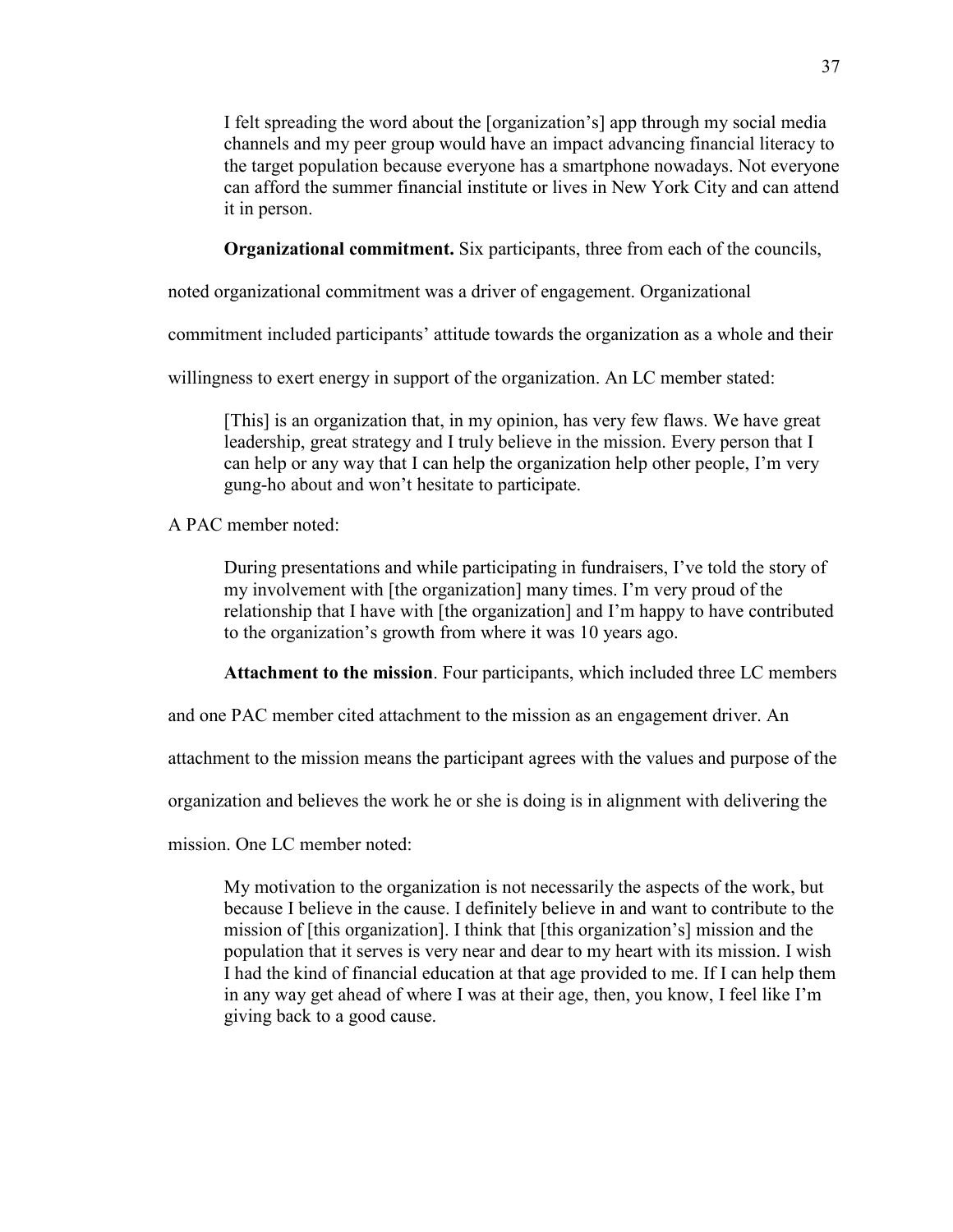Another PAC member stated, "The mission of the organization and the founder and chief executive officer speak to my vigor. . . . It's financial literacy for young people. That's important."

**Perceived supervisor support**. Four participants, one LC member and three PAC members, reported perceived supervisor support as an engagement driver. Perceived supervisor support included the support of ideas, open communication and being valued by leadership. One PAC member commented:

The contact with the [chief executive officer] was pretty regular. She used me as a sounding board for new initiatives, ideas, and problem solving. I felt my opinions and ideas were valued, because she consulted with me often. It helped me feel more connected and more engaged.

The LC member noted, "Communication with the [chief executive officer] is great; she

has an open-door policy. I'm able to interact with her and understand the overall goals of

the organization, which keeps me absorbed."

#### **Rewarding interpersonal relationships**. Four LC members cited rewarding

interpersonal relationships was a key engagement driver. Only LC members identified

this factor as an engagement driver. Rewarding interpersonal relationships included those

relationships that were fun, enjoyable, engaging and supportive. One LC member noted:

I lose track of time when I'm with my LC members discussing [the organization's] business or upcoming events . . . The best part of a recent planning session was that everyone was so locked in and focused . . . I get excited when I know I'm going to be interacting with other LC members.

Another LC member said:

I genuinely enjoy working with the LC, it's one of the two drivers that help me to stay engaged. . . . We genuinely have a lot of fun together. We laugh a lot, joke around and prank-joke on each other. . . . I'm around a group of well-educated, successful professionals that look like me . . . [and] there is something empowering about that.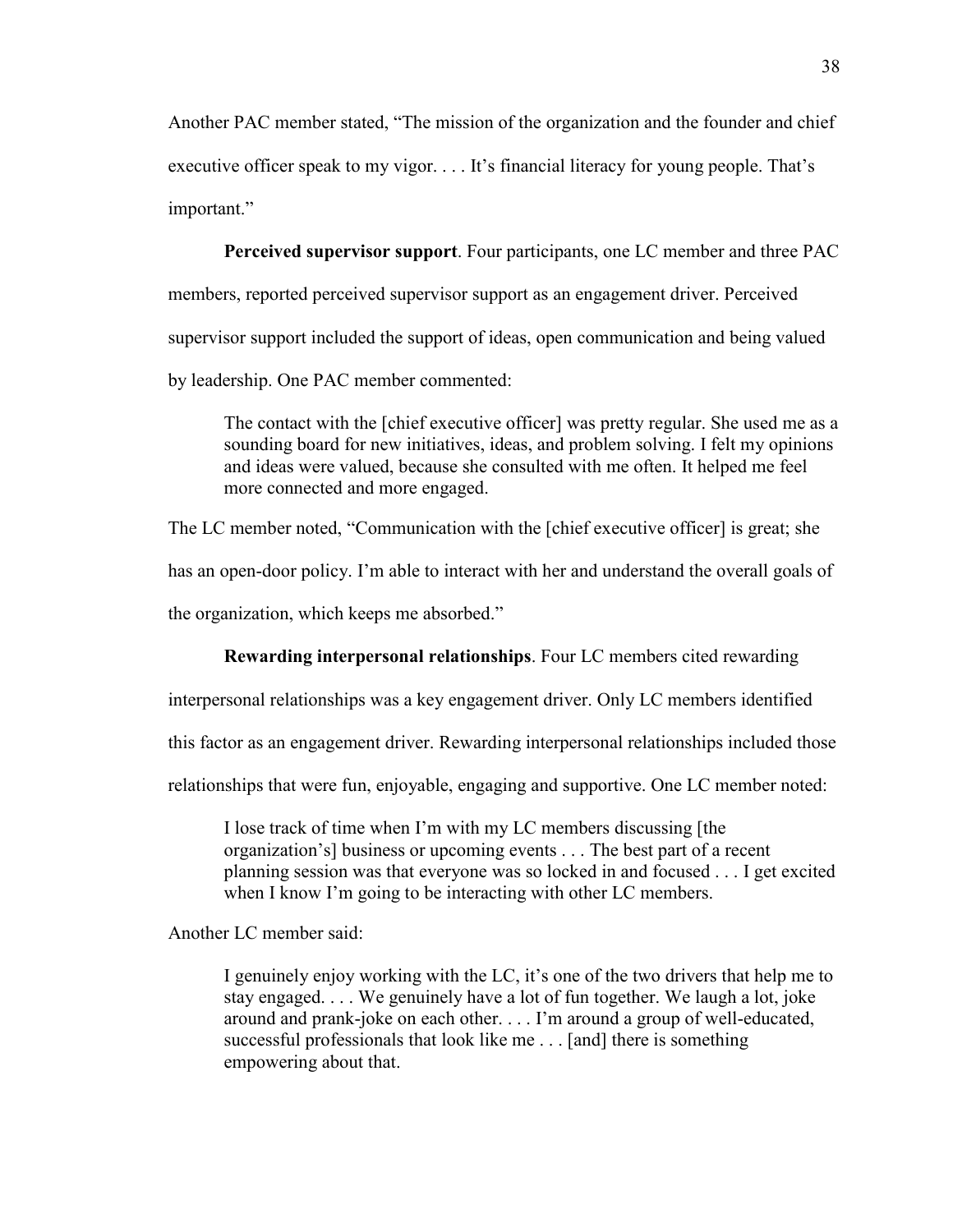**Extrinsic rewards**. Three participants, including two LC members and one PAC

member, cited extrinsic rewards as a driver of engagement. Extrinsic rewards entailed

recognition by leadership or volunteer colleagues. One LC member said:

I was working with the outgoing social media chair [on developing social media content for the app launch]. And [I] really just jumped right in. I think that [the outgoing social media chair, an LC member] and the [chief executive officer] were surprised with the turn around. They were like, "Oh wow. You did this in this time." I was super proud of that.

The PAC member mentioned:

When you're the lead or in charge, you want to make sure you do whatever you can to make sure [the initiative] is successful. . . . At the end of the day, it's my name behind it, and I don't want [anyone] to say, "[PAC member] did a half-ass job," or, "He didn't do what he needed to do. He wasn't fully engaged or committed." . . . You want to make sure that, at the end of the day, they look at you and say, "Okay, yeah, you helped me out to advance the goals and visions of the organization."

**Challenging work**. Three participants, including one LC member and two PAC

members, cited challenging work as a driver of engagement, which included work that

required problem solving in various circumstances. A PAC member noted:

Getting people to participate [in the organization] is one of the hardest things to do, because you talk to people [at length about the organization] and they'll say, "Oh, yeah, that's good," but getting them to take the next step and enroll their child is the hardest part. In a way, it motivates you a little bit more, it's almost like sales. It just takes a lot of time and effort, and you just have to keep persistent.

The LC member stated:

There is a challenge trying to figure out [each child's characteristics] and trying to cater to them differently. You might have a day that you win. You might have a day that you lose, where you weren't able to control the children or direct them the way you wanted. . . . Watching their transformation from the first day, the ones who weren't talking are talking more, the one who was talking too much is talking less, and, collectively, there's this cohesiveness where go into the classroom, you say, "this is a smart bunch!"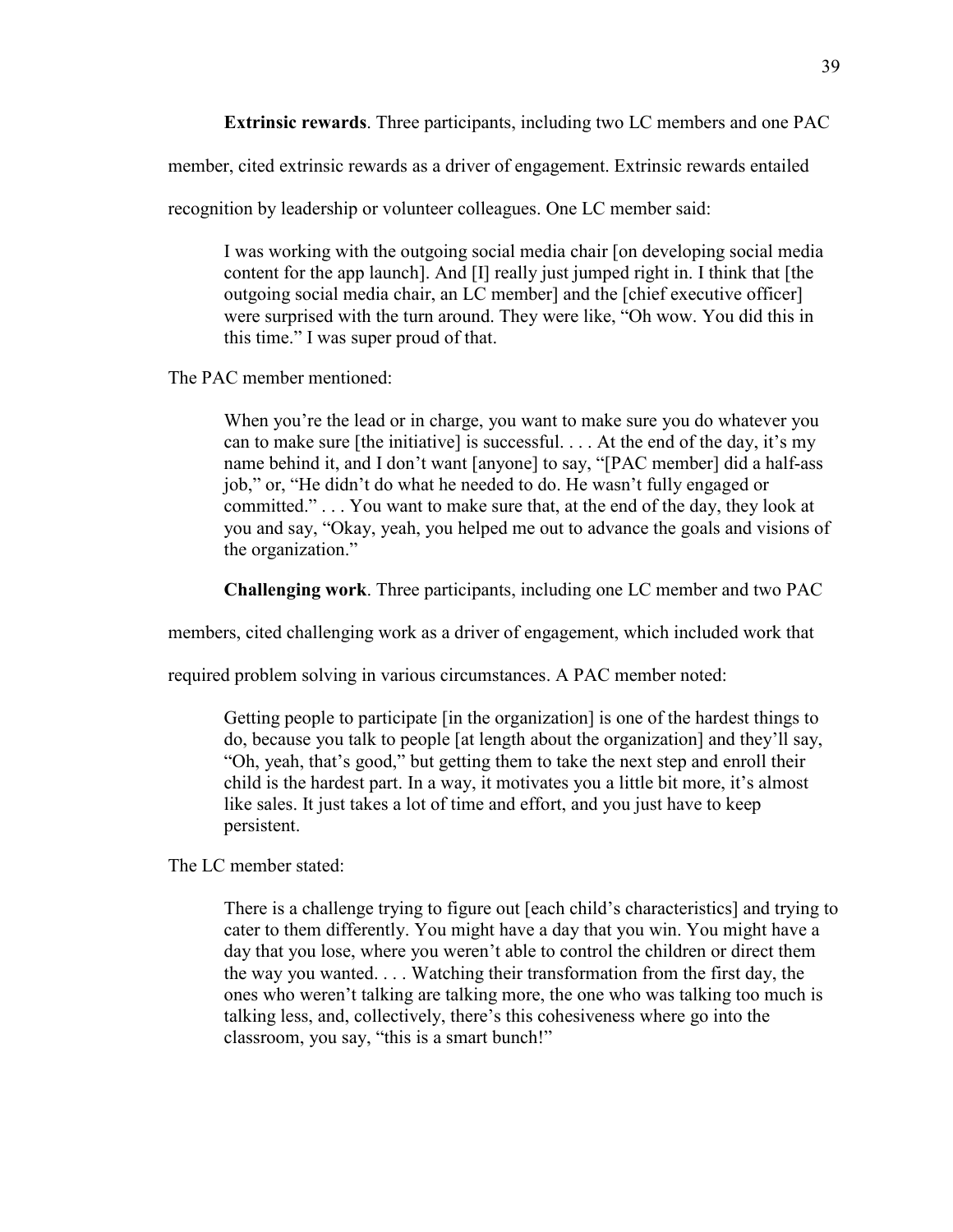**Other job characteristics**. The remaining other job characteristic engagement

drivers were cited by one or two participants and included, role characteristics, task

variety, and autonomy.

## **Factors Decreasing Engagement**

The table below highlights the key factors participants cited decreased

engagement.

## **Table 5**

| Factor                                                     | LC    | <b>PAC</b> | Total  |
|------------------------------------------------------------|-------|------------|--------|
|                                                            | $N=5$ | $N=5$      | $N=10$ |
| Performing disliked activities                             |       |            |        |
| Unrewarding interpersonal relationships                    |       |            |        |
| Lack of time to volunteer due to work and personal demands |       |            |        |
| Other factors                                              |       |            |        |
| • Lack of creative solution thinking                       |       |            |        |
| • Lack of role clarity                                     |       |            |        |
| Long-term nature of organizational impact                  |       |            |        |

## *Key Factors Decreasing Engagement*

 $LC =$  leadership council,  $PAC =$  parent advisory council

**Performing disliked activities**. Seven participants, including four LC members

and three PAC members, noted that performing disliked activities was a key factor that

decreased their engagement. Performing disliked activities included administrative or

mundane activities or activities participants found uncomfortable and anxiety provoking.

An LC member mentioned:

Administrative items are the only items that feel like a time suck. You just wish you were doing something else to help the organization further along. They're obviously things that need to be done, but they're repetitive and mundane. They're the only things that take away from that vigor.

One PAC member noted:

One of the toughest things has always been calling people to get them engaged. That's one of the things we've had trouble with, the fact that we need to rally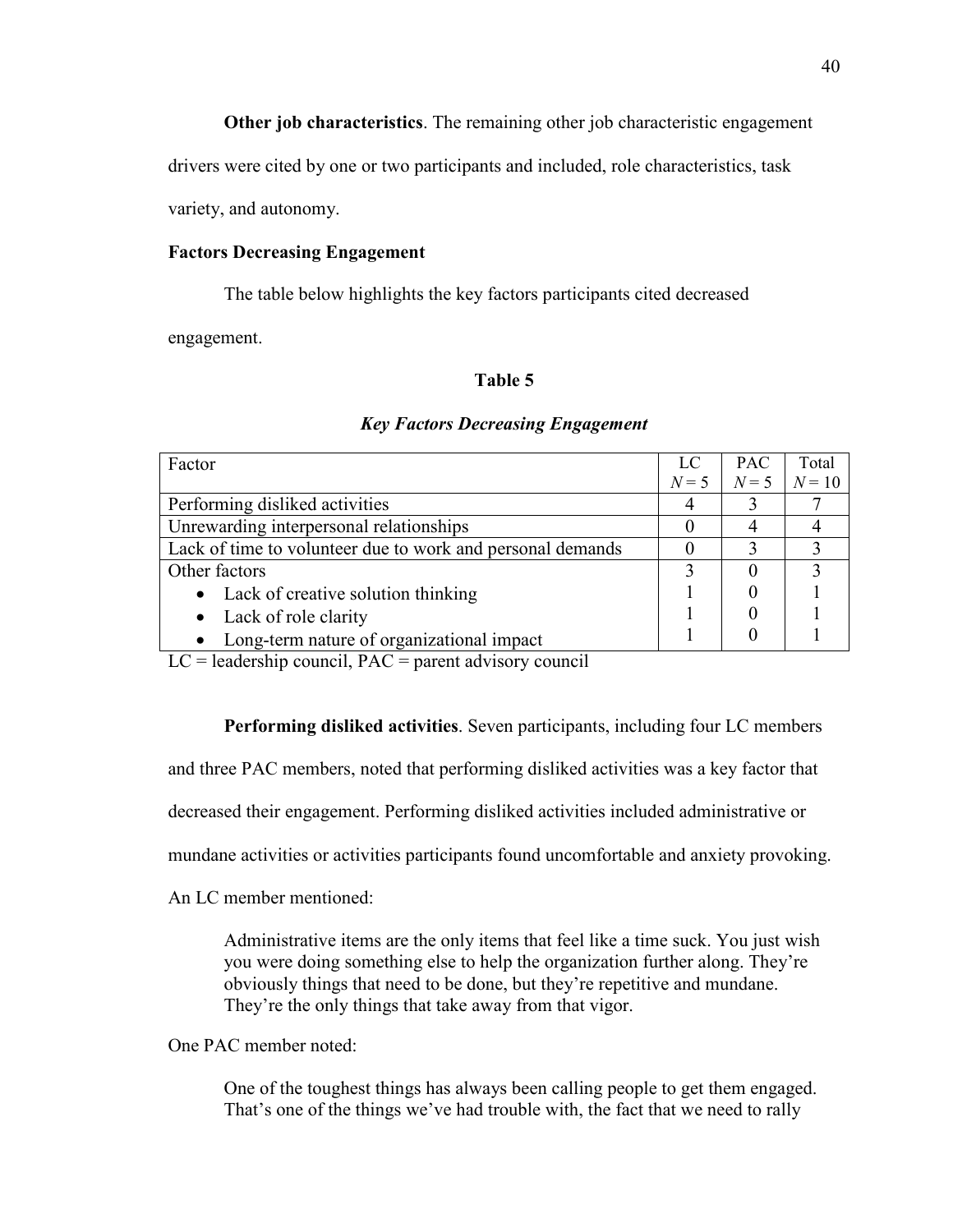other people to do things or to support the organization. Getting on the phone, having a list of people to contact that sometimes can be a bit of a drudgery to have to do that.

# **Unrewarding interpersonal relationships**. Four PAC members reported

unrewarding interpersonal relationships as a factor that decreased their engagement.

Unrewarding interpersonal relationships were those relationships with perceived lack of

colleague support. One PAC member noted:

There are a lot of times where, as chairman of the PAC, there were things that needed to be done, and you're counting on working with the other parents. Everyone's level of engagement is not the same, so there are tasks that we're saying we're going to do, but you can't really hold people to it. They're volunteering. If they have the time, they do it, and if they don't do it, you're kind of stuck. I've found that challenging and frustrating, at times.

Another PAC member said

[My energy is depleted] when I don't get support from the people on our committee. . . . When we're having a meeting and we say "we," we mean all of us have to do this. You get the same four or five people always stepping up to the plate. To some degree I feel it's unfair to have people say, "I'm on PAC" and never show up for a meeting or call in to a conference call.

## **Lack of time to volunteer due to work and personal demands**. Three

participants, all PAC members, noted that lacking time to volunteer due to work and

personal demands decreased their engagement. One PAC participant noted, "Besides [this

organization], I am a part of other organizations, so [I] can't really commit as much time

as [I] want to make the impact [I] would like, because [I'm] still raising the child or doing

something with them." Another PAC participant commented:

You have to divide your work time with your volunteer experience, your family life, and other responsibilities. It means putting [this organization] in a particular compartment and being able to vacillate between all of those worlds. So, [I] don't have the opportunity to dedicate a lot of time and [I] feel a little negative thinking in that, "Oh shoot, I could have stayed on this conference call longer," or "Maybe I could have called more board members," or "Maybe I could have put out more feelers out to individuals who want to participate with [this organization]." There are just not enough hours in the day."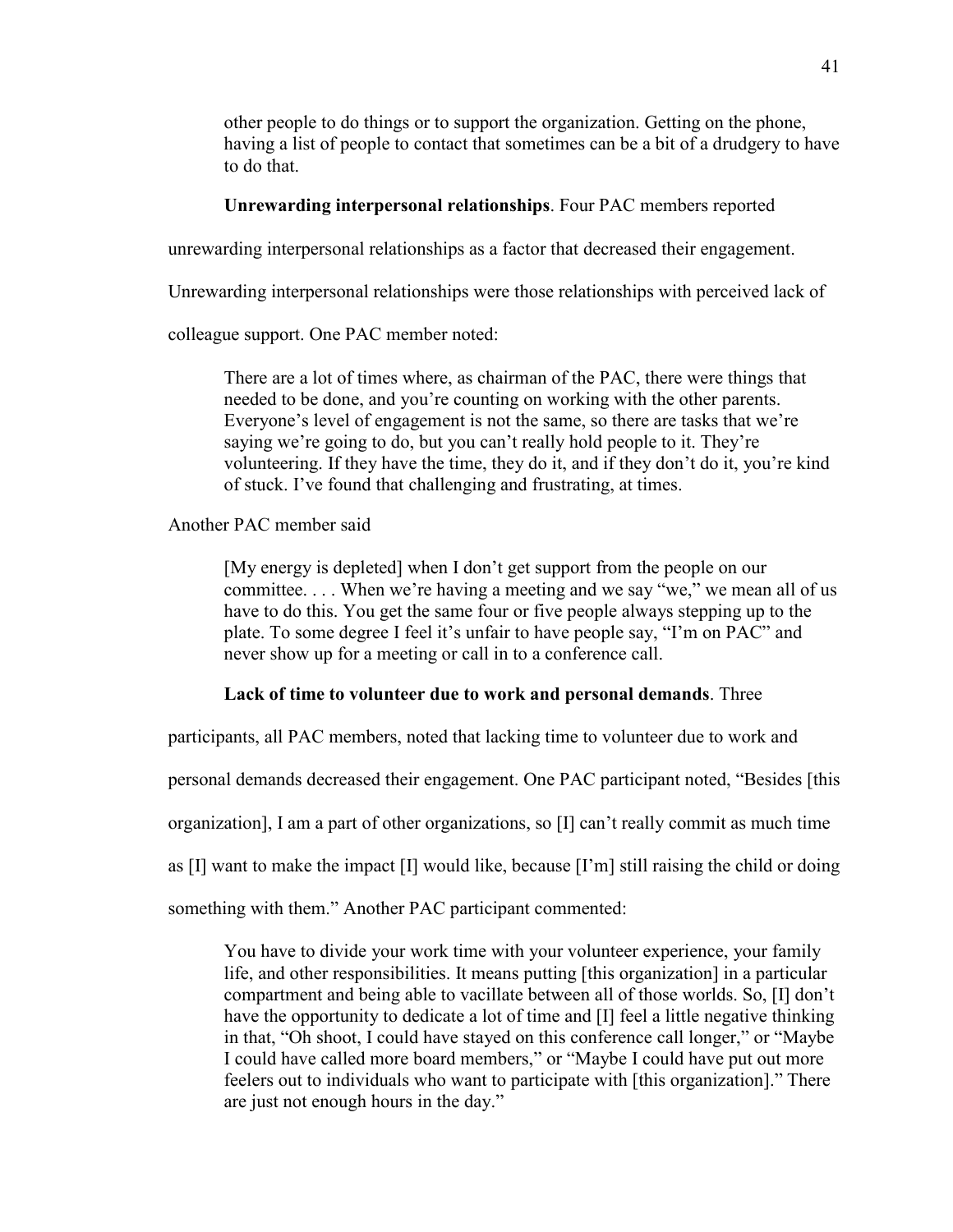**Other factors decreasing engagement**. The remaining three factors were mentioned by the same LC member as factors that decreased her engagement, which included lack of creative solution thinking, lack of role clarity, and the long-term nature of organizational impact.

## **Summary**

This chapter presented the results of the study. First, regarding the nature of engagement, the survey results suggest that, overall, both councils are moderately to highly engaged in their work at the study organization. Collectively, both councils are most engaged by their dedication to and pride in the work they do for the study organization (related to Schaufeli et al.'s [2002] dedication element of work motivation), followed by the energy they receive from (vigor, per Schaufeli et al. [2002]) and absorption (absorption per Schaufeli et al. [2002]) they feel in their work with the study organization.

Second, regarding the factors impacting engagement, the participants collectively reported nine key drivers and three key detractors of engagement. Over half of total participants cited meaningful work, intrinsic rewards, desire to make a difference, and organizational commitment as the top four key drivers of engagement. Thirty to forty percent of participants cited attachment to the mission, perceived supervisor support, rewarding interpersonal relationships, extrinsic rewards, and challenging work as key drivers of engagement, to round out the top nine.

The top engagement drivers for each council differed slightly. The LC reported the following top five key drivers: meaningful work, intrinsic rewards, rewarding interpersonal relationships, attachment to the mission, and organizational commitment. The PAC reported the following top five drivers: desire to make a difference, intrinsic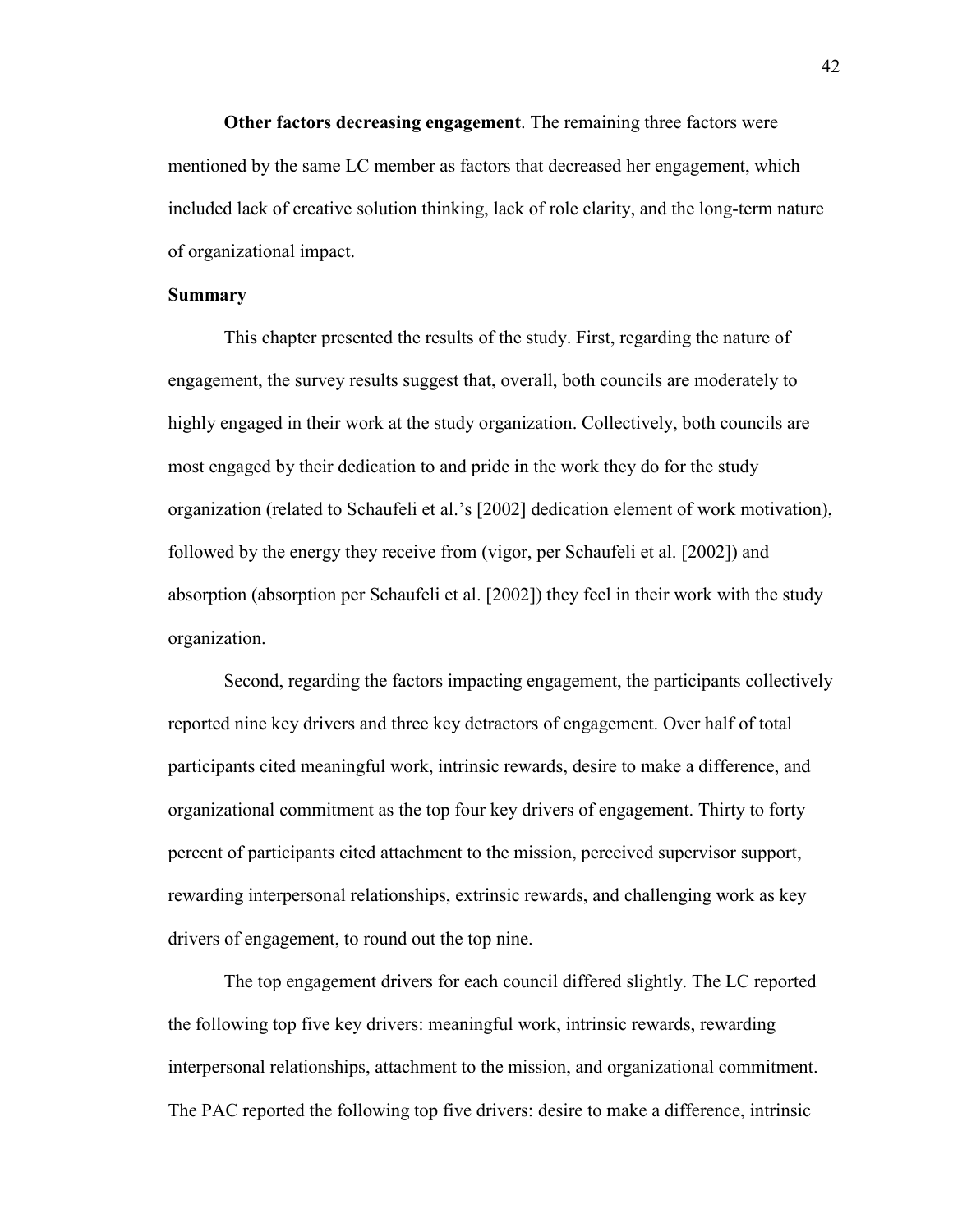rewards, meaningful work, organizational commitment, and perceived supervisor support.

Finally, the participants reported three key factors that decreased engagement, including performing disliked activities, unrewarding interpersonal relationship and lack of time to volunteer due to work and personal demands.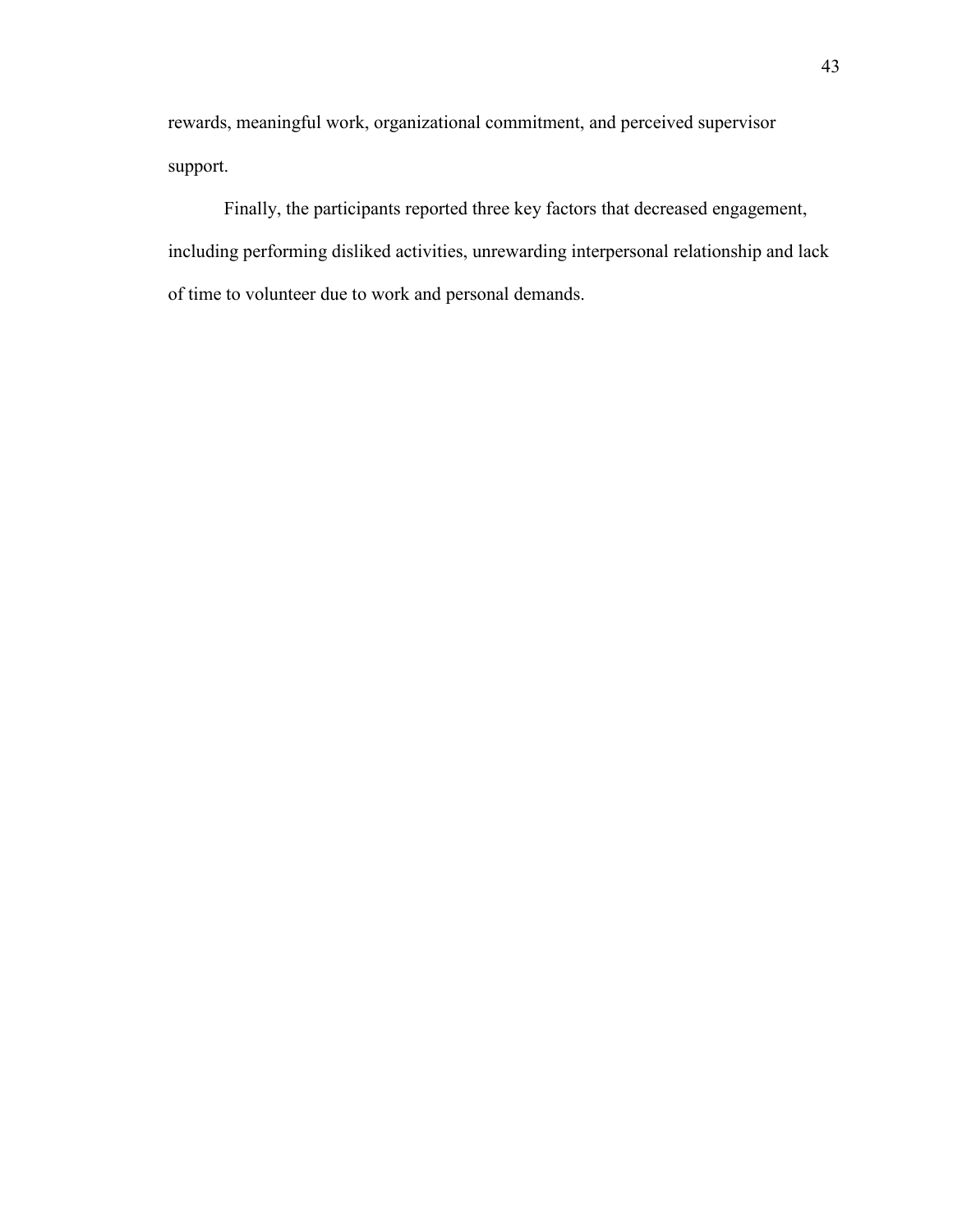#### **Chapter 5**

## **Discussion**

The purpose of this study was to diagnose the engagement levels of two volunteer leadership councils within one nonprofit organization. Two research questions were explored:

1. What is the nature of the engagement of council members?

2. What factors affect council members' engagement?

This chapter reviews the study conclusions and interpretations, recommendations, limitations, and directions for future research. This chapter concludes with a summary of the learning.

## **Conclusions and Interpretations**

Conclusions were drawn related to each research question. These conclusions are described in the following sections.

**Nature of current engagement levels**. The study results suggest that members of both councils have moderately high engagement. These findings bode well for nonprofit organizations and suggest that volunteers are feeling engaged while performing their work at the study organization. Engaged volunteers feel more positively about themselves and their lives (Vecina et al., 2012) and are more motivated (Hallberg & Schaufeli, 2006; Vecina et al., 2012). The study organization heavily relies on volunteers to support the execution of its mission; thus, the relatively high levels of volunteer engagement should benefit the organization.

**Shared factors driving engagement**. Study results suggest that a few engagement drivers are common to both volunteer groups within the study organization. Both LC and PAC members reported organizational commitment, meaningful work, and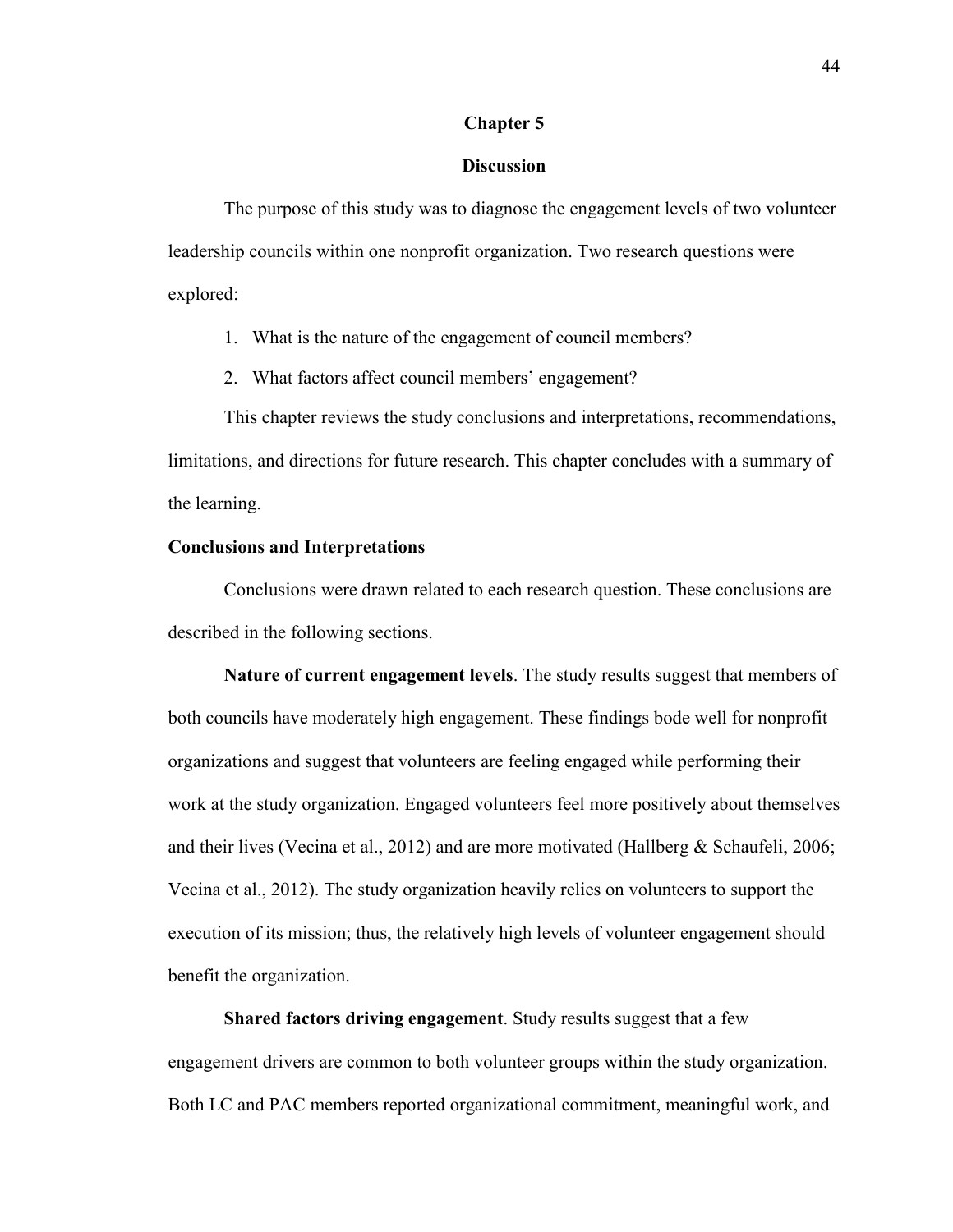intrinsic rewards within their respective top five engagement drivers. These results suggest a portion of the volunteers' overall engagement is driven by (a) shared commitment to the larger organization and a willingness to exert energy accordingly (Macey & Schneider, 2008), (b) shared belief in the value of the work and its impact, and (c) positive emotional benefits experienced from doing the work. These findings indicate that a core set of engagement drivers unite the volunteers across the organization.

Existing literature additionally has shown associations between organizational commitment and volunteer engagement (Vecina et al., 2012). Meaningful work reflects that the job characteristics, value, and impact of the work make it meaningful (Steger et al., 2012). Intrinsic rewards reflect the sense of meaning, choice, competence and progress from one's work (Thomas & Tymon, 2009), which are promoted by job resources. The present study confirms what researchers previously found regarding these engagement drivers and further contributes to the research on engagement drivers within a nonprofit organizational context. This is notable, given that most research on volunteers has focused on the individual and largely has ignored the fact that most volunteering takes place within the organizational context (Hidalgo & Moreno, 2009). Further study into what specifically creates meaning for the work, what specifically drives the intrinsic rewards, and what factors drive volunteers' organizational commitment could provide insights about what the nonprofit is doing right as it continues to grow and build on its strengths.

**Different factors driving engagement**. In this study, the two groups identified different engagement drivers and assigned varying relative importance to similar drivers: LC members cited rewarding interpersonal relationships and attachment to the mission in its top five, while PAC members cited desire to make difference and perceived supervisor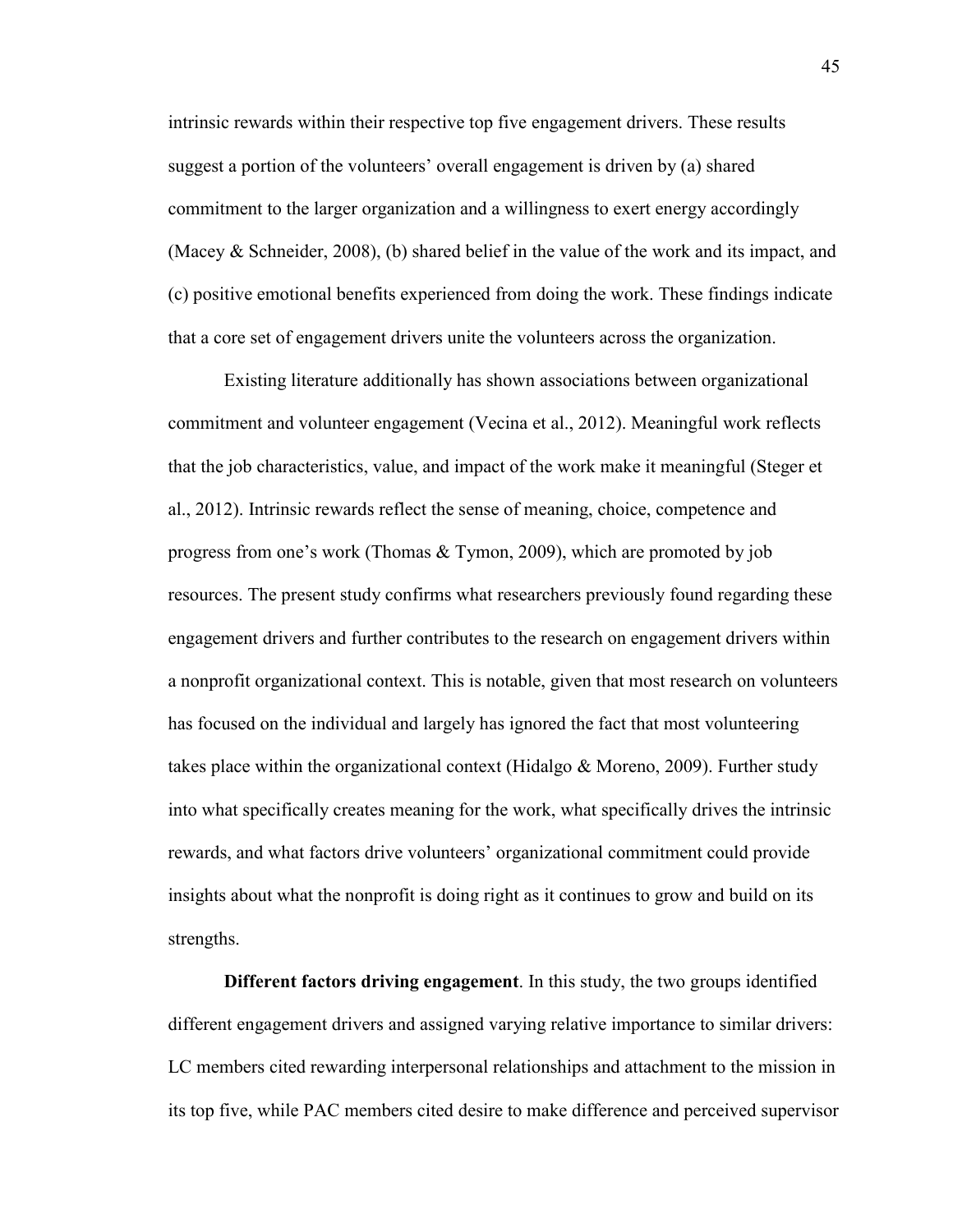support. Nevertheless, both groups reported similar engagement levels. These findings suggest that other dynamics may be influencing engagement and need to be considered or identified. The implication here is that each key engagement driver identified by each council also should be considered in the broader context of other groups and the organization. The present study contributes to current research by highlighting the implication that nonprofit leadership should be sensitive to understanding the differences in the organization's subgroups.

**Other dynamics influencing engagement**. Rewarding interpersonal relationships was cited as an engagement driver by four of the five interviewed LC members. Although no PAC member identified this factor as a driver, four of the five PAC members cited the opposite factor (unrewarding interpersonal relationships) as decreasing engagement. These results suggest a disparity in the types of relationships being experienced in each council and that PAC members may be operating at less than optimum levels, thus foregoing the benefits of higher engagement from rewarding interpersonal relationships compared to LC members. Given the study organization's heavy reliance on its PAC members to help recruit for the organization's classes, it is critical that PAC members develop the relationships that will foster their ability to work together and ensure full class enrollment.

Literature on factors that promote volunteer engagement notes that rewarding interpersonal relationships create safe and trusting environments wherein people are more willing to bring their whole selves to their work (Kahn, 1990). In turn, work environments are fostered where people feel they belong and respond by working harder to support the team. The present study contributes to current research by showing how interpersonal relationships (whether positive or adverse) affect different volunteer groups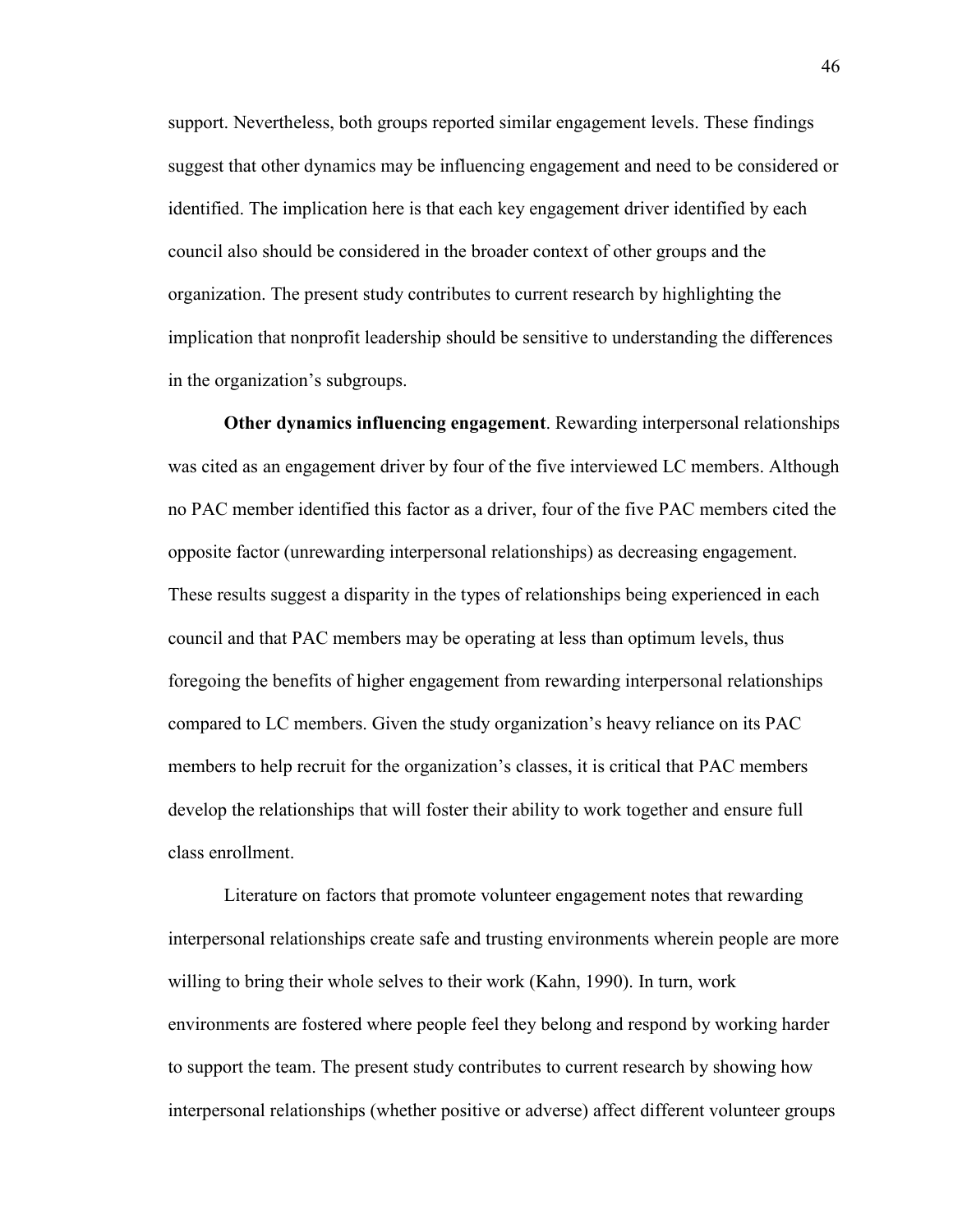within the same nonprofit. Continued research about the specific factors promoting rewarding interpersonal relationships in the LC and those factors sustaining unrewarding interpersonal relationships in the PAC may generate insights to help improve the relationships in the PAC.

*Perceived supervisor support*. Three PAC members identified perceived supervisor support as a key driver of engagement, compared to only one for the LC. The results suggest that PAC members respond positively to support from the organization's leader. It may be important to note that three of these responses are from the current or past chairs of each of the councils. The implications are that certain members may feel more engaged due to their positions as chair, while others may not. One rank and file LC member did mention she would like to engage in more frequent communication with leadership in the future.

Past research similarly identified trust in supervisors as an engagement driver, explaining that employees' work motivation emerges from perceived supervisor support and trust in supervisors (Wang & Hsieh, 2013). The relationship between leaders and volunteers may be even more salient in fostering volunteer commitment, as volunteers can leave an organization at will (Catano, Pond, & Kelloway, 2001). The study contributes to current research by highlighting how perceived supervisor support may differ between two groups based on position and relation to leadership. Further investigation into leadership style and inter-council interactions may provide more insights about the impacts of leadership on volunteer engagement within the same nonprofit.

*Desire to make a difference*. Desire to make a difference was cited by all five interviewed PAC members as an engagement driver, while only one LC member cited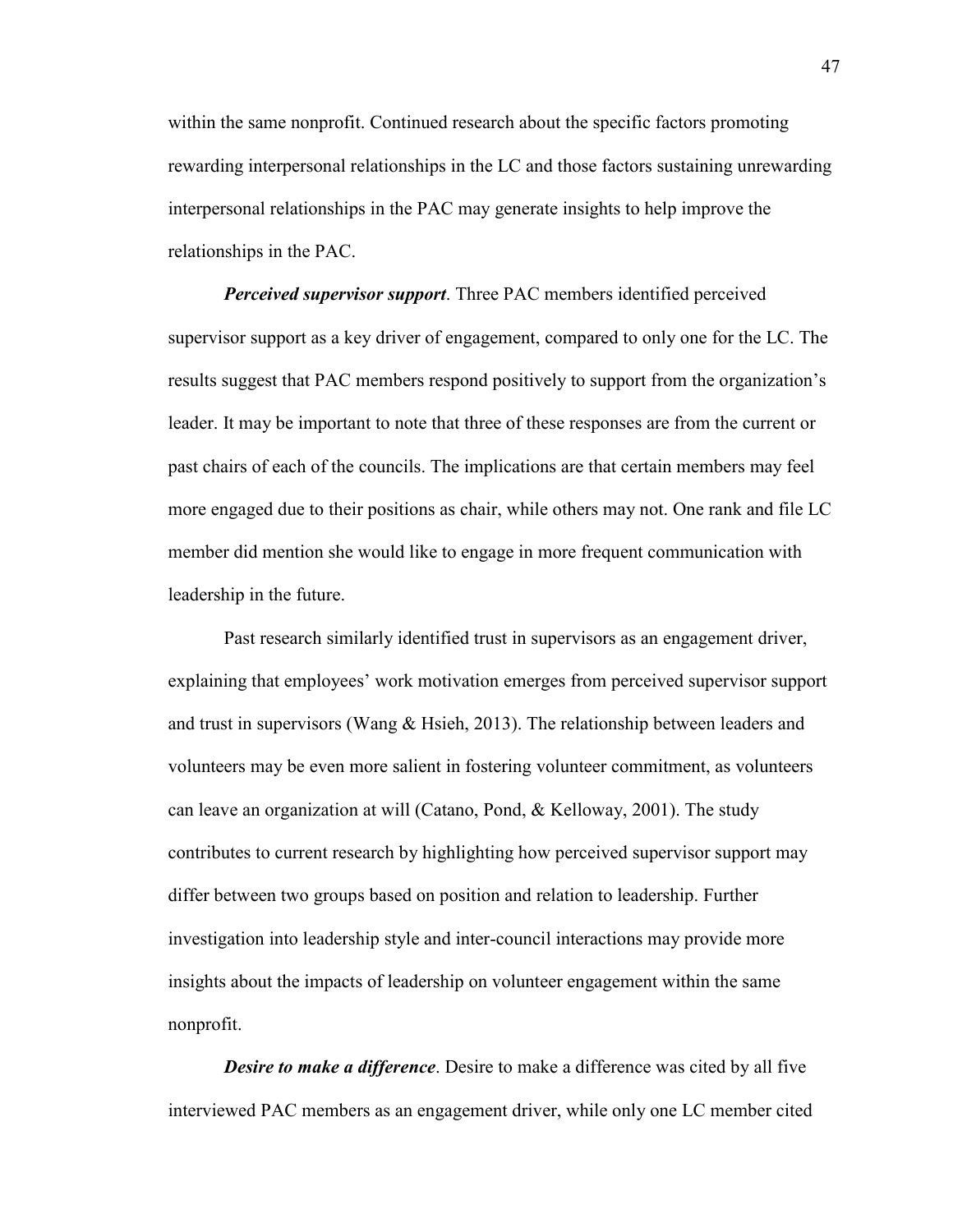this factor. Desire to make a difference aligns with a core underlying motivation for volunteerism: People are motivated to volunteer to express humanistic values of increasing the welfare of other individuals (Batson et al., 2002; Clary et al., 1998; Omoto & Snyder, 1995). Other motivations to volunteer include concern for the community, the desire to gain new experiences, the desire to be with one's friends or to participate in activities deemed favorable by important people, the opportunity for skill building in preparation for a new career, the desire to reduce guilt about being more fortunate than others, and growth and development (Clary et al., 1998).

The present study results suggest there is a stronger motivating factor to make a difference among the members of the PAC as compared to members of the LC. The implication for differences in key engagement drivers for different groups within one nonprofit is that one initiative to enhance volunteer engagement may only work on some volunteers and not others. Understanding the factors that move people to volunteer and keep them engaged is critical for nonprofit leaders so they may be more able to provide the opportunities for volunteers to experience the benefits of volunteering that speak to their specific motivations. Clary et al. (1998) found that volunteers who received benefits from volunteering that matched their primary functional motivations for doing so were more satisfied with their experience and also intended to continue to volunteer in both the short and long term.

The present study contributes to current research by highlighting how differences between the groups in the same organization can have different motivational factors underlying the engagement. Additional study into the underlying motivations of volunteers could provide further insight to help nonprofit leadership create more robust volunteer engagement exercises that speak to a greater number of volunteers.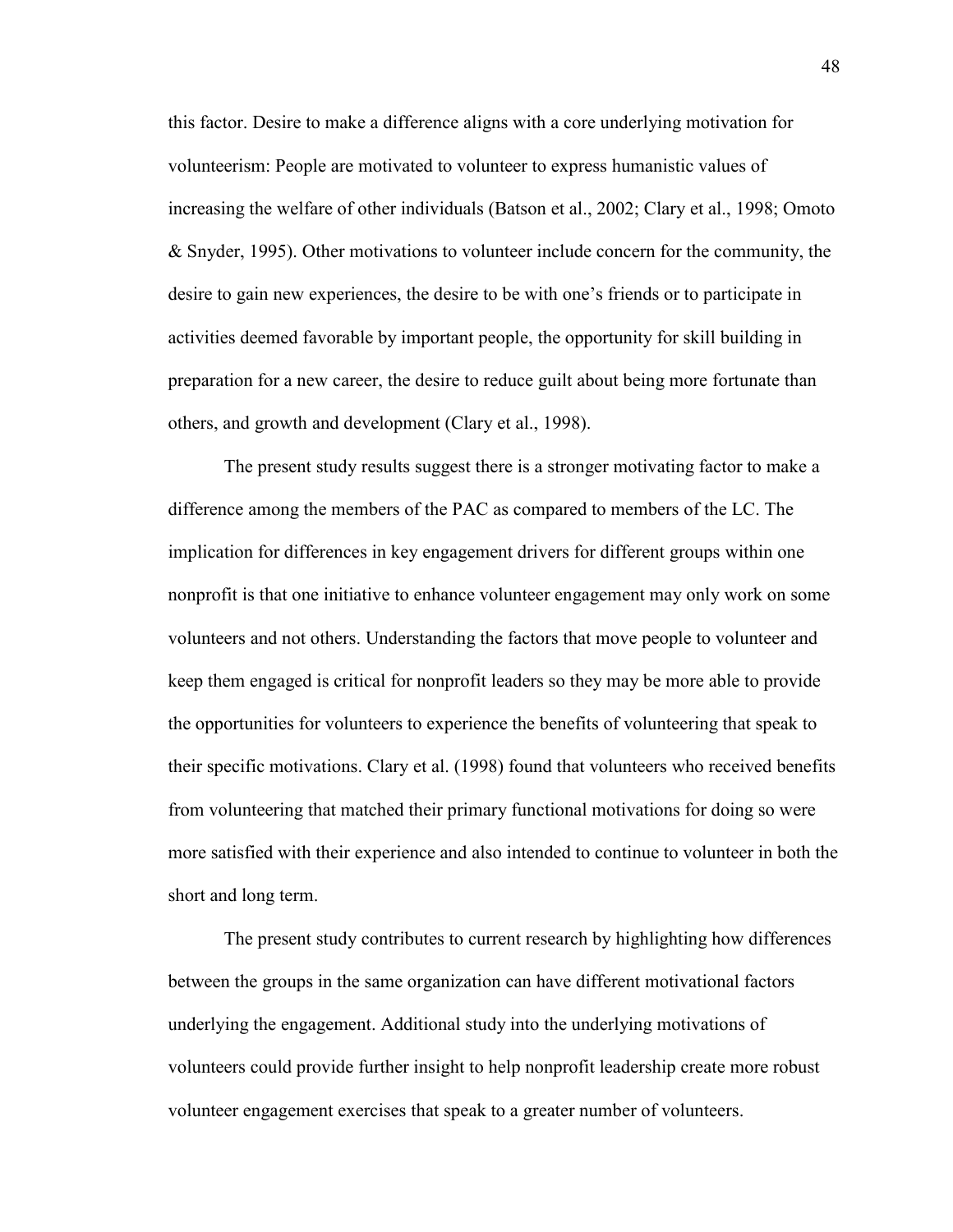*Attachment to the mission.* More LC members  $(n = 3)$  noted attachment to the mission as a key engagement driver, compared to PAC members  $(n = 1)$ . According to Brown and Yoshioka (2003), three basic principles influence employee attitudes toward the mission: awareness, agreement, and alignment. An organization's mission must be salient in employees' minds, meaning employees must agree with the expressed purpose and values of the organization (Kristof, 1996). Employees also need to see a connection between their work and the fulfillment of the mission (Mason, 1996). Being in alignment with the values and purpose of the organization suggests that attachment to the mission also feeds the underlying motivation to volunteer of expressing one's humanistic values or increasing the welfare of other individuals (Batson et al., 2002; Clary et al., 1998; Omoto & Snyder, 1995).

The present study contributes to current research by highlighting how differences between the groups in the same organization can have different factors of motivation underlying the engagement. Similar to desire to make a difference, research about volunteers' underlying motivations could provide further insight to help nonprofit leadership create more robust volunteer engagement exercises that speak to a greater number of volunteers.

**Factors decreasing engagement**. The top factor decreasing engagement for both LC and PAC members was performing disliked activities. The second two factors, cited only by the PAC, were unrewarding interpersonal relationships and lack of time to volunteer due to work and personal demands. The study suggests a common theme among these factors in that they all appear to reduce certain job resources that drive engagement. Impacts to job resources suggest that both councils may not be as engaged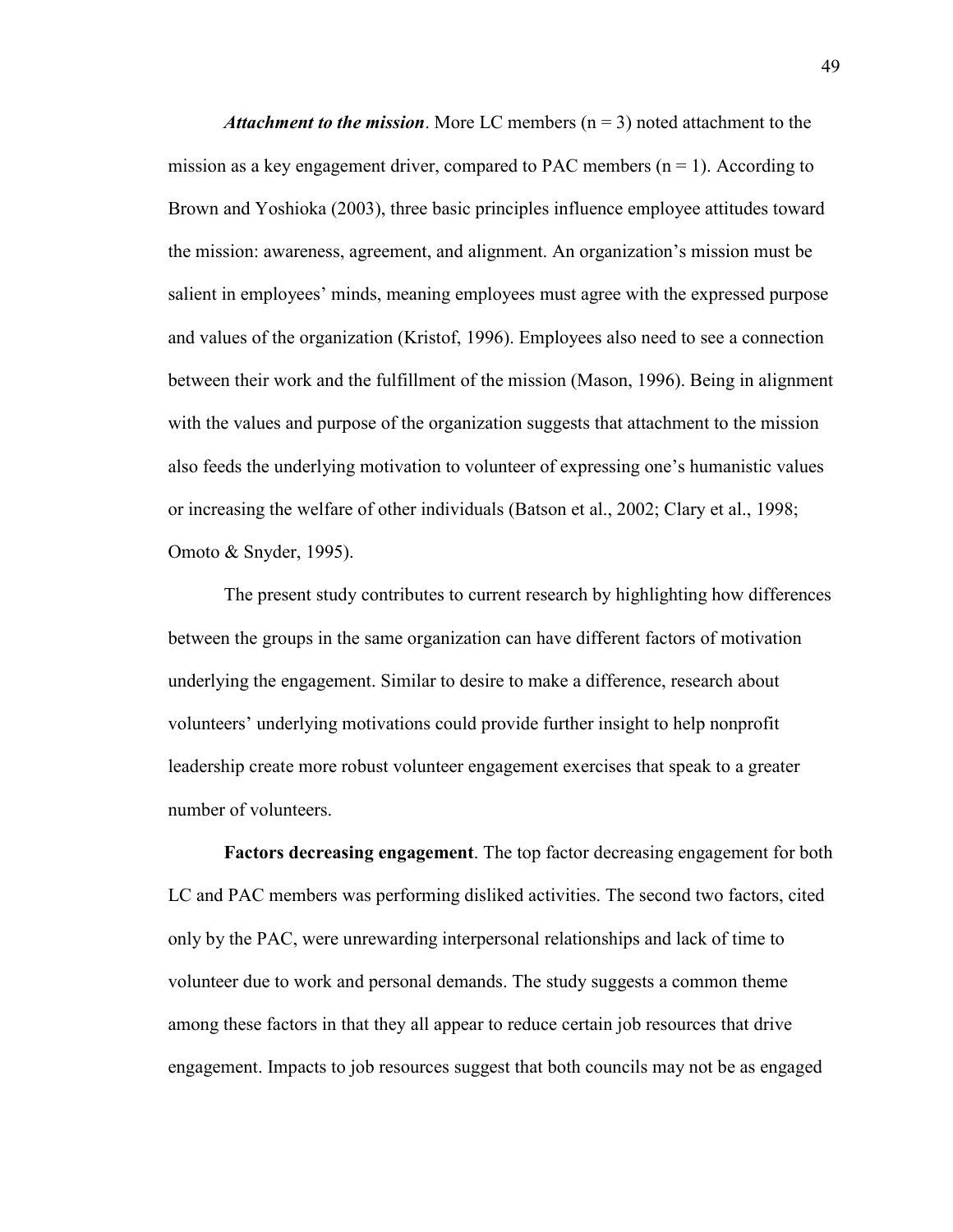as they could be, with the PAC being more affected. For example, one PAC member's comments related to unrewarding interpersonal relationships were:

Working with a group of people who are not always on the same page and who tend to reflect on the negative side of things depletes my motivation. I'm not in the mood to sit around and have conversations with people who are saying, "Well, we can't do this. We've never done that. We can't do this. No, that didn't work so we shouldn't do it." I tune them out, I count to 20, I doodle on a pad, various things to work on my level of patience.

Current literature supports these findings as follows: Respondents described performing disliked activities as mundane, drudgery, and anxiety provoking—the opposite of those job characteristics that create challenge and meaning in one's work (Kahn, 1990). Unrewarding interpersonal relationships, the opposite of rewarding interpersonal relationships, may compromise the sense of safety in being oneself. Moreover, volunteers may find themselves spending more energy resolving interpersonal conflicts than on the job (Wildermuth  $&$  Pauken, 2008). The lack of time to volunteer due to work and personal demands decreases one's psychological availability to fully invest themselves in their work role (Kahn, 1990).

The present study contributes to existing literature by providing additional supporting data to these assertions and also highlights the differences in factors decreasing engagement between two volunteer groups within one nonprofit. Further study into the factors underlying the differences could provide further insight into how to minimize disliked activities and develop more rewarding relationships to enhance engagement of both councils.

**Engagement-performance disconnect**. Last year, the chief executive officer expressed concerns that the LC and PAC were not motivated because initiatives hadn't been implemented, annual dues were late, and fundraising targets were missed. However,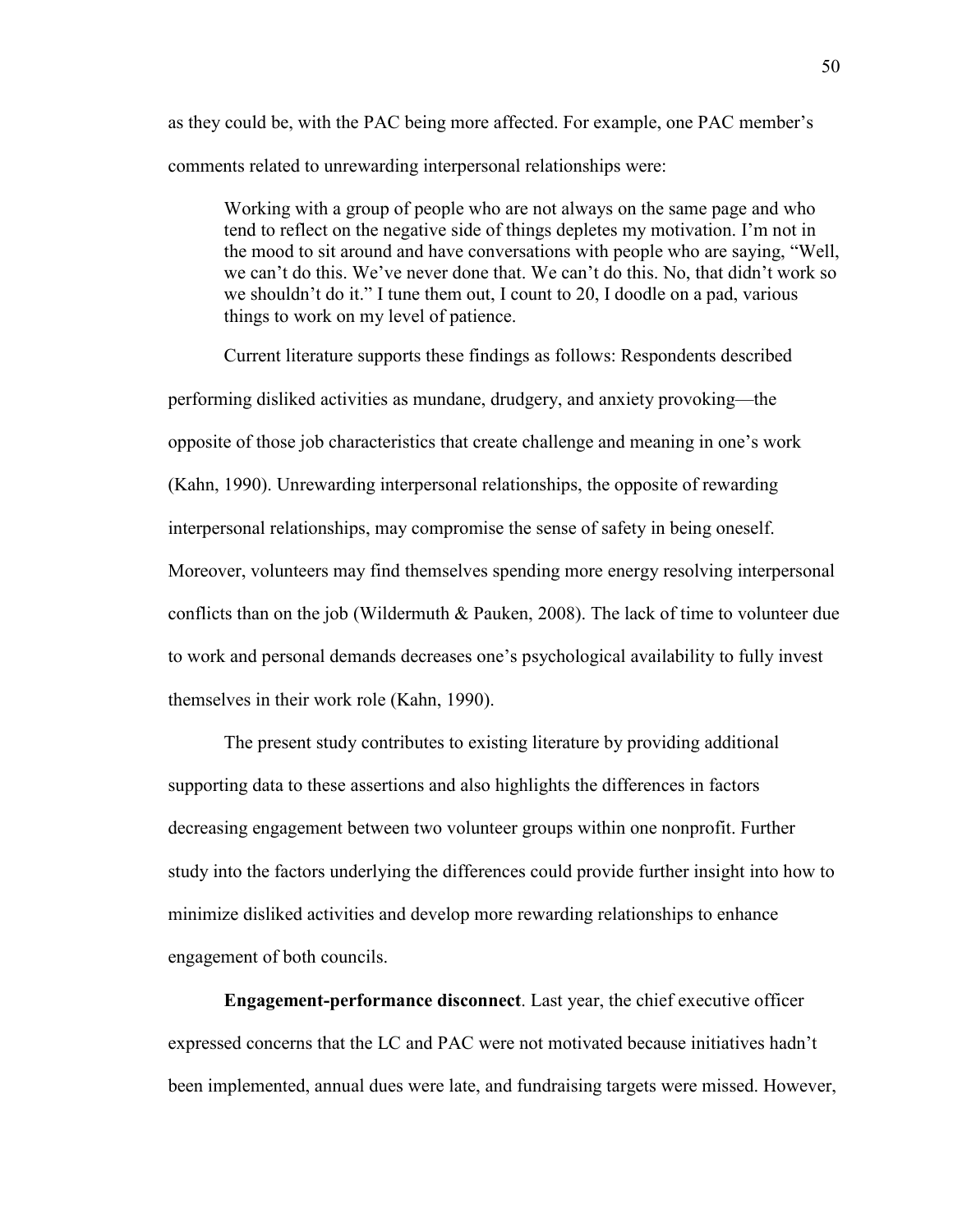the results of the engagement survey suggest the two councils are moderately to highly engaged in their work with the organization. This implies a disconnect between the chief executive officer's expectations for performance (the outcome of the councils' level of engagement) and council members' self-reported engagement. The present study does not explore the factors that may be contributing to the disconnect. A recommendation has been provided in the next session as a first step.

### **Recommendations**

Four recommendations are provided to help nonprofit leadership enhance volunteer engagement levels. These are described in the following sections.

**More programming**. The first recommendation is to co-create additional programs with volunteers concerning opportunities to impact the children of the nonprofit. This act would support the three key core engagement drivers common to both councils. For example, volunteers could invite the children of the nonprofit to spend a half day at their office to learn about their industry. Programs for the children speak to the three key core engagement drivers in the following ways: (a) most participants' responses describing meaningful work involved engagement with and impact of the programs on the children; (b) co-creating programs with volunteers provides opportunities for volunteers to pursue their desired activities, which potentially increases intrinsic rewards; and (c) organizational commitment is strengthened because programs are the heart of fulfilling the organization's core values, purpose, and mission, with which many participants are aligned.

**Inventory of motivational factors and desired activities**. The second recommendation is for leadership to create a process to inventory motivational factors and desired activities for all new and existing volunteers, with the intention to align them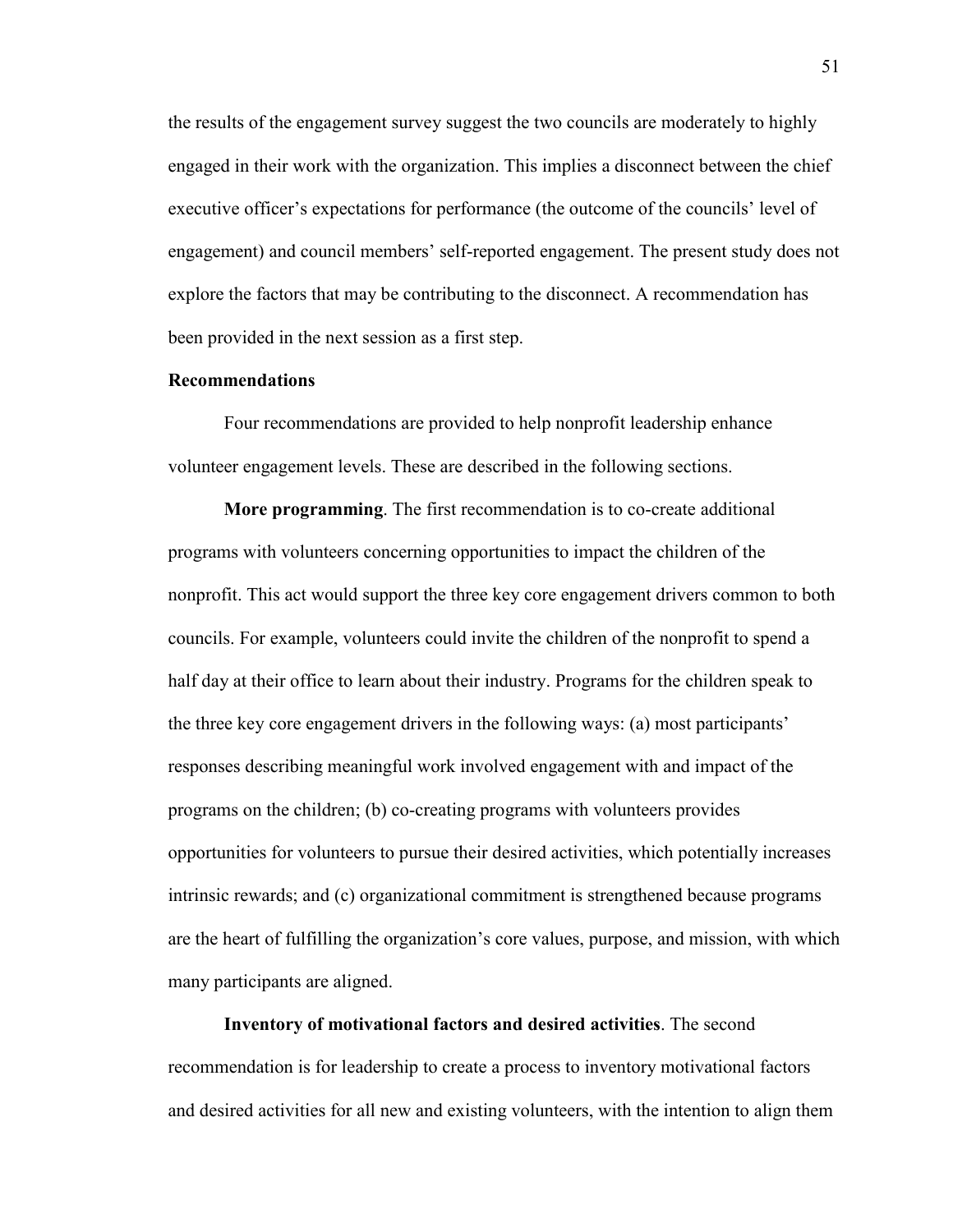with the execution of organizational goals. For example, a survey could be administered to all existing volunteers to gather the initial information. Second, the same or similar survey could be included as part of the onboarding package to new volunteers. Third, as part of each quarterly council discussion, an agenda item to discuss the motivational factors could be incorporated into the meeting to keep the inventory up to date and to discuss in real time how to structure activities and opportunities to provide benefits to volunteers' functional motivations.

**Team building opportunities for the parent advisory council**. The third recommendation is for leadership to work with the PAC co-chairs to create opportunities for team building. The study results indicated that four of the five PAC members cited unfavorable interpersonal relationships as the top factor that decreased engagement. No participants cited rewarding interpersonal relationships as an engagement factor. This suggests the PAC could potentially be more engaged if more rewarding interpersonal relationships were present. Several measures could be taken to achieve this. First, an offsite PAC team building workshop could be conducted. Second, shorter team building exercises could be incorporated into the PAC's regular monthly meetings. Third, technology could be leveraged to send daily or weekly engagement alerts containing games or exercises that could build the team remotely.

**Reconciliation of engagement-performance disconnect**. The fourth and final recommendation is for leadership, the LC, and the PAC to align on the achievement of performance expectations. First, leadership should gain clarity about the roles, responsibilities, and goals for the LC and PAC. Second, based on this clarity, leadership should clearly define performance expectations to meet those goals for both the LC and PAC. Third, to gain buy-in, leadership should discuss with the LC and PAC how to best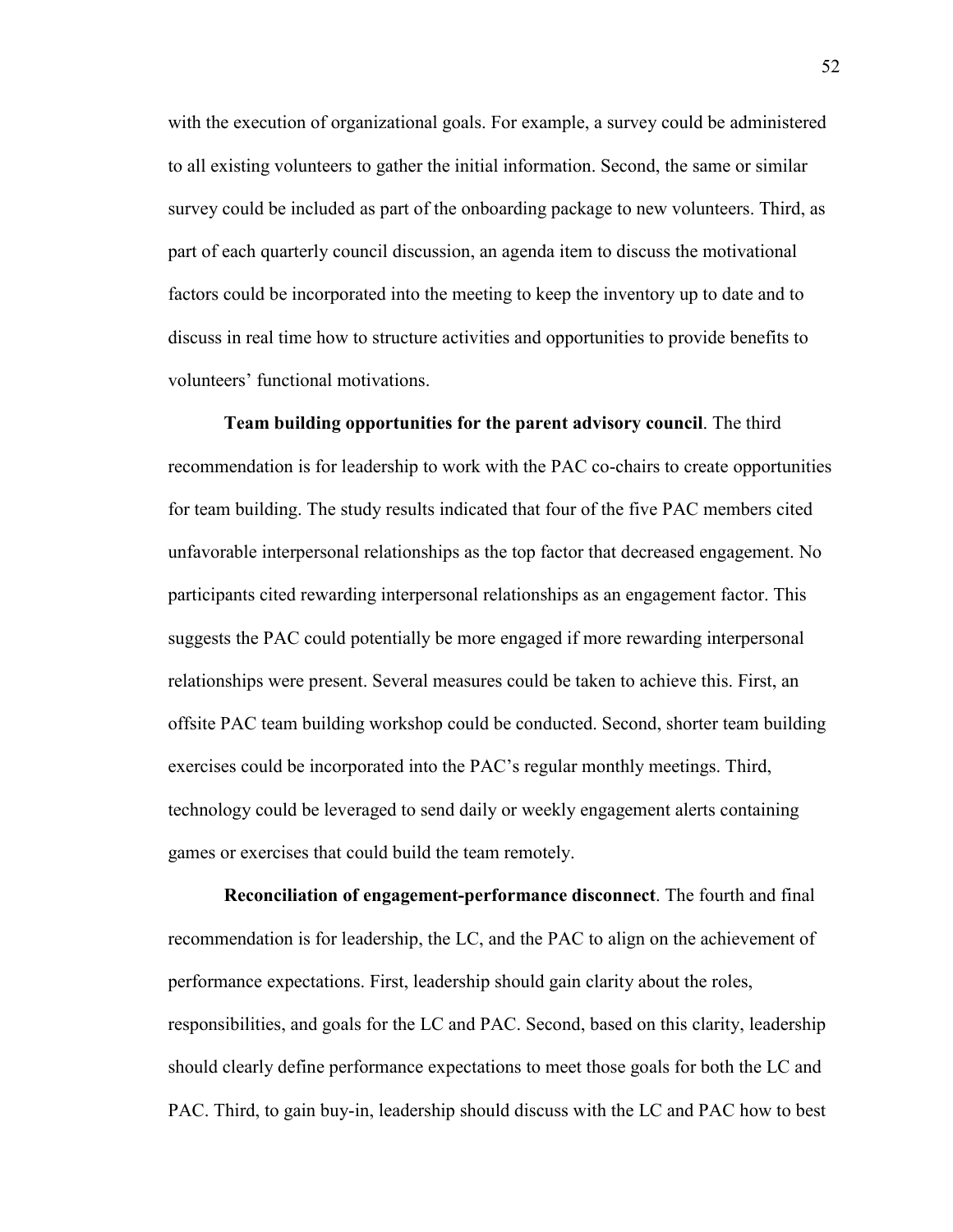achieve the goals, including the need for any additional resources they may require. Leadership should be ready and willing to act upon the results of this discussion to support both councils moving forward.

## **Limitations**

A primary limitation of this study was the small sample size of volunteers, taken from one small nonprofit organization that has only one salaried employee (the chief executive officer). Results may differ for larger nonprofit organizations that employ paid staff or operate in different industries.

A second limitation of the study is that the researcher has been a volunteer of the study organization for the past 10 years and knows some of the participants interviewed. Although the researcher took measures to mitigate bias in the data, such as validating initial coding, the risks of researcher and participant biases remained.

A third limitation of the study was the lack of complete data. Both the primary and secondary recording devices failed during one of the interviews. The researcher was unaware of the technical malfunction due to environmental factors and thus lost approximately 10 minutes of data, covering two interview responses. In future studies, handwritten notes should be taken alongside recording devices in the event that multiple devices fail.

## **Directions for Additional Research**

Given the small sample size and size of the nonprofit, the primary direction for additional research is to explore the differences in engagement levels of different groups of volunteers within larger nonprofits that have paid employees in order to substantiate or extend the findings of the present study.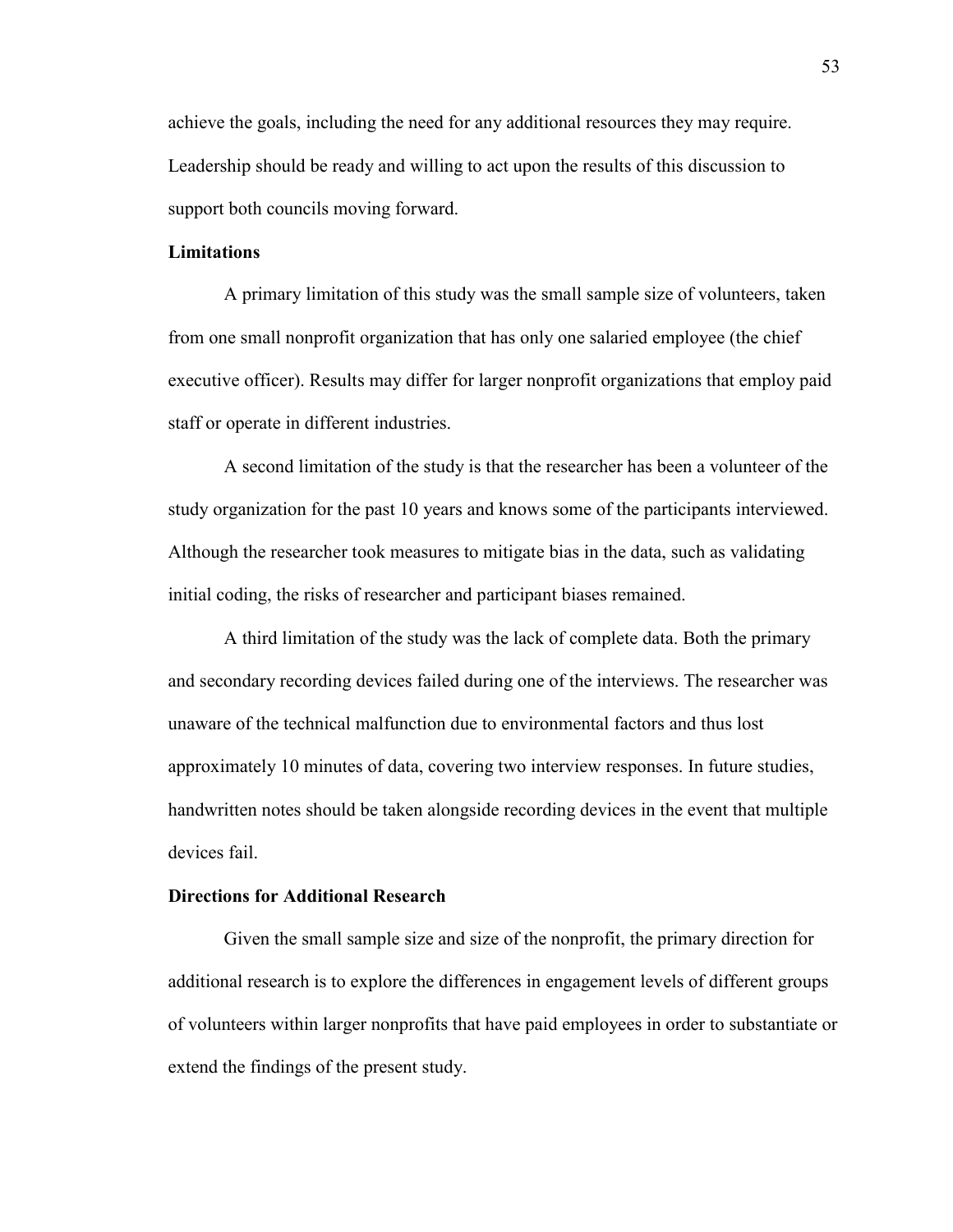## **Summary of Learning**

Volunteers continue to represent an important resource for nonprofits, as they provide critical support to help nonprofits conduct programs, raise funds, and serve their communities. It is essential that nonprofits keep their volunteers committed to the organization and engaged.

Last year, the chief executive officer of the study organization was concerned about the motivation and lack of productivity of her two volunteer leadership councils. This study examined the factors that affected volunteer engagement across the two councils to determine how the chief executive officer could enhance volunteer engagement going forward. The study found that both the LC and PAC were similarly engaged in their work at the nonprofit and that both similar and different drivers affected their engagement. A comparison of the different factors between the two councils and within the context of the overall organization revealed some areas where engagement potentially could be improved.

The recommendations provided were focused on supporting the shared key volunteer engagement drivers and addressing the potential engagement gaps in an effort to ultimately enhance volunteer engagement across the organization.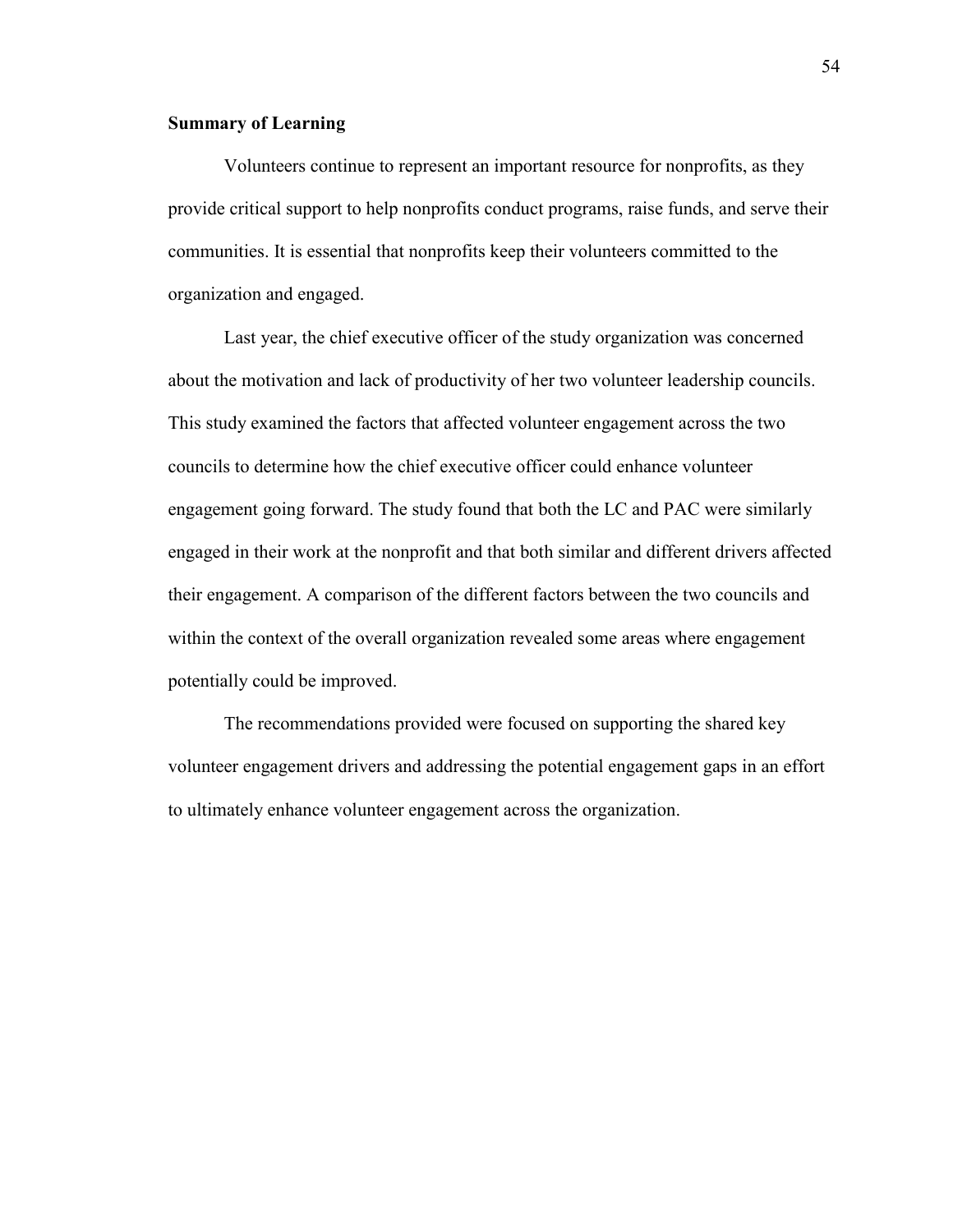#### **References**

- Albrecht, S. L. (Ed.). (2010). *Handbook of employee engagement: Perspectives, issues, research and practice*. Glos, UK: Edward Elgar.
- Bakker, A. B. (2009). Building engagement in the workplace. In R. J. Burke & C. L. Cooper (Eds.), *The peak performing organization* (pp. 50–72). Abingdon, UK: Routledge.
- Bakker, A. B. (2011). An evidence-based model of work engagement. *Current Directions in Psychological Science, 20*, 265–269.
- Bakker, A. B., & Demerouti, E. (2007). The job demands-resources model: State of the art. *Journal of Managerial Psychology, 22*, 309–328.
- Bakker, A. B., & Demerouti, E. (2008). Towards a model of work engagement. *Career Development International, 13*, 209–223.
- Bakker, A. G., Albrecht, S. L., & Leiter, M. P. (2011). Key questions regarding work engagement. *European Journal of Work and Organizational Psychology 20*, 4– 48.
- Bakker, A. B., Schaufeli, W. B., Leiter, M. P., & Taris, T. W. (2008). Work engagement: An emerging concept in occupational health psychology. *Work & Stress, 22*(3), 187–200.
- Batson, C., Ahmad, N., & Tsang, J. (2002). Four motives for community involvement. *Journal of Social Issues, 58*(3), 429–445.
- Brooke, P., Russell, D., & Price, J. (1988). Discriminant validation of measures of job satisfaction, job involvement, and organizational commitment. *Journal of Applied Psychology, 73*, 139–145.
- Brown, W. A., & Yoshioka, C. F. (2003). Mission attachment and satisfaction as factors in employee retention. *Nonprofit Management & Leadership, 14*(1), 5–18
- Buckingham, M., & Coffman, C. (1999). *First, break all the rules.* New York, NY: Pocket.
- Bureau of Labor Statistics. (2016, February). *Volunteering in the United States, 2015*. Retrieved from https://www.bls.gov/news.release/volun.nr0.htm
- Catano, V. M., Pond, M., & Kelloway, E. K. (2001). Exploring commitment and leadership in volunteer organizations. *Leadership and Organization Development Journal, 22*, 256–263.
- Chacón, F., & Vecina, M. L. (2002). *Gestion del voluntariado [Volunteer management]*. Madrid, SP: Sıntesis.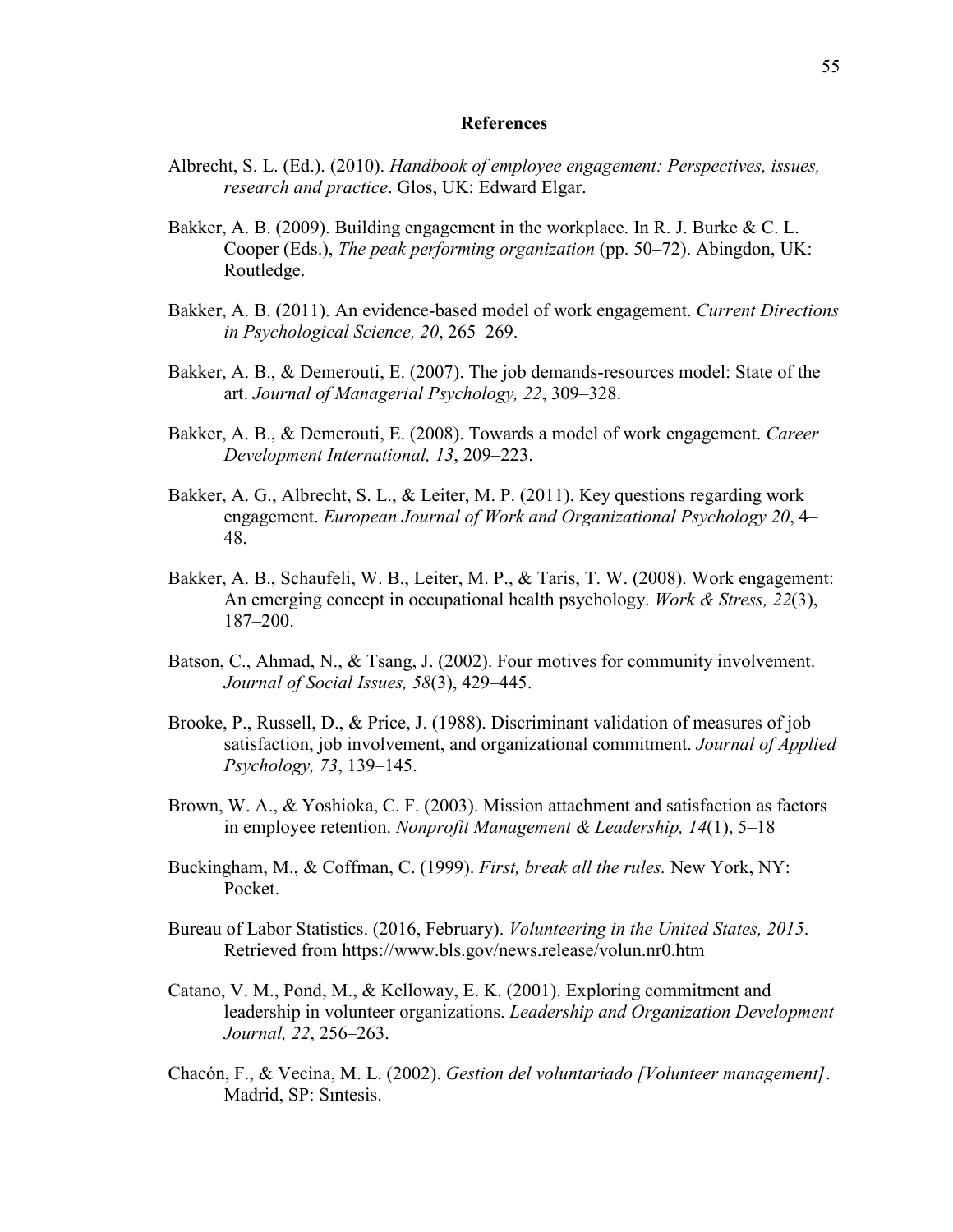- Chacón, F., Vecina, M. L, & Dávila, M. L. (2007). The three-stage model of volunteers' duration of service. *Social Behavior and Personality: An International Journal, 35*, 627–642.
- Christian, M. S., Garza, A. S., & Slaughter, J. E. (2011). Work engagement: A quantitative review and test of its relations with task and contextual performance. *Personnel Psychology, 64*, 89–136.
- Clary, E. G., Snyder, M., Ridge, R. D., Copeland, J., Stukas, A. A., Haugen, J., & Miene, P. (1998). Understanding and assessing the motivations of volunteers: A functional approach. *Journal of Personality and Social Psychology, 74*, 1516– 1530.
- Cnaan, R. A., & Cascio, T.A. (1998). Performance and Commitment. *Journal of Social Service Research, 24*(3/4), 1–37.
- Cohen, Marcia B. (1994, November). Overcoming obstacles to forming empowerment groups: A consumer advisory board for homeless clients. *Social Work, 39*(6), 742–749, National Association of Social Workers, Inc.
- Cooper-Hakim, A., & Viswesvaran, C. (2005). The construct of work commitment: Testing an integrative framework. *Psychological Bulletin, 131*, 241–259.
- Corporation for National & Community Service. (2011, August). Volunteering in America 2011 research highlights. Retrieved from http://www.aarp.org/content/dam/aarp/livablecommunities/learn/civic/volunteering-in-america-research-highlights-2011 aarp.pdf
- Corporation for National & Community Service. (2015). Research. Retrieved from https://www.nationalservice.gov/vcla/research
- Dávila, M. C., & Chacón, F. (2004). Variables sociodemográficas y permanencia de diferentes tipos de voluntariado. *Papeles del Psicólogo, 25*(89), 44–57.
- Dávila, M. L. (2008). Abandono del voluntariado. Tasas de abandono y causas mas frecuentes [Turnover of volunteers. Rates and causes]. *Comunicacion e Ciudadanıa, 5*, 1–13.
- Erickson, T. J. (2005, May 26). The 21st century workplace: Preparing for tomorrow's employment trends today (S. Hrg. 109-136). Hearing of the Committee on Health, Education, Labor, and Pensions, United States Senate,  $109<sup>th</sup>$  Congress first session on examining issues relating to the 21st century workplace, focusing on preparing for tomorrow's employment trends today. Retrieved from https://www.gpo.gov/fdsys/pkg/CHRG-109shrg21585/html/CHRG-109shrg21585.htm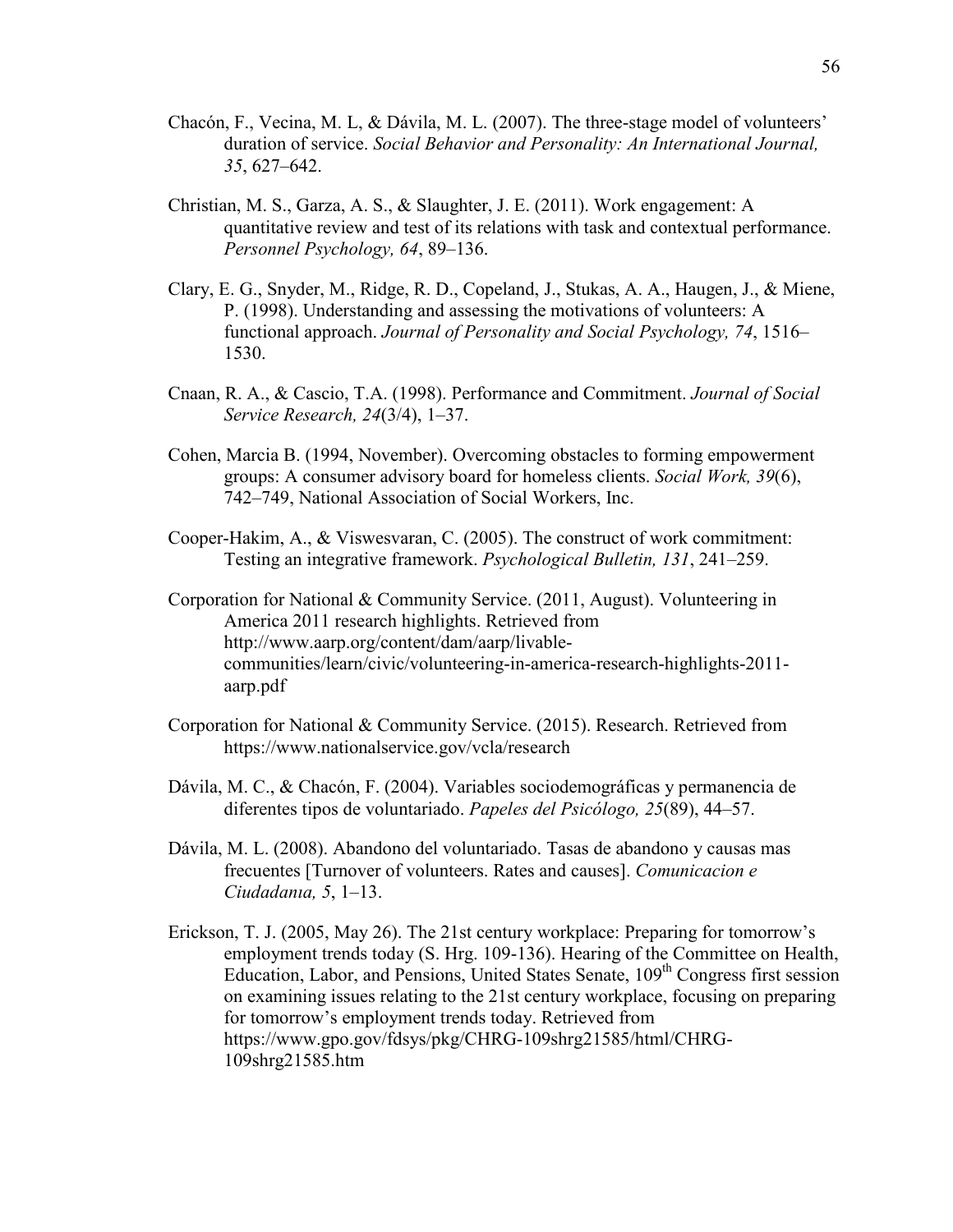- Fagan, R.W. (1986). The use of volunteer sponsors in the rehabilitation of skid row alcoholics. *Journal of Drug Issues, 16*, 321–337.
- Fairlie, P. (2011). Meaningful work, employee engagement, and other key employee outcomes: Implications for human resource development. *Advances in Developing Human Resources, 13*(4), 508–525.
- Farmer, S. M., & Fedor, D. B. (2001). Changing the focus on volunteering: An investigation of volunteers' multiple contributions to a charitable organization. *Journal of Management, 27*, 191–211.
- Fleming, J. H., & Asplund, J. (2007). *HumanSigma: Managing the employee–customer encounter*. New York, NY: Gallup.
- Gallup (2006). *Who's driving innovation at your company?* Retrieved from http://www.gallup.com/businessjournal/24472/whos-driving-innovation-yourcompany.aspx
- Gidron, B. (1985). Prediction of retention and turnover among service volunteer workers. *Journal of Social Service Research, 8*(1/2), 1–16.
- Grube, J. A., & Piliavin, J. A. (1996, May). *Role-identity, organizational commitment, and volunteer performance*. Paper presented at the annual meeting of the Society for the Psychological Study of Social Issues, Ann Arbor, MI.
- Grube, J. A., & Piliavin, J. A. (2000). Role identity, organizational experiences and volunteer performance. *Personality and Social Psychology Bulletin, 26*(9), 1108– 1119.
- Hallberg, U., & Schaufeli, W. B. (2006). "Same same" but different: Can work engagement be discriminated from job involvement and organizational commitment? *European Journal of Psychology, 11*, 119–127.
- Harter, J. K., Schmidt, F. L., & Hayes, T. L. (2002). Business unit-level relationship between employee satisfaction, employee engagement, and business outcomes: A meta-analysis, *Journal of Applied Psychology, 87*(2), 268–279.
- Hewitt Associates (2004). Employee engagement higher at double-digit growth companies. Retrieved from http://www.connectthedotsconsulting.com/documents/Engagement/EE Engagement at DD Growth Companies 2012.pdf
- Hidalgo, M. C., & Moreno, P. (2009). Organizational socialization of volunteers: The effect on their intention to remain. *Journal of Community Psychology, 37*, 594– 601.
- Hobfoll, S. E., Johnson, R. J., Ennis, N., & Jackson, A. P. (2003). Resource loss, resource gain, and emotional outcomes among inner city women. *Journal of Personality and Social Psychology, 84*, 632–643.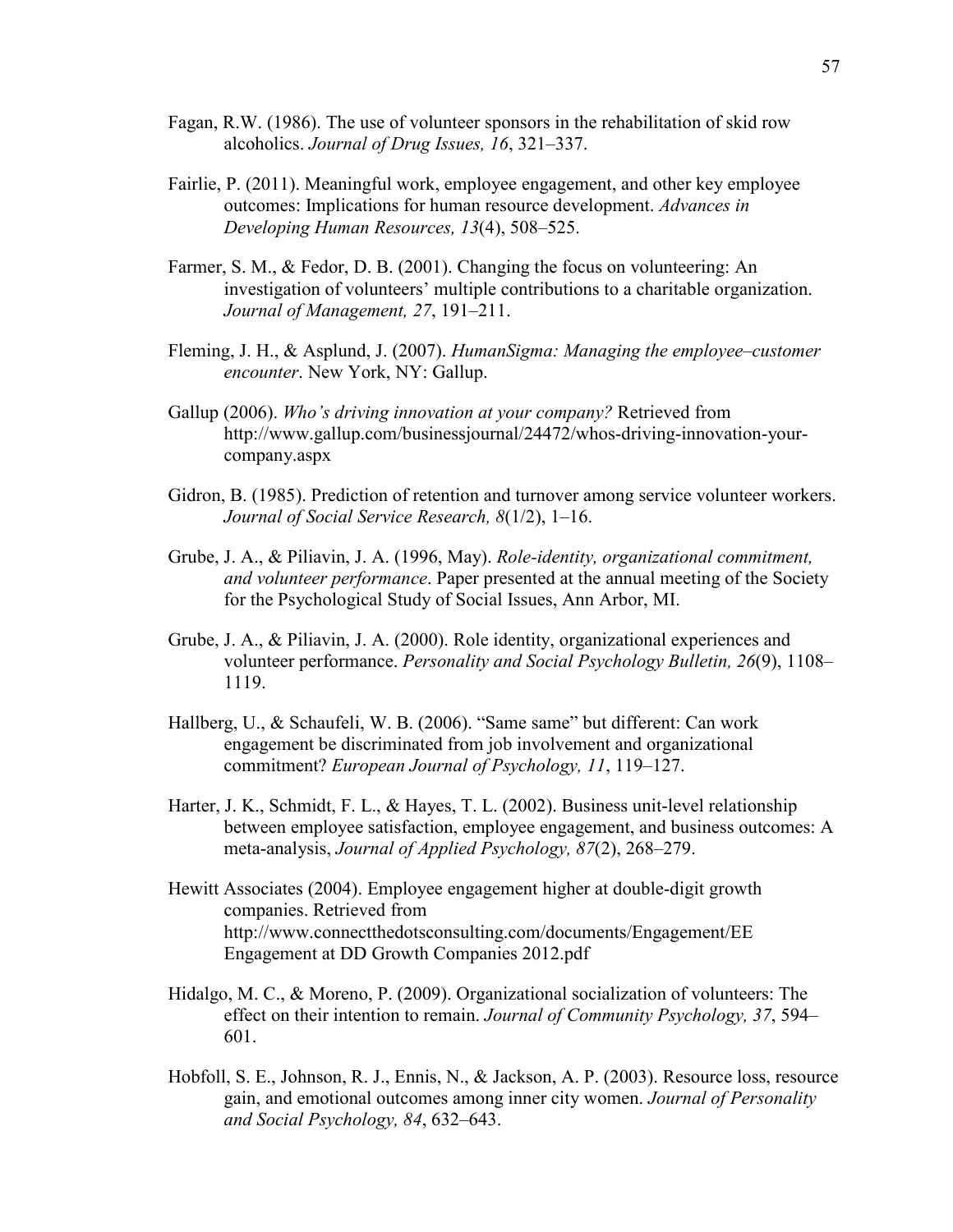- Independent Sector. (2016). *America's nonprofit sector—Impact*. Retrieved from http://www.independentsector.org/wp-content/uploads/2016/12/IS-Nonprofit-Impact2016.pdf
- Kirsh, A. D., Hume, K. M., & Jalnodoni, N. T. (1999). *Giving and volunteering in the United States: Findings from a national survey, 1999 edition*. Washington, DC: Independent Sector.
- Kahn, W. A. (1990). Psychological conditions of personal engagement and disengagement at work. *The Academy of Management Journal, 33*, 692–724.
- Kahn, W. A. (1992). To be fully there: Psychological presence at work. *Human Relations, 45*, 321–349.
- Kanungo, R. N. (1982). Measurement of job and work involvement. *Journal of Applied Psychology, 67*, 341–349.
- Keiser, J. D. (2000, August). Review of the book First, break all the rules: What the world's greatest managers do differently, by M. Buckingham & C. Coffman. *Journal of Hospitality & Tourism Research, 24*(3), 398–403
- Kristof, A. L. (1996). Person-organization fit: An integrative review of its conceptualizations, measurement, and implications. *Personnel Psychology, 49*, 1– 49.
- Lammers, J. (1991). Attitudes, motives and demographic predictors of volunteer commitment and service duration. *Journal of Social Service Research, 14*, 125– 140.
- Locke, E. A. (1976). The nature and causes of job satisfaction. In M. D. Dunnette (Ed.), *Handbook of industrial and organizational psychology* (pp. 1293–1349). Chicago, IL: Rand McNally.
- Lodahl, T. M., & Kejner, M. (1965). The definition and measurement of job involvement. *Journal of Applied Psychology, 49*, 24–33.
- Luthans, F., & Youssef, C.M. (2007). Emerging positive organizational behavior. *Journal of Management, 33*, 321–349.
- Macey, W. H., & Schneider, B. (2008). The meaning of employee engagement. *Industrial and Organizational Psychology, 1*(1), 3–30.
- Macey, W. H., Schneider, B., Barbera, K. M., & Young, S. (2009). *Employee engagement: Tools for analysis, practice, and competitive advantage*. Malden, MA: Wiley Blackwell.
- Maslach, C., Schaufeli, W. B., & Leiter, M. P. (2001). Job burnout. *Annual Review of Psychology, 52*, 397–422.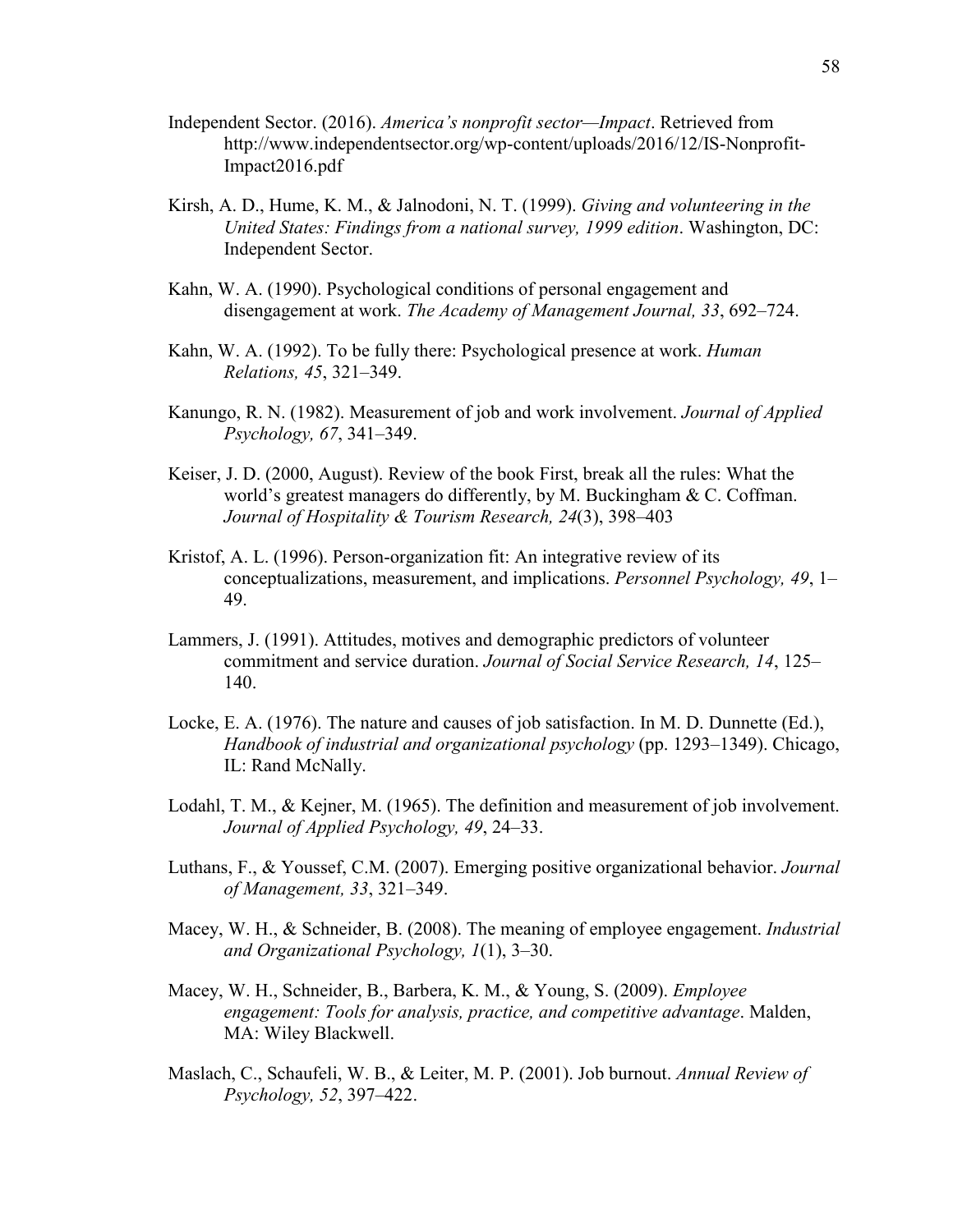- Mason, D. E. (1996). *Leading and managing the expressive dimension: Harnessing the hidden power source of the nonprofit sector*. San Francisco, CA: Jossey-Bass.
- Maude, M., & Heap, R. (1997, May). Catapult your development efforts with an advisory council. *Fund Raising Management, 28*(3), 24–29
- May, D. R., Gilson, R. L., & Harter, L. M. (2004). The psychological conditions of meaningfulness, safety and availability and the engagement of the human spirit at work. *Journal of Occupational and Organizational Psychology, 77*, 11–37.
- McGee, L.F. (1988). Keeping up the good work. *Personnel Administrator, 33*(6), 68–72.
- McNamara, C. (2008). *Field guide to developing, operating and restoring your nonprofit board*. Minneapolis, MN: Authenticity Consulting, LLC.
- Meyer, J. P., Stanley, D. J., Herscovitch, L., & Topolnytsky, L. (2002). Affective, continuance, and normative commitment to the organization: A meta-analysis of antecedents, correlates, and consequences. *Journal of Vocational Behavior, 61*, 20–52.
- Mills, M. J., Culbertson, S. S., Fullagar, & C. J. (2012). Conceptualizing and measuring engagement: An analysis of the Utrecht Work Engagement Scale. *Journal of Happiness Studies, 13*(3), 519–545.
- Mowday, R. T. (1998). Reflections on the study and relevance on organizational commitment. *Human Resource Management Review, 4*, 387–401.
- Okun, M. A., & Eisenberg, N. (1992). Motives and intent to continue organizational volunteering among residents of a retirement community area. *Journal of Community Psychology, 20*, 183–187.
- Omoto, A. M., & Snyder, M. (1995). Sustained helping without obligation: Motivation, longevity of service, and perceived attitude change among AIDS volunteers. *Journal of Personality and Social Psychology, 68*(4), 671–686.
- Penner, L. (2002). Dispositional and organizational influences on sustained volunteerism: An interactionist perspective. *Journal of Social Issues, 58*(3), 447–467.
- Penner, L. A., & Finkelstein, M. A. (1998). Dispositional and structural determinants of volunteerism. *Journal of Personality and Social Psychology, 74*, 525–537.
- Piliavin, J. A., & Callero, P. L. (1991). *Giving blood: The development of an altruistic identity*. Baltimore, MD: Johns Hopkins University Press.
- Punch, K. (2014). *Introduction to social research: Quantitative and qualitative approaches* (3rd ed.). London, UK: Sage.
- Rich, B. L., LePine, J. A., & Crawford, E.R. (2010). Job engagement: Antecedents and effects on job performance. *Academy of Management Journal, 53*, 617–635.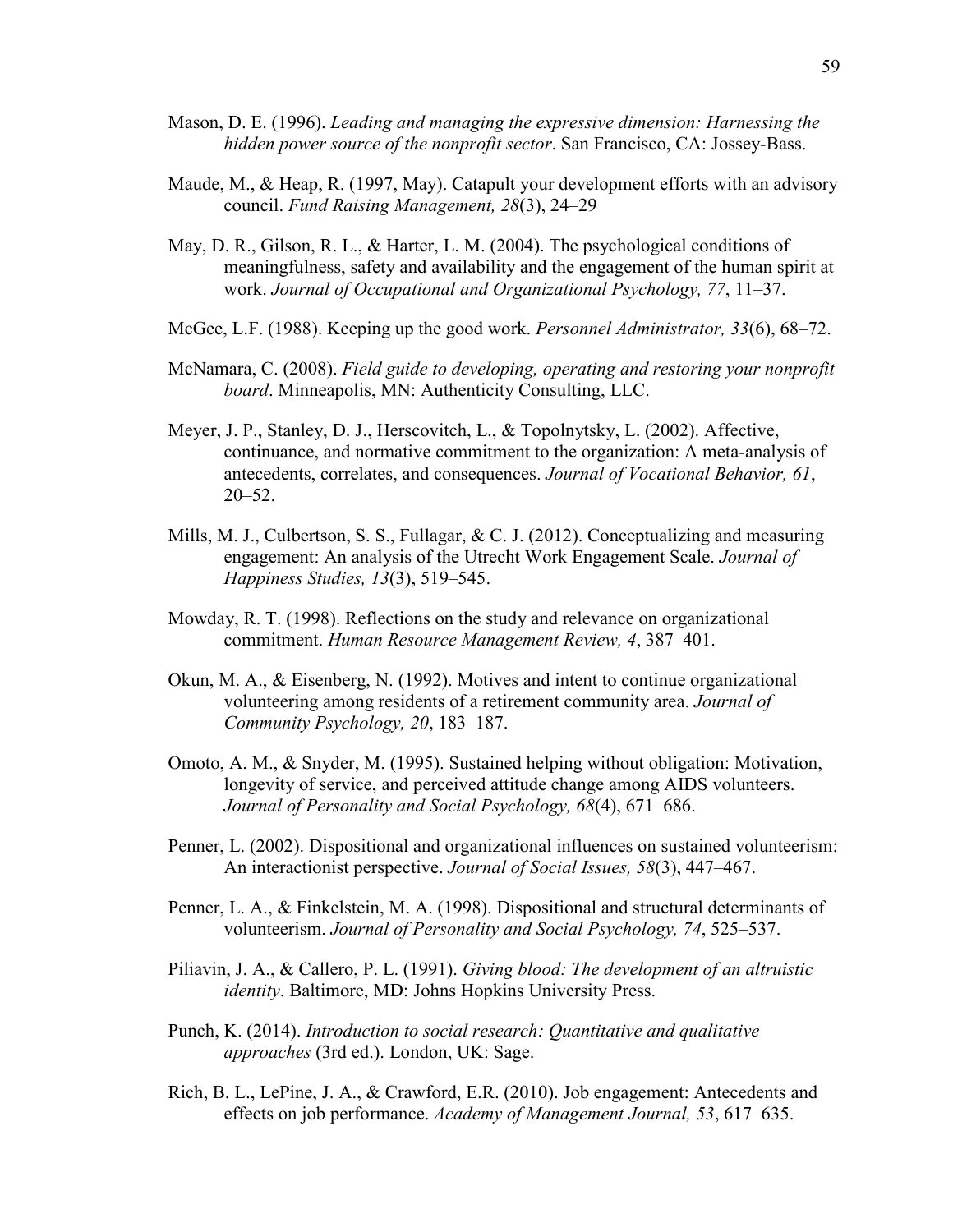- Robinson, D., Perryman, S., & Hayday, S. (2004). *The drivers of employee engagement.*  Brighton, UK: Institute for Employment Studies.
- Russell, S. S., Spitzmuller, C., Lin, L. F., Stanton, J. M., Smith, P. C., & Ironson, G. H. (2004). Shorter can also be better: The abridged Job in General Scale. *Educational and Psychological Measurement, 64*, 878–893.
- Ryff, C. D. (2000). Meaning of life. In A. E. Kazdin (Ed.), *Encyclopedia of psychology.* Oxford, UK: Oxford University Press.
- Saks, A. M. (2006). Antecedents and consequences of employee engagement. *Journal of Managerial Psychology, 21*, 600–619.
- Schaufeli, W. B., & Bakker, A. B. (2004). Job demands, job resources, and their relationship with burnout and engagement: A multi-sample study. *Journal of Organizational Behavior, 25*, 293–315.
- Schaufeli, W. B., & Bakker, A. B. (2010). Defining and measuring work engagement: Bringing clarity to the concept. In A. B. Bakker & M. P. Leiter (Eds.), *Work engagement: A handbook of essential theory and research* (pp. 10–24). New York, NY: Psychology Press.
- Schaufeli, W. B., Bakker, A. B., & Salanova, M. (2006). The measurement of work engagement with a short questionnaire: A cross-national study. *Educational and Psychological Measurement, 66*, 701–716.
- Schaufeli, W. B., Leiter, M. P., Maslach, C., & Jackson, S. E. (1996). Maslach Burnout Inventory-General Survey. In C. Maslach, S. E. Jackson and M. P. Leiter (Eds.), *The Maslach Burnout Inventory-Test Manual* (3rd ed.). Palo Alto, CA: Consulting Psychologists.
- Schaufeli, W. B., & Salanova, M. (2007). Work engagement: An emerging psychological concept and its implications for organizations. In S. W. Gilliland, D. D. Steiner & D. P. Skarlicki (Eds.), *Research in social issues in management: Vol. 5. Managing social and ethical issues in organizations*. Greenwich, CT: Information Age Publishers.
- Schaufeli, W. B., Salanova, M., Gonzalez-Roma, V., & Bakker, A. B. (2002). The measurement of engagement and burnout: A two sample confirmatory factor analytic approach. *Journal of Happiness Studies, 3*, 71–92.
- Schneider, B., Macey, W. H., Barbera, K. M., & Martin, N. (2009). Driving customer satisfaction and financial success through employee engagement. *People and Strategy, 32*, 22–27.
- Serrano, S. A., & Reichard, R. J. (2011). Leadership strategies for an engaged workforce. *Consulting Psychology Journal: Practice and Research, 63*, 176–189.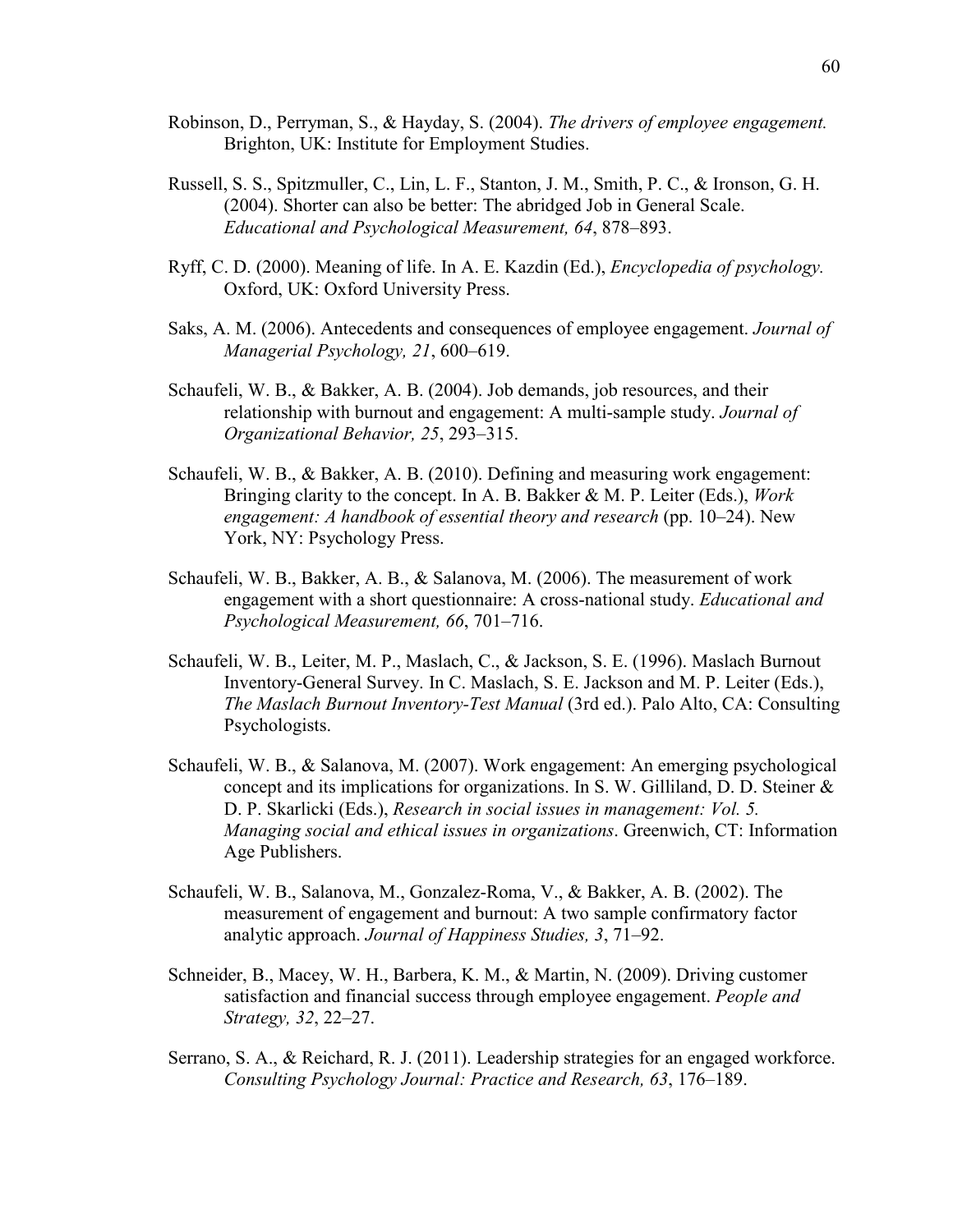- Shantz, A., Alfes, K., Truss, C., & Soane, E. (2013). The role of employee engagement in the relationship between job design and task performance, citizenship and deviant behaviours. *The International Journal of Human Resource Management, 24*, 2608–2627.
- Shuck, B. (2011). Four emerging perspectives of employee engagement: An integrative literature review. *Human Resource Development Review, 10*, 304–328.
- Shuck, B., Ghosh, R., & Zigarmi, D. (2012). The jingle jangle of employee engagement: Further exploration of the emerging construct and implications for workplace learning and performance. *Human Resource Development Review, 12*(1), 11–35.
- Smith, P. C., Kendall, L., & Hulin, C. L. (1969). *The measurement of satisfaction in work and retirement*. Chicago, IL: Rand McNally.
- Snyder, M., & Omoto, A. M. (1992). Who helps and why? The psychology of AIDS volunteerism. In S. Spacapan & S. Oskamp (Eds.), *Helping and being helped: Naturalistic studies* (pp. 213–239). Newbury Park, CA: Sage.
- Sorenson, S., & Garman, K. (2013, June 11). How to tackle U.S. employees' stagnating engagement. Retrieved from http://www.gallup.com/businessjournal/162953/ tackle-employees-stagnating-engagement.aspx
- Spitz, R. T., & MacKinnon, J. R. (1993). Predicting success in volunteer community service. *Psychological Reports, 73*, 815–818.
- Steger, M. F., Dik, B. J., & Duffy, R. D. (2012). Measuring meaningful work: The Work and Meaning Inventory (WAMI). *Journal of Career Assessment, 20*(3), 322–337.
- Thomas, K., & Tymon, Jr., W. (2009). *Work engagement profile*. Sunnyvale, CA: CPP.
- Tims, M., Bakker, A. B., & Xanthopoulou, D. (2011). Do transformational leaders enhance their followers' daily work engagement? *The Leadership Quarterly, 22*, 121–131.
- Towers Perrin. (2003). Working today: Understanding what drives employee engagement, The 2003 Towers Perrin talent report. Retrieved from http://www.keepem.com/doc\_files/Towers\_Perrin\_Talent\_2003%28TheFinal%29 .pdf
- Towers Perrin. (2008). Closing the engagement gap: A road map for driving superior business performance, Towers Perrin global workforce study. Retrieved from https://c.ymcdn.com/sites/simnet.site-ym.com/resource/group/066D79D1-E2A8- 4AB5-B621-60E58640FF7B/leadership\_workshop\_2010/towers\_perrin\_global\_ workfor.pdf
- Vecina, M. L., & Chacón, F. (2005). Positive emotions in volunteerism. *The Spanish Journal of Psychology, 8*(1), 30–35.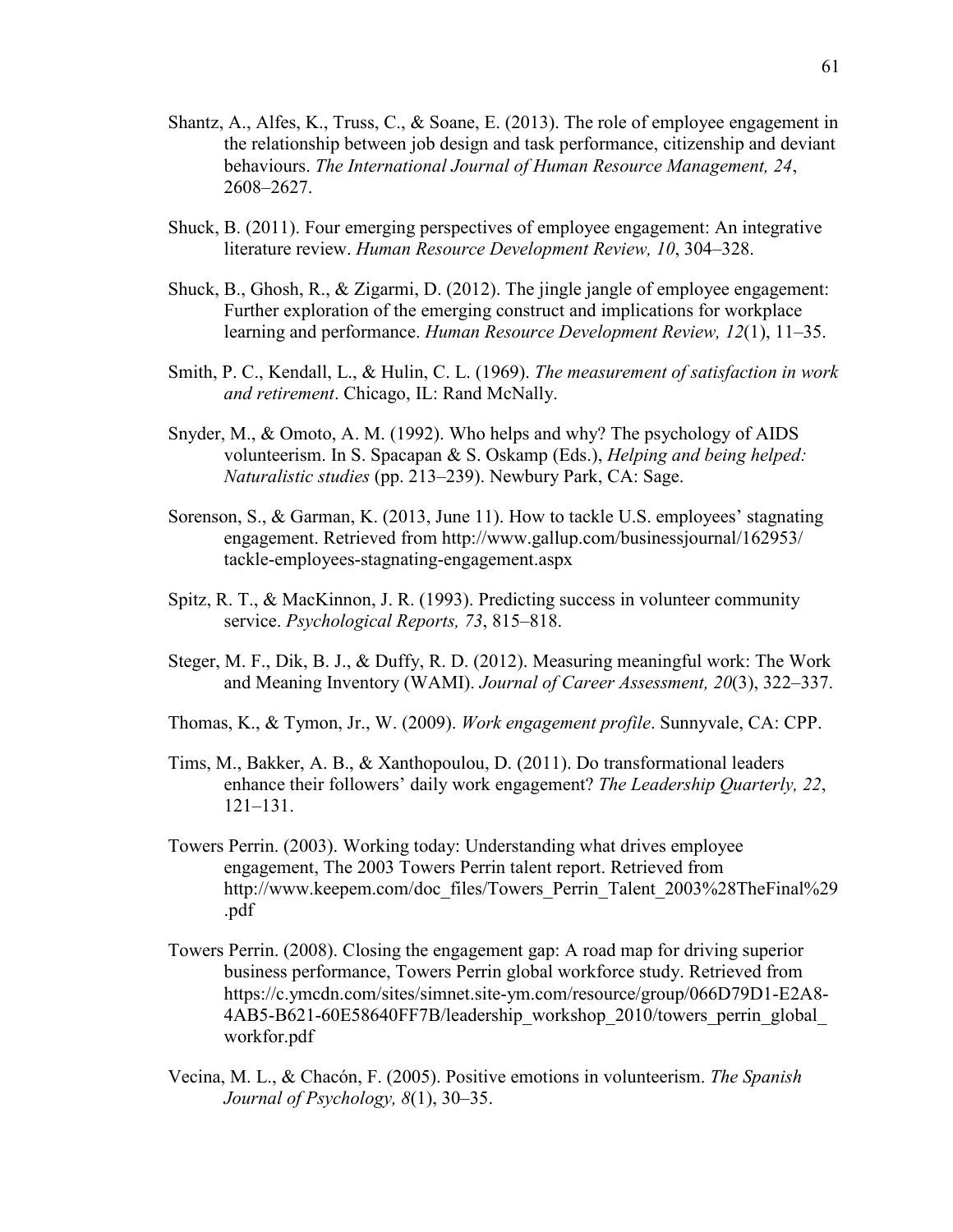- Vecina, M. L., Chacón, F., Marzana, D., & Marta, E. (2013). Volunteer engagement and organizational commitment in nonprofit organizations: What makes volunteers remain within organizations and feel happy? *Journal of Community Psychology, 41*(3), 291–302.
- Vecina, M. L., Chacón, F., Sueiro, M., & Barron, A. (2012). Volunteer engagement: Does engagement predict the degree of satisfaction among new volunteers and the commitment of those who have been active longer. *Applied Psychology: An International Review, 61*. Retrieved from https://www.researchgate.net/ publication/249662691\_Volunteer\_Engagement\_Does\_Engagement\_Predict\_the Degree of Satisfaction among New Volunteers and the Commitment of Tho se who have been Active Longer
- Vecina, M. L., Dávila, C., & Chacón, F. (2005). Caracterısticas y perfil sociodemografico de los voluntarios que permanecen durante largos periodos de tiempo en las organizaciones [Sociodemographic characteristics of long-term volunteers in organizations]. In R. Garcıa, A. Fernandez, M. D. Losada, & M. Goluboff (Eds.), Psicologıa ambiental, comunitaria y de la educacion (pp. 261–268). Madrid, SP: Biblioteca Nueva.
- Wagner, R., & Harter, J. K. (2006). *12: The elements of great managing*. New York, NY: Gallup.
- Wang, D., & Hsieh, C. (2013). The effect of authentic leadership on employee trust and employee engagement. *Social Behavior & Personality: An International Journal, 41*(4), 613–624.
- Weiss, H. M. (2002). Deconstructing job satisfaction: Separating evaluations, beliefs, and affective experiences. *Human Resource Management Review, 12*, 173–194.
- Welch, M. (2011). The evolution of the employee engagement concept: Communication implications. *Corporate Communications: An International Journal, 16*(4), 328– 346.
- Wildermuth, C. M. S., & Pauken, D. P. (2008). A perfect match: Decoding employee engagement—Part I: Engaging cultures and leaders. *Industrial and Commercial Training, 40*(3), 122–128.
- Wollard, K. K. (2011). Quiet desperation: Another perspective on employee engagement. *Advances in Developing Human Resources, 13*(4), 526–537.
- Xanthopoulou, D., Bakker, A. B., Demerouti, E., & Schaufeli, W. B. (2007). The role of personal resources in the job demands-resources model. *International Journal of Stress Management, 14*, 121–141.
- Xanthopoulou, D., Bakker, A. B., Demerouti, E., & Schaufeli, W. B. (2009a). Reciprocal relationships between job resources, personal resources, and work engagement. *Journal of Vocational Behavior, 74*, 235–244.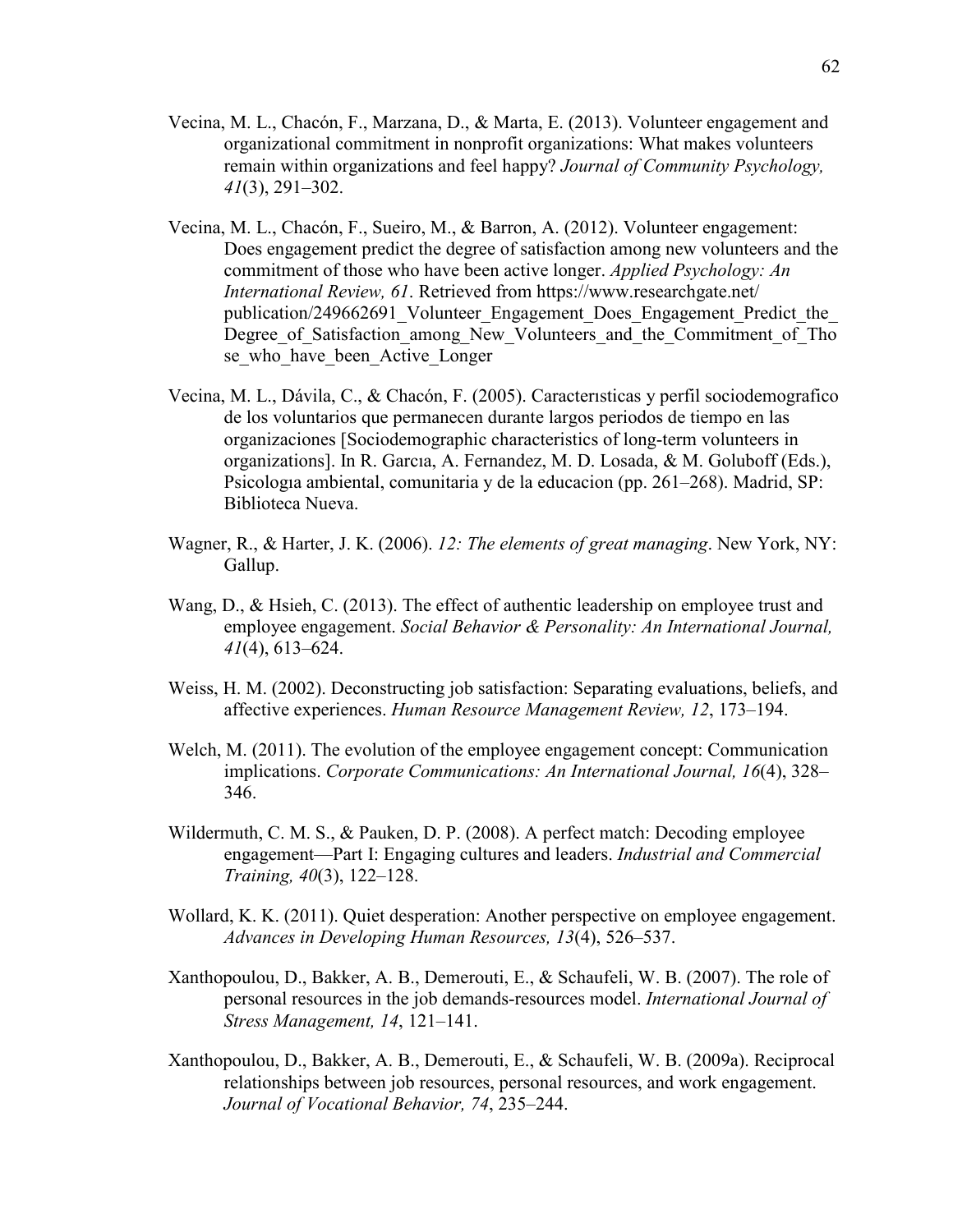Xanthopoulou, D., Bakker, A. B., Demerouti, E., & Schaufeli, W. B. (2009b). Work engagement and financial returns: A diary study on the role of job and personal resources. *Journal of Occupational and Organizational Psychology, 82*, 183–200.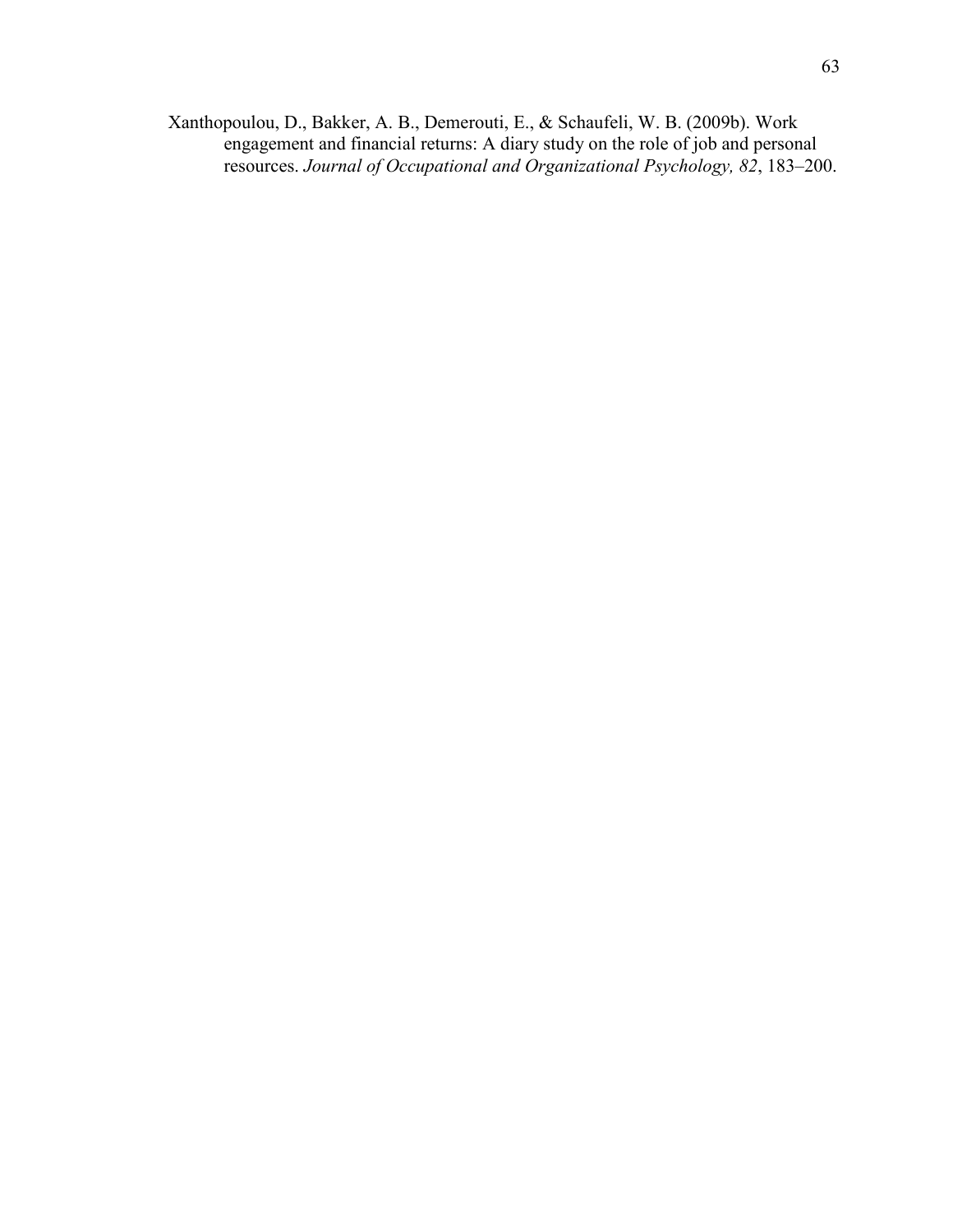### **Appendix A: Recruitment Script Template**

### Dear [Name],

My name is Katherine Bates, and I am a master's student in the Graziadio School of Business and Management at Pepperdine University. I am conducting a research study examining engagement of nonprofit volunteers and you are invited to participate in the study. If you agree, you are invited to participate in an online engagement survey consisting of nine questions, which pertain generally to how energized, enthusiastic or immersed you may feel while doing your volunteer work for [the study organization]. Following the survey, you may be randomly selected to participate in a follow-up interview to gather more detailed information about specific drivers of volunteer engagement. The online survey is anticipated to take no more than 15 minutes and the interview is anticipated to take 60 minutes. Interviews will be audiotaped to help increase the accuracy of data collection.

Participation in this study is voluntary and you may opt out at any time. Your identity as a participant will remain confidential during and after the study. To ensure participants' identities are protected, your interview responses will be coded with a pseudonym, and any personal identifiers will be removed from the transcript data, which will be maintained separately, so it cannot be linked back to you. Additionally, the audio recordings of the interviews will be destroyed once they have been transcribed. If you do not wish to be audiotaped, you may still participate in the study, however the length of the interview may increase to over 60 minutes to account for manual note taking.

If you have questions or would like to participate, please contact me at [contact information].

Thank you for your participation,

Katherine Bates Pepperdine University Graziadio School of Business and Management Master Student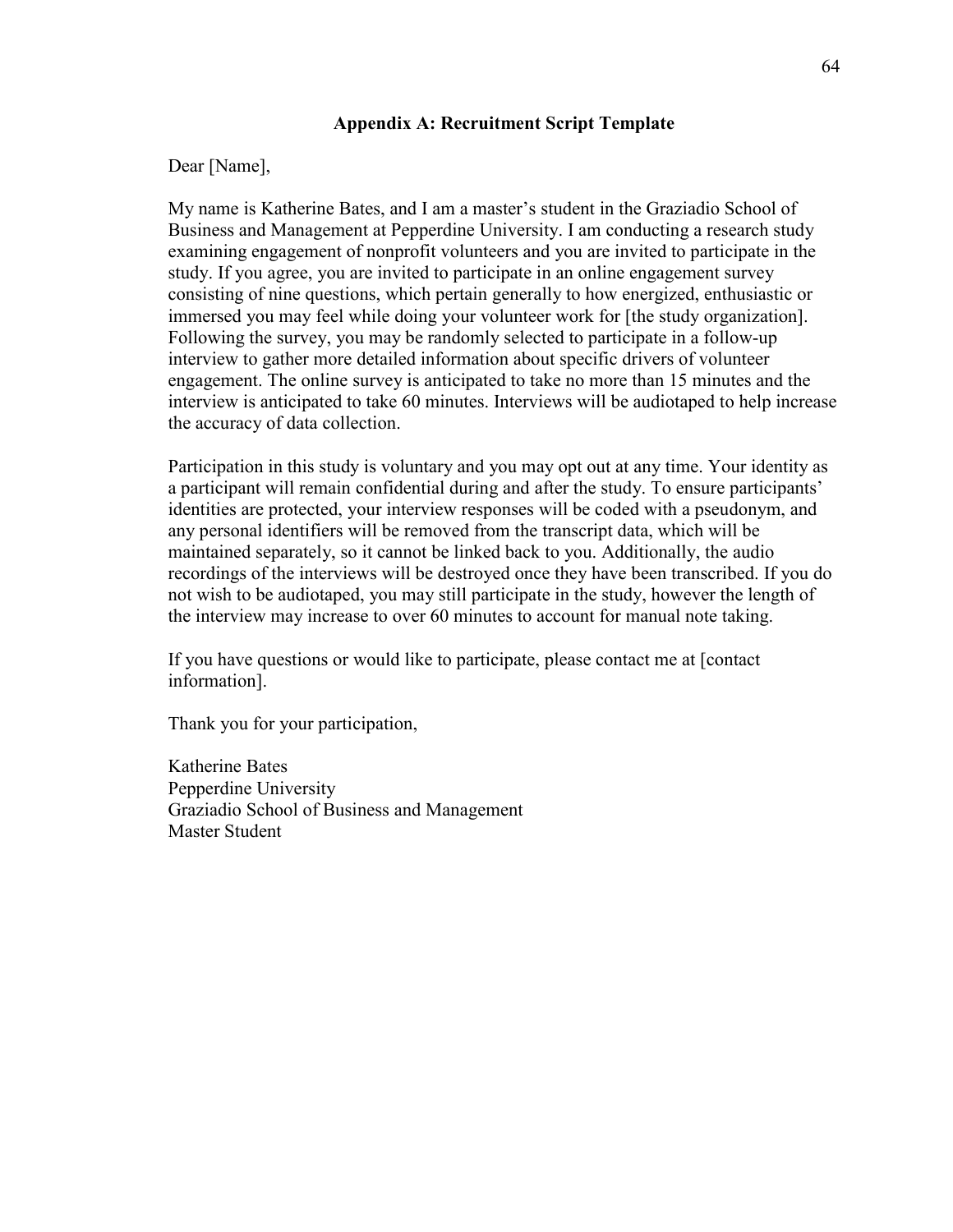#### **Appendix B: Consent Statement**

# **PEPPERDINE UNIVERSITY Graziadio School of Business and Management**

## **INFORMED CONSENT FOR PARTICIPATION IN RESEARCH ACTIVITIES**

#### **DRIVERS OF VOLUNTEER ENGAGEMENT FOR A NONPROFIT**

You are invited to participate in a research study conducted by Katherine Bates (the "investigator"), current master's student, and Julie A. Chesley, PhD, faculty advisor at the Graziadio School of Business and Management at Pepperdine University, because you are a member of either the Leadership Council or Parent Advisory Council for [the study organization]. Your participation is voluntary. You should read the information below, and ask questions about anything that you do not understand, before deciding whether to participate. Please take as much time as you need to read the consent form. You may also decide to discuss participation with your family or friends. You will also be given a copy of this form for your records.

#### **PURPOSE OF THE STUDY**

The purpose of this study is to diagnose the engagement levels of volunteer leadership within [the study organization]. The study will explore the nature and drivers of engagement of council members.

#### **STUDY PROCEDURES**

If you volunteer to participate in this study, you will be asked to complete an online engagement survey consisting of nine questions, which should take no more than 15 minutes to complete. The questions pertain generally to how energized, enthusiastic or immersed you may feel while doing your volunteer work for [the study organization]. A link to the online survey response will be sent to you via email and your responses to the survey questions will remain confidential.

Additionally, five participants from your respective council will be selected randomly, much like drawing a name from a hat, to be interviewed to gather more detailed information about specific engagement drivers for volunteers. The interview will be conducted via video conference (e.g., Google Hangout, Skype, Zoom) or conference call and is anticipated to take 60 minutes. The interview will be audiotaped to help increase the accuracy of data collection. To ensure your identity is protected, a pseudonym will be assigned to your interview responses, and any personal identifiers will be removed from the transcript data, which will be maintained separately. Additionally, the audio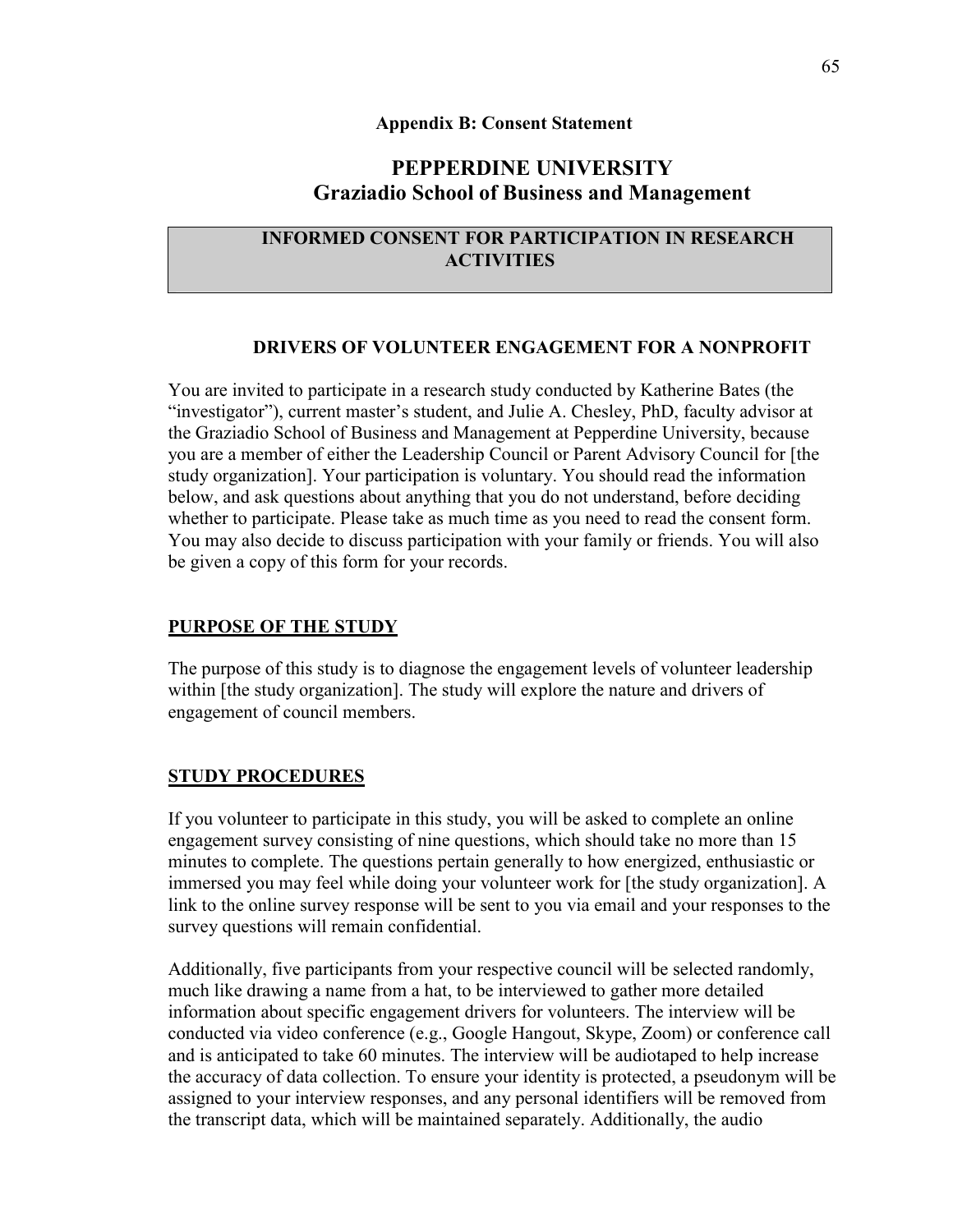recordings of the interviews will be destroyed once they have been transcribed. If you do not wish to be audiotaped, you may still participate in the study, however the length of the interview may increase to over 60 minutes to account for manual note taking.

### **POTENTIAL RISKS AND DISCOMFORTS**

The potential and foreseeable risks associated with participation in this study involve minimal risks, which include risks that a person is likely to encounter in daily life activities but not more. These risks may include fatigue, boredom, and feeling uncomfortable with certain questions. Given the questions pertain to volunteer engagement, there may be other risks such as social harm and reputation risk in the event of a breach of confidentiality.

# **POTENTIAL BENEFITS TO PARTICIPANTS AND/OR TO SOCIETY**

The potential benefits to you as a participant may include a heightened awareness of what drives your engagement in the volunteer work you do for [the study organization]. Further, a potential benefit to society may include a more highly engaged volunteer workforce that enhances the delivery of [the study organization]'s services to the community.

# **CONFIDENTIALITY**

The records collected for this study will be confidential as far as permitted by law. However, if required to do so by law, it may be necessary to disclose information collected about you. Examples of the types of issues that would require me to break confidentiality are if disclosed any instances of child abuse and elder abuse. Pepperdine's University's Human Subjects Protection Program (HSPP) may also access the data collected. The HSPP occasionally reviews and monitors research studies to protect the rights and welfare of research subjects.

Any identifiable information obtained in connection with this study will remain confidential. A pseudonym will be assigned to your interview responses, and any personal identifiers will be removed from the transcript data, which will be maintained separately. Additionally, the audio recordings of the interviews will be destroyed once they have been transcribed. Additionally, the data will be stored on a password protected computer in the principal investigator's place of residence. The data will be stored for a minimum of three years.

# **SUSPECTED NEGLECT OR ABUSE OF CHILDREN**

Under California law, the researcher(s) who may also be a mandated reporter will not maintain as confidential, information about known or reasonably suspected incidents of abuse or neglect of a child, dependent adult or elder, including, but not limited to,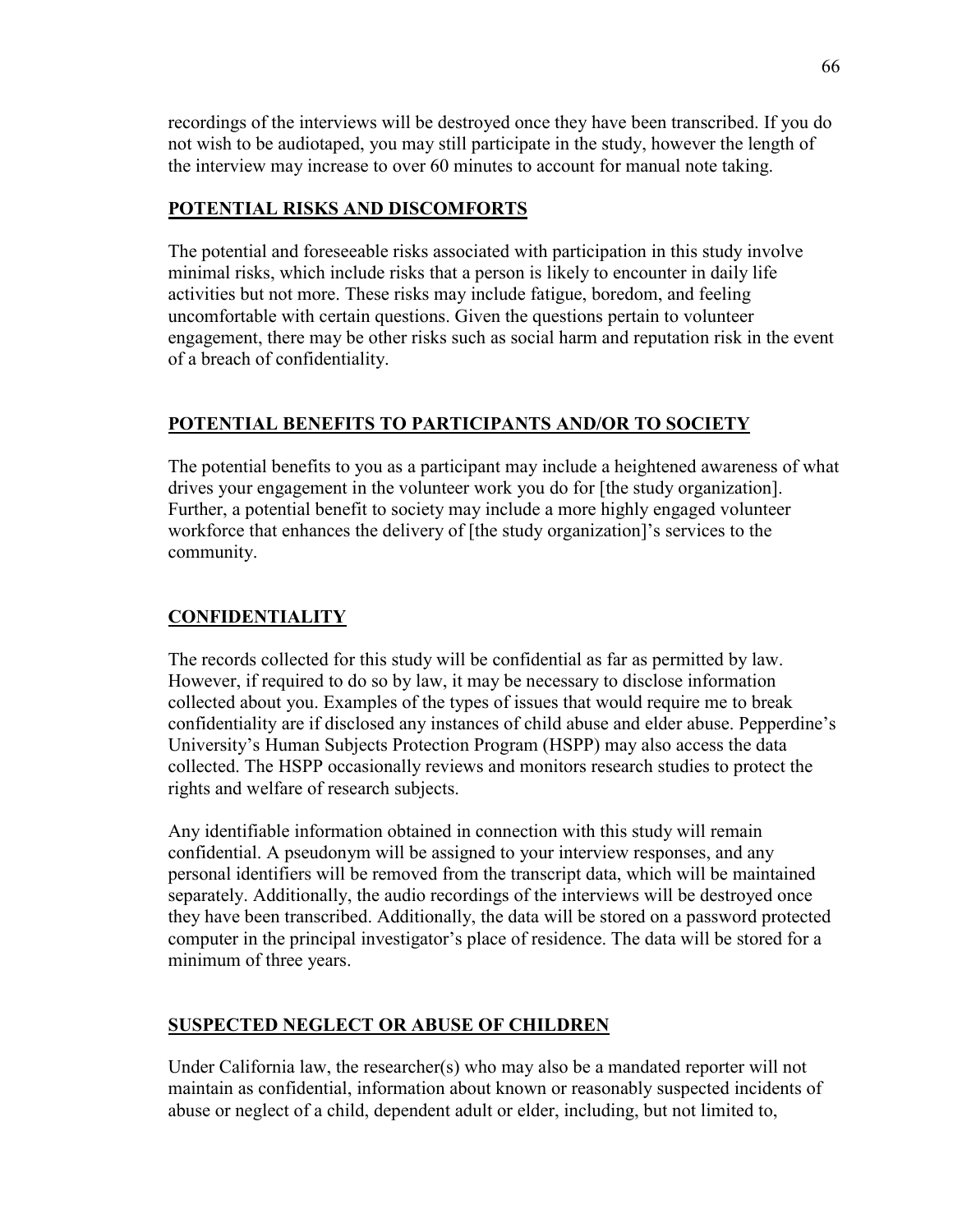physical, sexual, emotional, and financial abuse or neglect. If any researcher has or is given such information, he or she is required to report this abuse to the proper authorities.

## **PARTICIPATION AND WITHDRAWAL**

Your participation is voluntary. Your refusal to participate will involve no penalty or loss of benefits to which you are otherwise entitled. You may withdraw your consent at any time and discontinue participation without penalty. You are not waiving any legal claims, rights or remedies because of your participation in this research study.

### **ALTERNATIVES TO FULL PARTICIPATION**

Your alternative is to not participate. Your relationship with [the study organization] will not be affected whether you participate or not in this study.

## **INVESTIGATOR'S CONTACT INFORMATION**

You understand that the investigator is willing to answer any inquiries you may have concerning the research herein described. If you have any other questions or concerns about this research, you understand that you may contact:

Katherine Bates—[contact information] or Julie A. Chesley –[contact information]

# **RIGHTS OF RESEARCH PARTICIPANT—IRB CONTACT INFORMATION**

If you have questions, concerns or complaints about your rights as a research participant or research in general please contact Dr. Judy Ho*,* Chairperson of the Graduate & Professional Schools Institutional Review Board at Pepperdine University [contact information].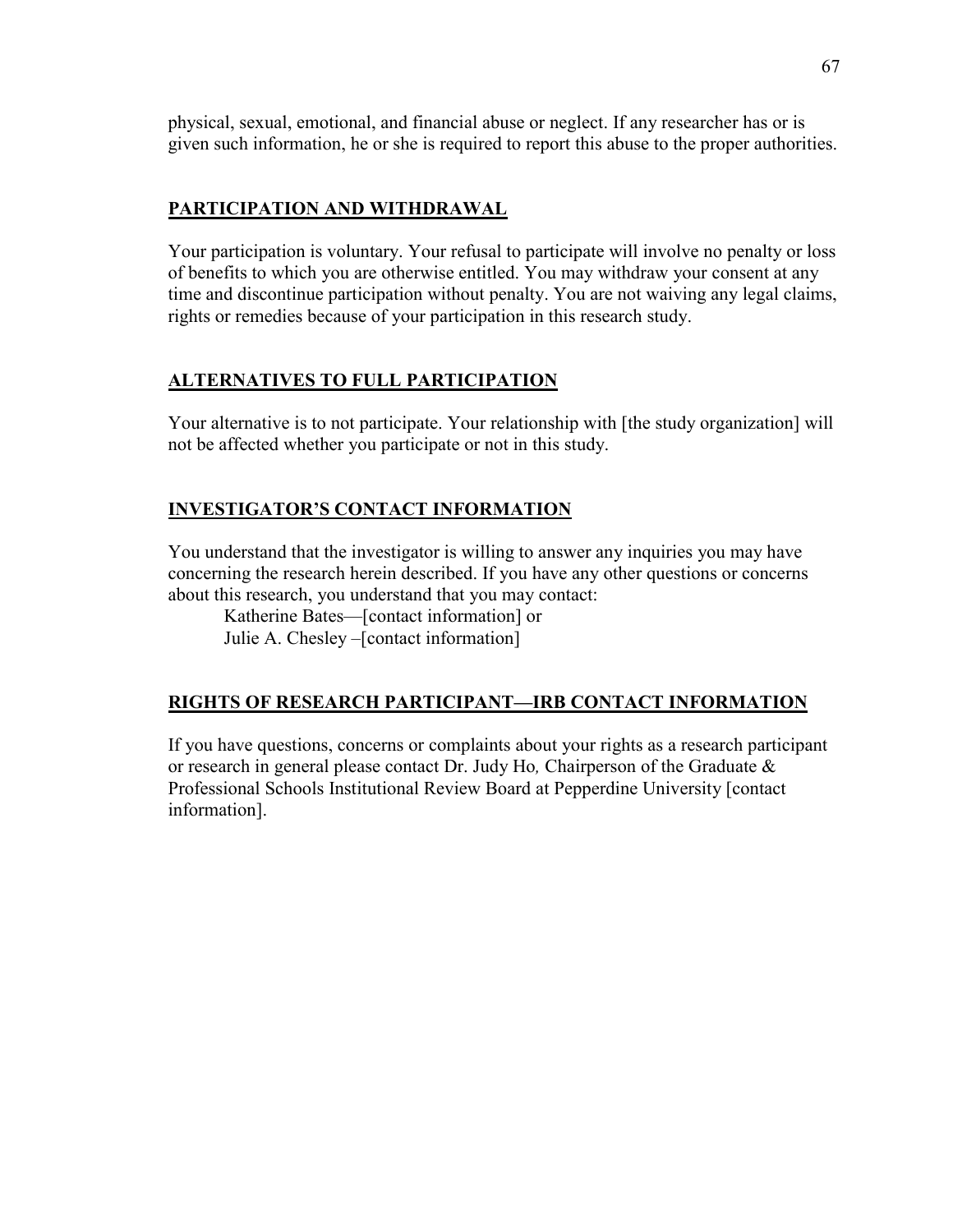### **Appendix C: Interview Script**

I want to thank you for volunteering to speak with me today. As you know, I'm a Master's Student with Pepperdine University's Master's of Science in Organization Development program. The data collected will be used towards my thesis (a requirement for graduation) and provided to the Leadership Council to consider in support of its ongoing training and development.

The purpose of this study is to diagnose the engagement levels of volunteer leadership within [the study organization]. The study will explore the nature and drivers of engagement of both the Leadership and Parent Advisory council members.

The interview is anticipated to take 60 minutes and it will be audiotaped to help increase the accuracy of data collection. To ensure your identity is protected, a pseudonym will be assigned to your interview responses, and any personal identifiers will be removed from the transcript data, which will be maintained separately. Additionally, the audio recordings of the interviews will be destroyed once they have been transcribed. If you do not wish to be audiotaped, you may still participate in the study, however the length of the interview may increase to over 60 minutes to account for manual note taking.

Before we start, I would also like to first confirm you received and read and understand the contents of the consent form previously sent, and second do you have any questions? If not, I'll start the recording.